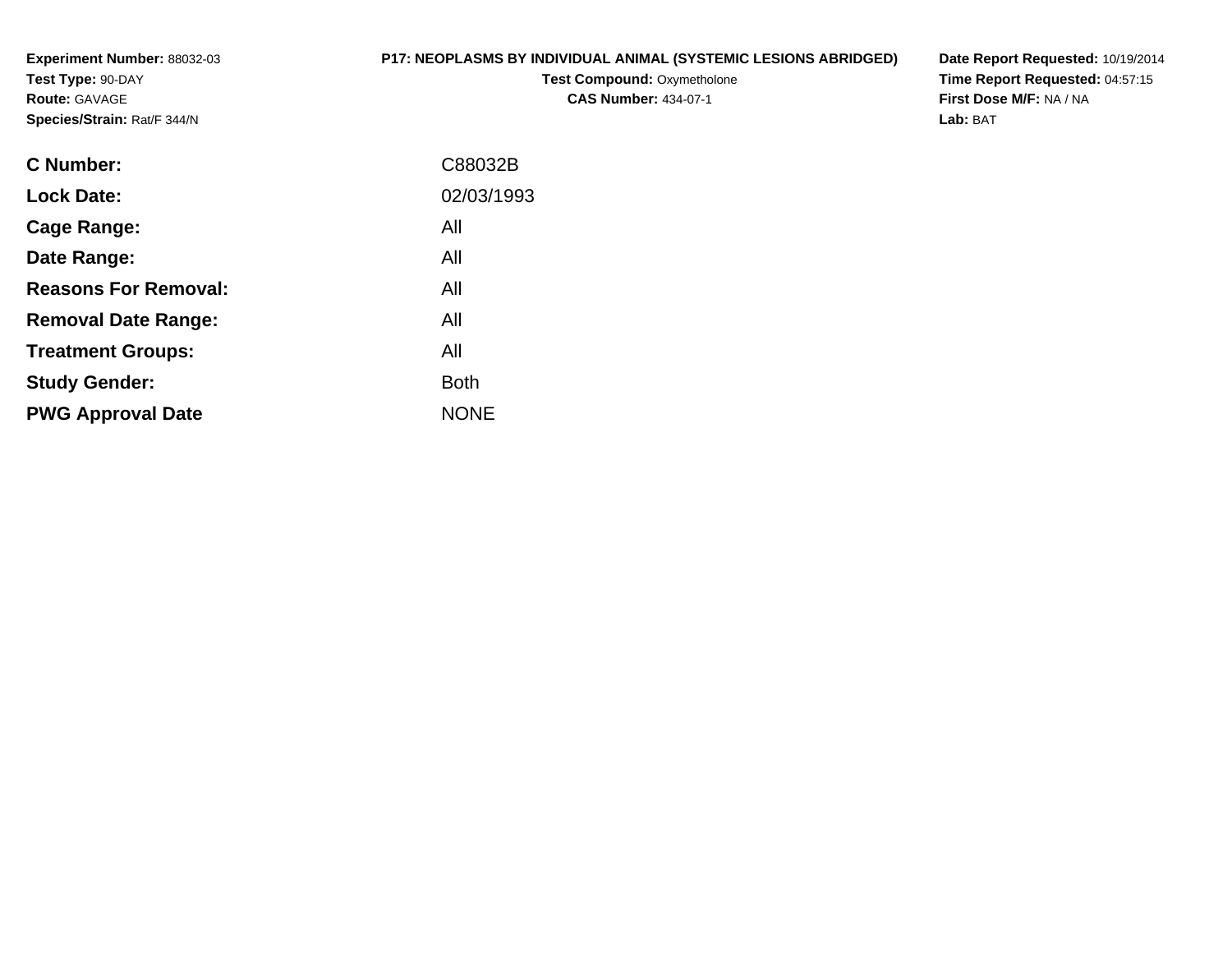**Test Type:** 90-DAY

#### **Route:** GAVAGE

**Species/Strain:** Rat/F 344/N

#### **P17: NEOPLASMS BY INDIVIDUAL ANIMAL (SYSTEMIC LESIONS ABRIDGED)**

**Test Compound: Oxymetholone** 

**CAS Number:** 434-07-1

**Date Report Requested:** 10/19/2014**Time Report Requested:** 04:57:15**First Dose M/F:** NA / NA**Lab:** BAT

| F 344/N Rat Male<br>0 MG/KG<br><b>Alimentary System</b> | DAY ON TEST<br><b>ANIMAL ID</b> | $\boldsymbol{\theta}$<br>$\theta$<br>9<br>$\overline{\mathbf{3}}$<br>$\mathbf 0$<br>$\mathbf 0$<br>0<br>0<br>1 | $\boldsymbol{\theta}$<br>$\boldsymbol{\theta}$<br>9<br>$\mathfrak{z}$<br>$\mathbf 0$<br>$\mathbf 0$<br>$\mathbf 0$<br>0<br>2 | $\boldsymbol{\theta}$<br>$\boldsymbol{\theta}$<br>9<br>$\mathfrak{z}$<br>$\mathbf{0}$<br>$\mathbf 0$<br>$\mathbf 0$<br>0<br>3 | $\pmb{\theta}$<br>$\boldsymbol{\theta}$<br>9<br>$\overline{\mathbf{3}}$<br>$\Omega$<br>$\mathbf 0$<br>$\mathbf 0$<br>0<br>$\overline{4}$ | $\pmb{\theta}$<br>$\boldsymbol{\theta}$<br>9<br>$\mathfrak{z}$<br>$\Omega$<br>0<br>0<br>0<br>5 | 0<br>$\boldsymbol{\theta}$<br>9<br>$\mathfrak{z}$<br>$\Omega$<br>$\Omega$<br>$\mathbf 0$<br>$\mathbf 0$<br>6 | $\pmb{\theta}$<br>$\boldsymbol{\theta}$<br>9<br>$\boldsymbol{\mathfrak{z}}$<br>$\mathbf 0$<br>0<br>0<br>$\mathbf 0$<br>$\overline{7}$ | 0<br>$\boldsymbol{\theta}$<br>9<br>$\overline{\mathbf{3}}$<br>$\Omega$<br>0<br>0<br>0<br>8 | 0<br>$\boldsymbol{\theta}$<br>9<br>$\overline{\mathbf{3}}$<br>$\mathbf 0$<br>$\mathbf 0$<br>$\mathbf 0$<br>0<br>9 | 0<br>0<br>9<br>3<br>0<br>$\Omega$<br>$\Omega$<br>1<br>$\mathbf 0$ | <i><b>*TOTALS</b></i> |
|---------------------------------------------------------|---------------------------------|----------------------------------------------------------------------------------------------------------------|------------------------------------------------------------------------------------------------------------------------------|-------------------------------------------------------------------------------------------------------------------------------|------------------------------------------------------------------------------------------------------------------------------------------|------------------------------------------------------------------------------------------------|--------------------------------------------------------------------------------------------------------------|---------------------------------------------------------------------------------------------------------------------------------------|--------------------------------------------------------------------------------------------|-------------------------------------------------------------------------------------------------------------------|-------------------------------------------------------------------|-----------------------|
|                                                         |                                 |                                                                                                                |                                                                                                                              |                                                                                                                               |                                                                                                                                          |                                                                                                |                                                                                                              |                                                                                                                                       |                                                                                            |                                                                                                                   |                                                                   |                       |
| Esophagus                                               |                                 | +                                                                                                              | +                                                                                                                            | +                                                                                                                             | +                                                                                                                                        | +                                                                                              | +                                                                                                            | $\ddot{}$                                                                                                                             | +                                                                                          | $\ddot{}$                                                                                                         | +                                                                 | 10                    |
| Intestine Large, Cecum                                  |                                 | +                                                                                                              | $\ddot{}$                                                                                                                    | $\ddot{}$                                                                                                                     | $\ddot{}$                                                                                                                                | $\ddot{}$                                                                                      | $\ddot{}$                                                                                                    | +                                                                                                                                     | $\ddot{}$                                                                                  | +                                                                                                                 | $\ddot{}$                                                         | 10                    |
| Intestine Large, Colon                                  |                                 | +                                                                                                              | +                                                                                                                            | $\ddot{}$                                                                                                                     | +                                                                                                                                        | $\ddot{}$                                                                                      | $\ddot{}$                                                                                                    | +                                                                                                                                     | +                                                                                          | +                                                                                                                 | $\ddot{}$                                                         | 10                    |
| Intestine Large, Rectum                                 |                                 | +                                                                                                              | $\ddot{}$                                                                                                                    | $\ddot{}$                                                                                                                     | +                                                                                                                                        | $\ddot{}$                                                                                      | $\ddot{}$                                                                                                    | $\ddot{}$                                                                                                                             | +                                                                                          | +                                                                                                                 | $\ddot{}$                                                         | 10                    |
| Intestine Small, Duodenum                               |                                 | $\ddot{}$                                                                                                      | $\ddot{}$                                                                                                                    | $\ddot{}$                                                                                                                     | +                                                                                                                                        | $\ddot{}$                                                                                      | $\ddot{}$                                                                                                    | +                                                                                                                                     | +                                                                                          | +                                                                                                                 | $\ddot{}$                                                         | 10                    |
| Intestine Small, Ileum                                  |                                 | $\ddot{}$                                                                                                      | $\ddot{}$                                                                                                                    | $\ddot{}$                                                                                                                     | $\ddot{}$                                                                                                                                | $\ddot{}$                                                                                      | $\ddot{}$                                                                                                    | $\ddot{}$                                                                                                                             | $\ddot{}$                                                                                  | $\ddot{}$                                                                                                         | $\ddot{}$                                                         | 10                    |
| Intestine Small, Jejunum                                |                                 | $\ddot{}$                                                                                                      | $\ddot{}$                                                                                                                    | $\ddot{}$                                                                                                                     | $\ddot{}$                                                                                                                                | $\ddot{}$                                                                                      | $\ddot{}$                                                                                                    | $\ddot{}$                                                                                                                             | $\ddot{}$                                                                                  | $\ddot{}$                                                                                                         | $\ddot{}$                                                         | 10                    |
| Liver                                                   |                                 | $\ddot{}$                                                                                                      | $\ddot{}$                                                                                                                    | $\ddot{}$                                                                                                                     | $\ddot{}$                                                                                                                                | $\ddot{}$                                                                                      | $\ddot{}$                                                                                                    | $\ddot{}$                                                                                                                             | $\ddot{}$                                                                                  | $+$                                                                                                               | $\ddot{}$                                                         | 10                    |
| Pancreas                                                |                                 | $\ddot{}$                                                                                                      | $\ddot{}$                                                                                                                    | $\ddot{}$                                                                                                                     | $\ddot{}$                                                                                                                                | $\ddot{}$                                                                                      | $\ddot{}$                                                                                                    | $\ddot{}$                                                                                                                             | $\ddot{}$                                                                                  | $\ddot{}$                                                                                                         | $\ddot{}$                                                         | 10                    |
| <b>Salivary Glands</b>                                  |                                 | $\ddot{}$                                                                                                      | $\ddot{}$                                                                                                                    | $\ddot{}$                                                                                                                     | $\ddot{}$                                                                                                                                | $\ddot{}$                                                                                      | $\ddot{}$                                                                                                    | $\ddot{}$                                                                                                                             | $\ddot{}$                                                                                  | $\ddot{}$                                                                                                         | $\ddot{}$                                                         | 10                    |
| Stomach, Forestomach                                    |                                 | $\ddot{}$                                                                                                      | +                                                                                                                            | $\ddot{}$                                                                                                                     | $\ddot{}$                                                                                                                                | $\ddot{}$                                                                                      | $+$                                                                                                          | $\ddot{}$                                                                                                                             | $\ddot{}$                                                                                  | $\ddot{}$                                                                                                         | $\ddot{}$                                                         | 10                    |
| Stomach, Glandular                                      |                                 | $\ddot{}$                                                                                                      | $\ddot{}$                                                                                                                    | $\ddot{}$                                                                                                                     | $\ddot{}$                                                                                                                                | $\ddot{}$                                                                                      | $\ddot{}$                                                                                                    | $\ddot{}$                                                                                                                             | $\ddot{}$                                                                                  | $\ddot{}$                                                                                                         | $\ddot{}$                                                         | 10                    |
| <b>Cardiovascular System</b>                            |                                 |                                                                                                                |                                                                                                                              |                                                                                                                               |                                                                                                                                          |                                                                                                |                                                                                                              |                                                                                                                                       |                                                                                            |                                                                                                                   |                                                                   |                       |
| <b>Blood Vessel</b>                                     |                                 | $\ddot{}$                                                                                                      | +                                                                                                                            |                                                                                                                               | +                                                                                                                                        | +                                                                                              |                                                                                                              |                                                                                                                                       |                                                                                            | +                                                                                                                 | +                                                                 | 10                    |
| Heart                                                   |                                 | $\ddot{}$                                                                                                      | $\ddot{}$                                                                                                                    | $\ddot{}$                                                                                                                     | $\ddot{}$                                                                                                                                | $\ddot{}$                                                                                      | $\ddot{}$                                                                                                    | $\ddot{}$                                                                                                                             | $\ddot{}$                                                                                  | $\ddot{}$                                                                                                         | +                                                                 | 10                    |
| <b>Endocrine System</b>                                 |                                 |                                                                                                                |                                                                                                                              |                                                                                                                               |                                                                                                                                          |                                                                                                |                                                                                                              |                                                                                                                                       |                                                                                            |                                                                                                                   |                                                                   |                       |
| <b>Adrenal Cortex</b>                                   |                                 | +                                                                                                              | +                                                                                                                            | +                                                                                                                             | +                                                                                                                                        | +                                                                                              | +                                                                                                            | +                                                                                                                                     | +                                                                                          | +                                                                                                                 | +                                                                 | 10                    |
| Adrenal Medulla                                         |                                 | $\ddot{}$                                                                                                      | $\ddot{}$                                                                                                                    | $\ddot{}$                                                                                                                     | $\ddot{}$                                                                                                                                | +                                                                                              | $\ddot{}$                                                                                                    | $\ddot{}$                                                                                                                             | $\ddot{}$                                                                                  | $\ddot{}$                                                                                                         | $\ddot{}$                                                         | 10                    |
| Islets, Pancreatic                                      |                                 | +                                                                                                              | $\ddot{}$                                                                                                                    | $\ddot{}$                                                                                                                     | $\ddot{}$                                                                                                                                | $\ddot{}$                                                                                      | $\ddot{}$                                                                                                    | $\ddot{}$                                                                                                                             | $\ddot{}$                                                                                  | +                                                                                                                 | $\ddot{}$                                                         | 10                    |
| Parathyroid Gland                                       |                                 | +                                                                                                              | M                                                                                                                            | ÷                                                                                                                             | ÷                                                                                                                                        | M                                                                                              | $\ddot{}$                                                                                                    | $\ddot{}$                                                                                                                             | ÷                                                                                          | $\ddot{}$                                                                                                         | +                                                                 | 8                     |

\* ..Total animals with tissue examined microscopically; Total animals with tumor **M** . Missing tissue M ..Missing tissue

+ ..Tissue examined microscopically

I ..Insufficient tissue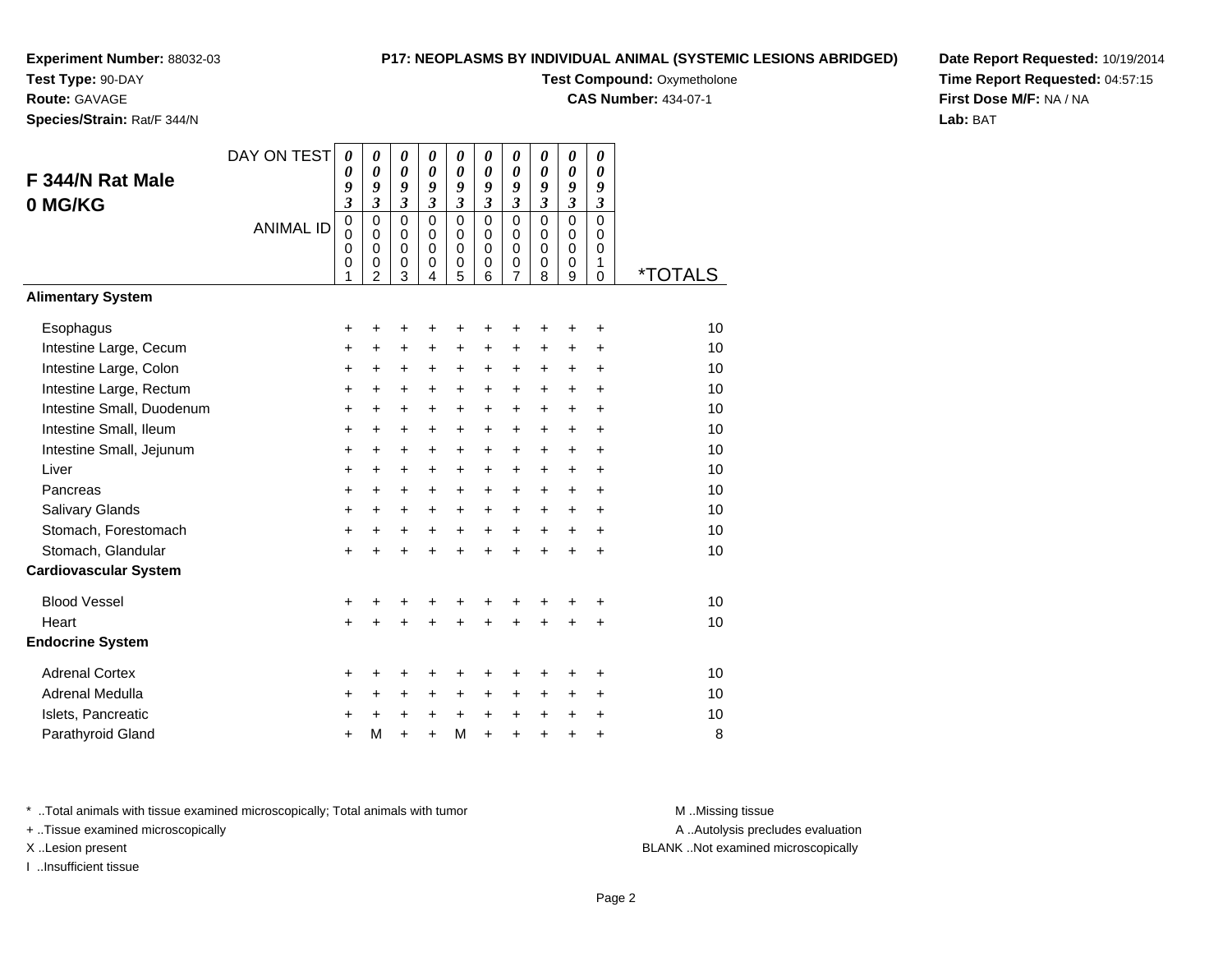#### **P17: NEOPLASMS BY INDIVIDUAL ANIMAL (SYSTEMIC LESIONS ABRIDGED)**

**Experiment Number:** 88032-03

**Test Type:** 90-DAY

**Route:** GAVAGE

**Species/Strain:** Rat/F 344/N

**Test Compound: Oxymetholone** 

**CAS Number:** 434-07-1

**Date Report Requested:** 10/19/2014**Time Report Requested:** 04:57:15**First Dose M/F:** NA / NA**Lab:** BAT

| F 344/N Rat Male<br>0 MG/KG<br><b>Pituitary Gland</b> | DAY ON TEST<br><b>ANIMAL ID</b> | 0<br>0<br>9<br>$\overline{\mathbf{3}}$<br>$\mathbf 0$<br>0<br>$\mathbf 0$<br>$\mathbf 0$<br>1<br>$\ddot{}$ | 0<br>0<br>9<br>$\overline{\mathbf{3}}$<br>$\mathbf 0$<br>0<br>0<br>$\mathbf 0$<br>2<br>$\ddot{}$ | 0<br>$\boldsymbol{\theta}$<br>9<br>$\overline{\mathbf{3}}$<br>$\mathbf 0$<br>0<br>$\mathbf 0$<br>$\pmb{0}$<br>$\ensuremath{\mathsf{3}}$<br>$\ddot{}$ | 0<br>0<br>9<br>3<br>0<br>0<br>0<br>0<br>4<br>+ | 0<br>$\boldsymbol{\theta}$<br>9<br>$\mathfrak{z}$<br>$\mathbf 0$<br>0<br>0<br>$\pmb{0}$<br>5<br>$\ddot{}$ | 0<br>$\boldsymbol{\theta}$<br>9<br>$\overline{\mathbf{3}}$<br>$\Omega$<br>$\Omega$<br>$\Omega$<br>$\pmb{0}$<br>6<br>$\ddot{}$ | $\boldsymbol{\theta}$<br>$\boldsymbol{\theta}$<br>9<br>$\mathfrak{z}$<br>$\mathbf 0$<br>0<br>$\mathbf 0$<br>$\mathbf 0$<br>$\overline{7}$<br>$\ddot{}$ | 0<br>0<br>9<br>$\mathfrak{z}$<br>$\Omega$<br>0<br>0<br>$\mathbf 0$<br>8<br>$\ddot{}$ | $\boldsymbol{\theta}$<br>$\boldsymbol{\theta}$<br>9<br>$\mathfrak{z}$<br>$\mathbf 0$<br>0<br>0<br>$\mathbf 0$<br>$\boldsymbol{9}$<br>$\ddot{}$ | 0<br>$\boldsymbol{\theta}$<br>9<br>$\mathfrak{z}$<br>$\Omega$<br>0<br>$\mathbf 0$<br>1<br>$\mathbf 0$<br>$\ddot{}$ | <i><b>*TOTALS</b></i><br>10 |
|-------------------------------------------------------|---------------------------------|------------------------------------------------------------------------------------------------------------|--------------------------------------------------------------------------------------------------|------------------------------------------------------------------------------------------------------------------------------------------------------|------------------------------------------------|-----------------------------------------------------------------------------------------------------------|-------------------------------------------------------------------------------------------------------------------------------|--------------------------------------------------------------------------------------------------------------------------------------------------------|--------------------------------------------------------------------------------------|------------------------------------------------------------------------------------------------------------------------------------------------|--------------------------------------------------------------------------------------------------------------------|-----------------------------|
| <b>Thyroid Gland</b>                                  |                                 | +                                                                                                          | +                                                                                                | +                                                                                                                                                    | +                                              | +                                                                                                         | +                                                                                                                             | +                                                                                                                                                      | +                                                                                    | +                                                                                                                                              | $\ddot{}$                                                                                                          | 10                          |
| <b>General Body System</b>                            |                                 |                                                                                                            |                                                                                                  |                                                                                                                                                      |                                                |                                                                                                           |                                                                                                                               |                                                                                                                                                        |                                                                                      |                                                                                                                                                |                                                                                                                    |                             |
| <b>NONE</b>                                           |                                 |                                                                                                            |                                                                                                  |                                                                                                                                                      |                                                |                                                                                                           |                                                                                                                               |                                                                                                                                                        |                                                                                      |                                                                                                                                                |                                                                                                                    |                             |
| <b>Genital System</b>                                 |                                 |                                                                                                            |                                                                                                  |                                                                                                                                                      |                                                |                                                                                                           |                                                                                                                               |                                                                                                                                                        |                                                                                      |                                                                                                                                                |                                                                                                                    |                             |
| Epididymis                                            |                                 | $\ddot{}$                                                                                                  | +                                                                                                | +                                                                                                                                                    | +                                              | +                                                                                                         | +                                                                                                                             | +                                                                                                                                                      |                                                                                      | +                                                                                                                                              | +                                                                                                                  | 10                          |
| <b>Preputial Gland</b>                                |                                 | M                                                                                                          | +                                                                                                | +                                                                                                                                                    | +                                              | +                                                                                                         | +                                                                                                                             | +                                                                                                                                                      | +                                                                                    | +                                                                                                                                              | ٠                                                                                                                  | 9                           |
| Prostate                                              |                                 | +                                                                                                          | +                                                                                                | $\ddot{}$                                                                                                                                            | $\ddot{}$                                      | $\ddot{}$                                                                                                 | $\ddot{}$                                                                                                                     | $\ddot{}$                                                                                                                                              | $\ddot{}$                                                                            | +                                                                                                                                              | $\ddot{}$                                                                                                          | 10                          |
| <b>Seminal Vesicle</b>                                |                                 | +                                                                                                          | +                                                                                                | +                                                                                                                                                    | $\ddot{}$                                      | $\ddot{}$                                                                                                 | $\ddot{}$                                                                                                                     | $\ddot{}$                                                                                                                                              | $\ddot{}$                                                                            | $\ddot{}$                                                                                                                                      | $\ddot{}$                                                                                                          | 10                          |
| <b>Testes</b>                                         |                                 | $\ddot{}$                                                                                                  | $\ddot{}$                                                                                        | $\ddot{}$                                                                                                                                            | $\ddot{}$                                      | $\ddot{}$                                                                                                 | $\ddot{}$                                                                                                                     | $\ddot{}$                                                                                                                                              | ÷                                                                                    | $\ddot{}$                                                                                                                                      | $\ddot{}$                                                                                                          | 10                          |
| <b>Hematopoietic System</b>                           |                                 |                                                                                                            |                                                                                                  |                                                                                                                                                      |                                                |                                                                                                           |                                                                                                                               |                                                                                                                                                        |                                                                                      |                                                                                                                                                |                                                                                                                    |                             |
| <b>Bone Marrow</b>                                    |                                 | +                                                                                                          | +                                                                                                | +                                                                                                                                                    | +                                              | +                                                                                                         | +                                                                                                                             | +                                                                                                                                                      | +                                                                                    | +                                                                                                                                              | +                                                                                                                  | 10                          |
| Lymph Node, Mandibular                                |                                 | +                                                                                                          | +                                                                                                | $\ddot{}$                                                                                                                                            | $\ddot{}$                                      | $\ddot{}$                                                                                                 | +                                                                                                                             | $\ddot{}$                                                                                                                                              | $\ddot{}$                                                                            | $\ddot{}$                                                                                                                                      | $\ddot{}$                                                                                                          | 10                          |
| Lymph Node, Mesenteric                                |                                 | +                                                                                                          | +                                                                                                | $\ddot{}$                                                                                                                                            | +                                              | +                                                                                                         | +                                                                                                                             | $\ddot{}$                                                                                                                                              | +                                                                                    | +                                                                                                                                              | +                                                                                                                  | 10                          |
| Spleen                                                |                                 | +                                                                                                          | +                                                                                                | +                                                                                                                                                    | $\ddot{}$                                      | $\ddot{}$                                                                                                 | $\ddot{}$                                                                                                                     | $\ddot{}$                                                                                                                                              | +                                                                                    | +                                                                                                                                              | $\ddot{}$                                                                                                          | 10                          |
| Thymus                                                |                                 | $\ddot{}$                                                                                                  | $\ddot{}$                                                                                        | $\ddot{}$                                                                                                                                            | $\ddot{}$                                      | $\ddot{}$                                                                                                 | $\ddot{}$                                                                                                                     | $\ddot{}$                                                                                                                                              | $\ddot{}$                                                                            | $\ddot{}$                                                                                                                                      | $\ddot{}$                                                                                                          | 10                          |
| <b>Integumentary System</b>                           |                                 |                                                                                                            |                                                                                                  |                                                                                                                                                      |                                                |                                                                                                           |                                                                                                                               |                                                                                                                                                        |                                                                                      |                                                                                                                                                |                                                                                                                    |                             |
| <b>Mammary Gland</b>                                  |                                 | +                                                                                                          | +                                                                                                | +                                                                                                                                                    | +                                              | +                                                                                                         | +                                                                                                                             | +                                                                                                                                                      | M                                                                                    | +                                                                                                                                              | +                                                                                                                  | 9                           |
| Skin                                                  |                                 | ÷                                                                                                          |                                                                                                  | +                                                                                                                                                    |                                                | +                                                                                                         | +                                                                                                                             | +                                                                                                                                                      | +                                                                                    | +                                                                                                                                              | +                                                                                                                  | 10                          |
| <b>Musculoskeletal System</b>                         |                                 |                                                                                                            |                                                                                                  |                                                                                                                                                      |                                                |                                                                                                           |                                                                                                                               |                                                                                                                                                        |                                                                                      |                                                                                                                                                |                                                                                                                    |                             |

\* ..Total animals with tissue examined microscopically; Total animals with tumor **M** . Missing tissue M ..Missing tissue

+ ..Tissue examined microscopically

I ..Insufficient tissue

A ..Autolysis precludes evaluation

X ..Lesion present BLANK ..Not examined microscopically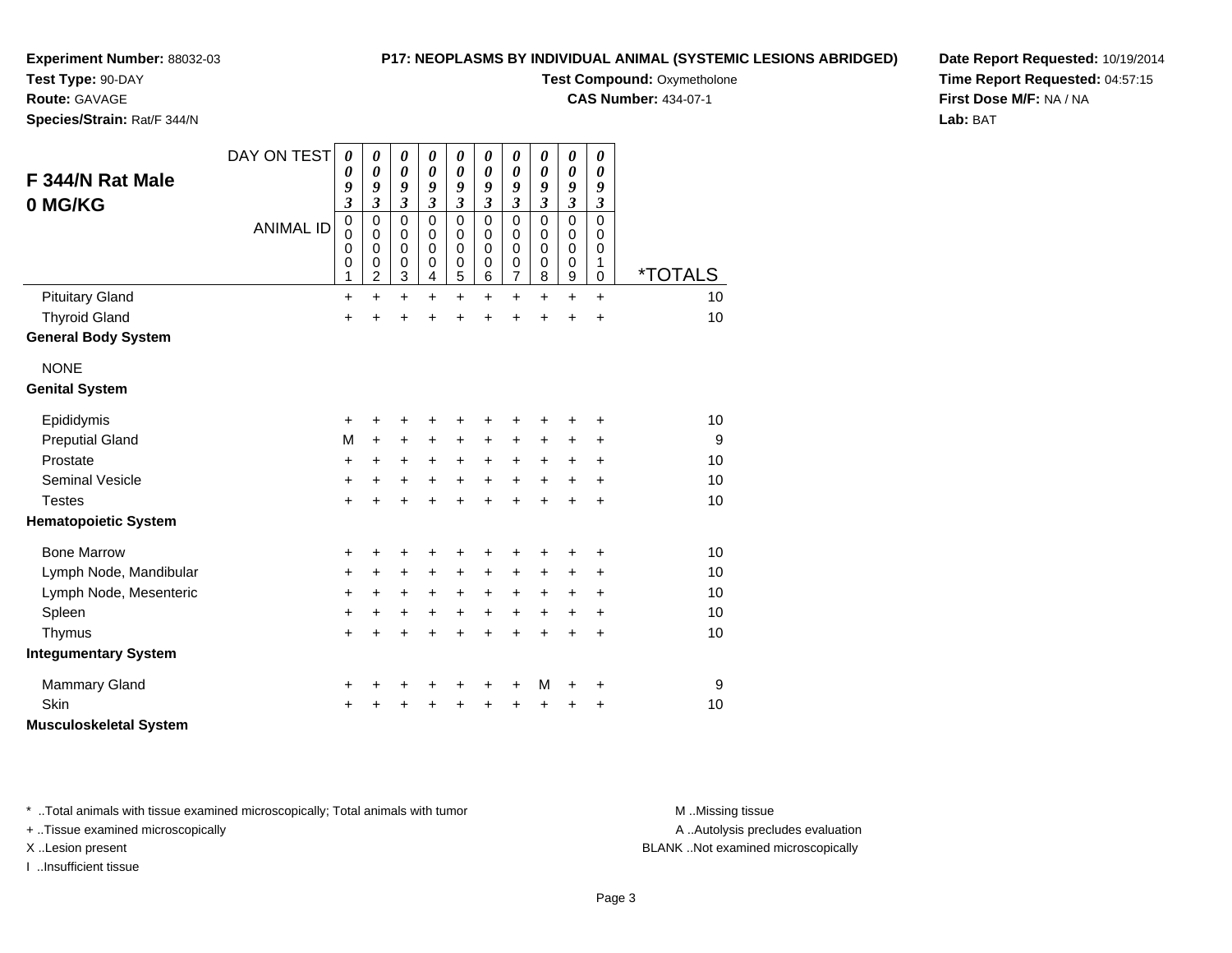#### **Test Type:** 90-DAY

**Route:** GAVAGE

**Species/Strain:** Rat/F 344/N

#### **P17: NEOPLASMS BY INDIVIDUAL ANIMAL (SYSTEMIC LESIONS ABRIDGED)**

### **Test Compound: Oxymetholone**

**CAS Number:** 434-07-1

**Date Report Requested:** 10/19/2014**Time Report Requested:** 04:57:15**First Dose M/F:** NA / NA**Lab:** BAT

| F 344/N Rat Male<br>0 MG/KG  | DAY ON TEST<br><b>ANIMAL ID</b> | 0<br>0<br>9<br>$\overline{\mathbf{3}}$<br>0<br>0<br>0<br>$\mathbf 0$ | 0<br>0<br>9<br>3<br>$\pmb{0}$<br>$\mathbf 0$<br>$\mathbf 0$<br>0<br>2 | $\boldsymbol{\theta}$<br>$\boldsymbol{\theta}$<br>9<br>$\mathfrak{z}$<br>$\pmb{0}$<br>$\mathbf 0$<br>0<br>$\mathbf 0$<br>3 | 0<br>0<br>9<br>$\boldsymbol{\beta}$<br>$\mathbf 0$<br>$\mathbf 0$<br>$\mathbf 0$<br>$\mathbf 0$<br>4 | $\boldsymbol{\theta}$<br>0<br>9<br>$\boldsymbol{\beta}$<br>$\mathbf 0$<br>$\mathbf 0$<br>$\mathbf 0$<br>$\mathbf 0$<br>5 | 0<br>0<br>9<br>3<br>0<br>0<br>$\mathbf 0$<br>0<br>6 | $\boldsymbol{\theta}$<br>$\boldsymbol{\theta}$<br>9<br>$\boldsymbol{\beta}$<br>$\pmb{0}$<br>$\pmb{0}$<br>$\mathbf 0$<br>$\mathbf 0$<br>$\overline{7}$ | 0<br>0<br>9<br>$\mathfrak{z}$<br>$\mathbf 0$<br>0<br>$\mathbf 0$<br>0<br>8 | 0<br>0<br>9<br>$\mathfrak{z}$<br>$\pmb{0}$<br>$\pmb{0}$<br>$\mathbf 0$<br>$\mathbf 0$<br>$\boldsymbol{9}$ | 0<br>$\boldsymbol{\theta}$<br>9<br>$\mathfrak{z}$<br>$\Omega$<br>$\mathbf 0$<br>0<br>1<br>$\Omega$ | <i><b>*TOTALS</b></i> |
|------------------------------|---------------------------------|----------------------------------------------------------------------|-----------------------------------------------------------------------|----------------------------------------------------------------------------------------------------------------------------|------------------------------------------------------------------------------------------------------|--------------------------------------------------------------------------------------------------------------------------|-----------------------------------------------------|-------------------------------------------------------------------------------------------------------------------------------------------------------|----------------------------------------------------------------------------|-----------------------------------------------------------------------------------------------------------|----------------------------------------------------------------------------------------------------|-----------------------|
| <b>Bone</b>                  |                                 | $\ddot{}$                                                            | $\ddot{}$                                                             | $\ddot{}$                                                                                                                  | $\ddot{}$                                                                                            | $\ddot{}$                                                                                                                | $\ddot{}$                                           | $\ddot{}$                                                                                                                                             | $\ddot{}$                                                                  | $\ddot{}$                                                                                                 | $\ddot{}$                                                                                          | 10                    |
| <b>Nervous System</b>        |                                 |                                                                      |                                                                       |                                                                                                                            |                                                                                                      |                                                                                                                          |                                                     |                                                                                                                                                       |                                                                            |                                                                                                           |                                                                                                    |                       |
| <b>Brain</b>                 |                                 | $\ddot{}$                                                            |                                                                       | +                                                                                                                          |                                                                                                      |                                                                                                                          |                                                     |                                                                                                                                                       |                                                                            |                                                                                                           |                                                                                                    | 10                    |
| <b>Respiratory System</b>    |                                 |                                                                      |                                                                       |                                                                                                                            |                                                                                                      |                                                                                                                          |                                                     |                                                                                                                                                       |                                                                            |                                                                                                           |                                                                                                    |                       |
| Lung                         |                                 | +                                                                    |                                                                       |                                                                                                                            |                                                                                                      | +                                                                                                                        |                                                     |                                                                                                                                                       |                                                                            |                                                                                                           | ٠                                                                                                  | 10                    |
| <b>Nose</b>                  |                                 | $\ddot{}$                                                            | $\ddot{}$                                                             | $\ddot{}$                                                                                                                  | $+$                                                                                                  | $+$                                                                                                                      | $\ddot{}$                                           | $\ddot{}$                                                                                                                                             | $\ddot{}$                                                                  | $\ddot{}$                                                                                                 | +                                                                                                  | 10                    |
| Trachea                      |                                 | $\ddot{}$                                                            |                                                                       | +                                                                                                                          | +                                                                                                    | +                                                                                                                        | $\ddot{}$                                           | $\ddot{}$                                                                                                                                             |                                                                            |                                                                                                           | +                                                                                                  | 10                    |
| <b>Special Senses System</b> |                                 |                                                                      |                                                                       |                                                                                                                            |                                                                                                      |                                                                                                                          |                                                     |                                                                                                                                                       |                                                                            |                                                                                                           |                                                                                                    |                       |
| <b>NONE</b>                  |                                 |                                                                      |                                                                       |                                                                                                                            |                                                                                                      |                                                                                                                          |                                                     |                                                                                                                                                       |                                                                            |                                                                                                           |                                                                                                    |                       |
| <b>Urinary System</b>        |                                 |                                                                      |                                                                       |                                                                                                                            |                                                                                                      |                                                                                                                          |                                                     |                                                                                                                                                       |                                                                            |                                                                                                           |                                                                                                    |                       |
| Kidney                       |                                 | +                                                                    |                                                                       |                                                                                                                            | +                                                                                                    | +                                                                                                                        |                                                     |                                                                                                                                                       |                                                                            |                                                                                                           |                                                                                                    | 10                    |
| Renal Tubule, Adenoma        |                                 |                                                                      |                                                                       |                                                                                                                            |                                                                                                      | X                                                                                                                        |                                                     |                                                                                                                                                       |                                                                            |                                                                                                           |                                                                                                    | $\mathbf 1$           |
| <b>Urinary Bladder</b>       |                                 | +                                                                    |                                                                       |                                                                                                                            |                                                                                                      | +                                                                                                                        |                                                     |                                                                                                                                                       |                                                                            |                                                                                                           | +                                                                                                  | 10                    |
| <b>SYSTEMIC LESIONS</b>      |                                 |                                                                      |                                                                       |                                                                                                                            |                                                                                                      |                                                                                                                          |                                                     |                                                                                                                                                       |                                                                            |                                                                                                           |                                                                                                    |                       |
| Multiple Organ               |                                 | +                                                                    |                                                                       |                                                                                                                            |                                                                                                      |                                                                                                                          |                                                     |                                                                                                                                                       |                                                                            |                                                                                                           | +                                                                                                  | 10                    |

\* ..Total animals with tissue examined microscopically; Total animals with tumor **M** . Missing tissue M ..Missing tissue

+ ..Tissue examined microscopically

I ..Insufficient tissue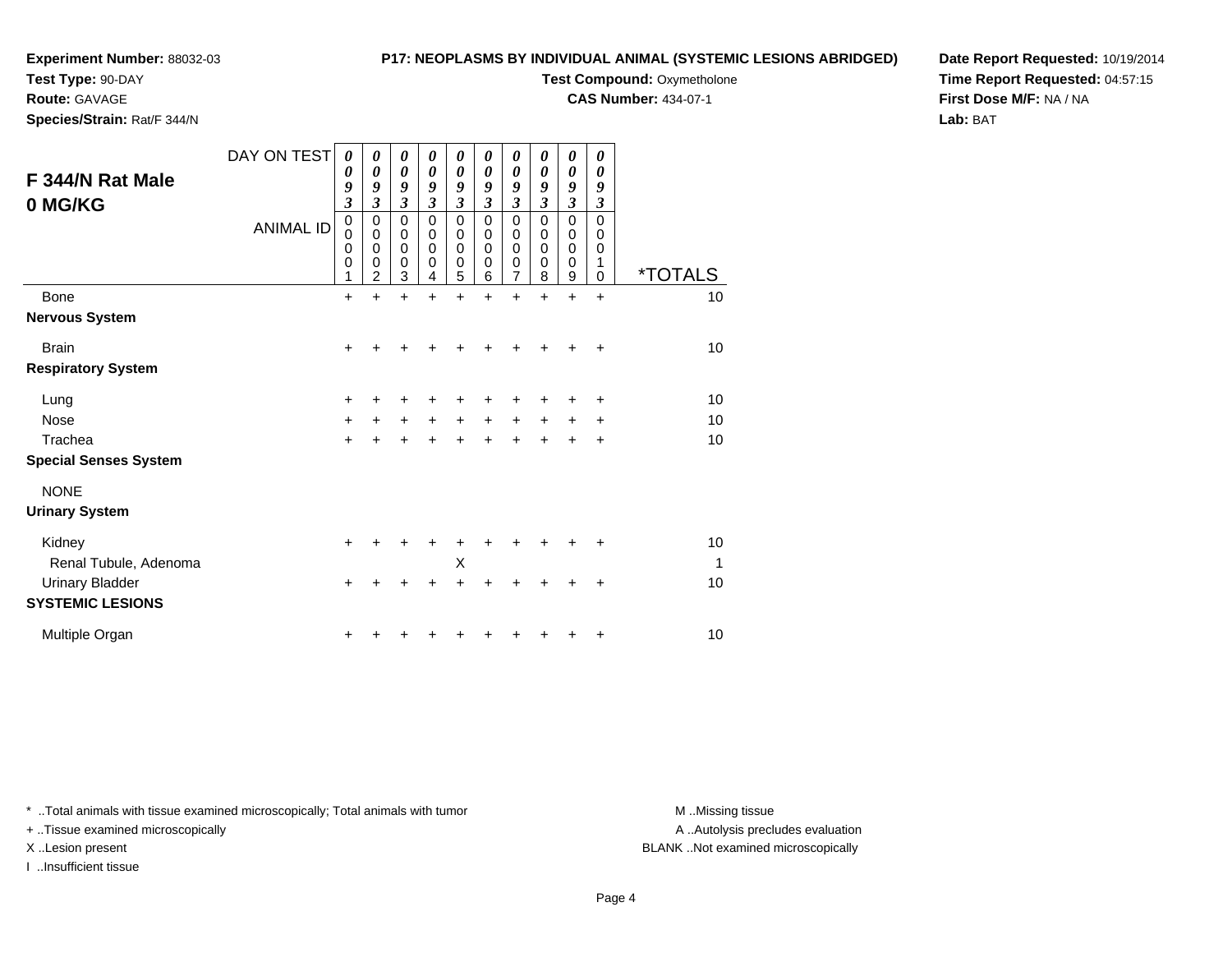#### **Experiment Number:** 88032-03**Test Type:** 90-DAY

#### **P17: NEOPLASMS BY INDIVIDUAL ANIMAL (SYSTEMIC LESIONS ABRIDGED)**

**Test Compound: Oxymetholone** 

**CAS Number:** 434-07-1

**Species/Strain:** Rat/F 344/N

**Route:** GAVAGE

#### **Date Report Requested:** 10/19/2014**Time Report Requested:** 04:57:15**First Dose M/F:** NA / NA**Lab:** BAT

|                                                                                | DAY ON TEST      | $\boldsymbol{\theta}$<br>0                                  | $\pmb{\theta}$<br>$\boldsymbol{\theta}$                                                       | 0<br>0                                                                           | $\boldsymbol{\theta}$<br>$\boldsymbol{\theta}$                        | 0<br>$\boldsymbol{\theta}$                                          | $\boldsymbol{\theta}$<br>$\boldsymbol{\theta}$                        | $\boldsymbol{\theta}$<br>$\boldsymbol{\theta}$                        | 0<br>0                                                             | $\boldsymbol{\theta}$<br>$\boldsymbol{\theta}$                                   | $\boldsymbol{\theta}$<br>$\boldsymbol{\theta}$                                              |                  |
|--------------------------------------------------------------------------------|------------------|-------------------------------------------------------------|-----------------------------------------------------------------------------------------------|----------------------------------------------------------------------------------|-----------------------------------------------------------------------|---------------------------------------------------------------------|-----------------------------------------------------------------------|-----------------------------------------------------------------------|--------------------------------------------------------------------|----------------------------------------------------------------------------------|---------------------------------------------------------------------------------------------|------------------|
| F 344/N Rat Male                                                               |                  | 9                                                           | 9                                                                                             | 9                                                                                | 9                                                                     | 9                                                                   | 9                                                                     | 9                                                                     | 9                                                                  | 9                                                                                | 9                                                                                           |                  |
| 80 MG/KG                                                                       | <b>ANIMAL ID</b> | $\mathfrak{z}$<br>$\mathbf 0$<br>$\mathbf 0$<br>0<br>1<br>1 | $\boldsymbol{\mathfrak{z}}$<br>$\mathbf 0$<br>$\mathbf 0$<br>$\pmb{0}$<br>1<br>$\overline{2}$ | $\boldsymbol{\mathfrak{z}}$<br>$\pmb{0}$<br>$\mathbf 0$<br>$\mathbf 0$<br>1<br>3 | $\mathfrak{z}$<br>$\mathbf 0$<br>$\mathbf 0$<br>$\mathbf 0$<br>1<br>4 | $\mathfrak{z}$<br>$\mathbf 0$<br>$\mathbf 0$<br>$\pmb{0}$<br>1<br>5 | $\mathfrak{z}$<br>$\mathbf 0$<br>$\mathbf 0$<br>$\mathbf 0$<br>1<br>6 | $\mathfrak{z}$<br>$\mathbf 0$<br>$\mathbf 0$<br>$\mathbf 0$<br>1<br>7 | $\overline{\mathbf{3}}$<br>$\pmb{0}$<br>$\mathbf 0$<br>0<br>1<br>8 | $\boldsymbol{\mathfrak{z}}$<br>$\pmb{0}$<br>$\mathbf 0$<br>$\mathbf 0$<br>1<br>9 | $\mathfrak{z}$<br>$\mathsf 0$<br>$\mathbf 0$<br>$\mathbf 0$<br>$\boldsymbol{2}$<br>$\Omega$ | <u>*TOTALS</u>   |
| <b>Alimentary System</b>                                                       |                  |                                                             |                                                                                               |                                                                                  |                                                                       |                                                                     |                                                                       |                                                                       |                                                                    |                                                                                  |                                                                                             |                  |
| <b>NONE</b><br><b>Cardiovascular System</b>                                    |                  |                                                             |                                                                                               |                                                                                  |                                                                       |                                                                     |                                                                       |                                                                       |                                                                    |                                                                                  |                                                                                             |                  |
| Heart<br><b>Endocrine System</b>                                               |                  | $\ddot{}$                                                   | +                                                                                             | +                                                                                |                                                                       | +                                                                   | ٠                                                                     | +                                                                     | ٠                                                                  | ÷                                                                                | $\ddot{}$                                                                                   | 10               |
| <b>Adrenal Cortex</b><br><b>General Body System</b>                            |                  | $\ddot{}$                                                   |                                                                                               |                                                                                  |                                                                       |                                                                     |                                                                       | +                                                                     |                                                                    | $\ddot{}$                                                                        | $\ddot{}$                                                                                   | 10               |
| <b>NONE</b><br><b>Genital System</b>                                           |                  |                                                             |                                                                                               |                                                                                  |                                                                       |                                                                     |                                                                       |                                                                       |                                                                    |                                                                                  |                                                                                             |                  |
| <b>NONE</b><br><b>Hematopoietic System</b>                                     |                  |                                                             |                                                                                               |                                                                                  |                                                                       |                                                                     |                                                                       |                                                                       |                                                                    |                                                                                  |                                                                                             |                  |
| <b>NONE</b><br><b>Integumentary System</b>                                     |                  |                                                             |                                                                                               |                                                                                  |                                                                       |                                                                     |                                                                       |                                                                       |                                                                    |                                                                                  |                                                                                             |                  |
| <b>Mammary Gland</b><br><b>Musculoskeletal System</b>                          |                  | +                                                           |                                                                                               |                                                                                  |                                                                       |                                                                     |                                                                       | +                                                                     | м                                                                  | $\ddot{}$                                                                        | $\ddot{}$                                                                                   | 9                |
| <b>NONE</b><br><b>Nervous System</b>                                           |                  |                                                             |                                                                                               |                                                                                  |                                                                       |                                                                     |                                                                       |                                                                       |                                                                    |                                                                                  |                                                                                             |                  |
| <b>NONE</b>                                                                    |                  |                                                             |                                                                                               |                                                                                  |                                                                       |                                                                     |                                                                       |                                                                       |                                                                    |                                                                                  |                                                                                             |                  |
| * Total animals with tissue examined microscopically; Total animals with tumor |                  |                                                             |                                                                                               |                                                                                  |                                                                       |                                                                     |                                                                       |                                                                       |                                                                    |                                                                                  |                                                                                             | M Missing tissue |

+ ..Tissue examined microscopically

I ..Insufficient tissue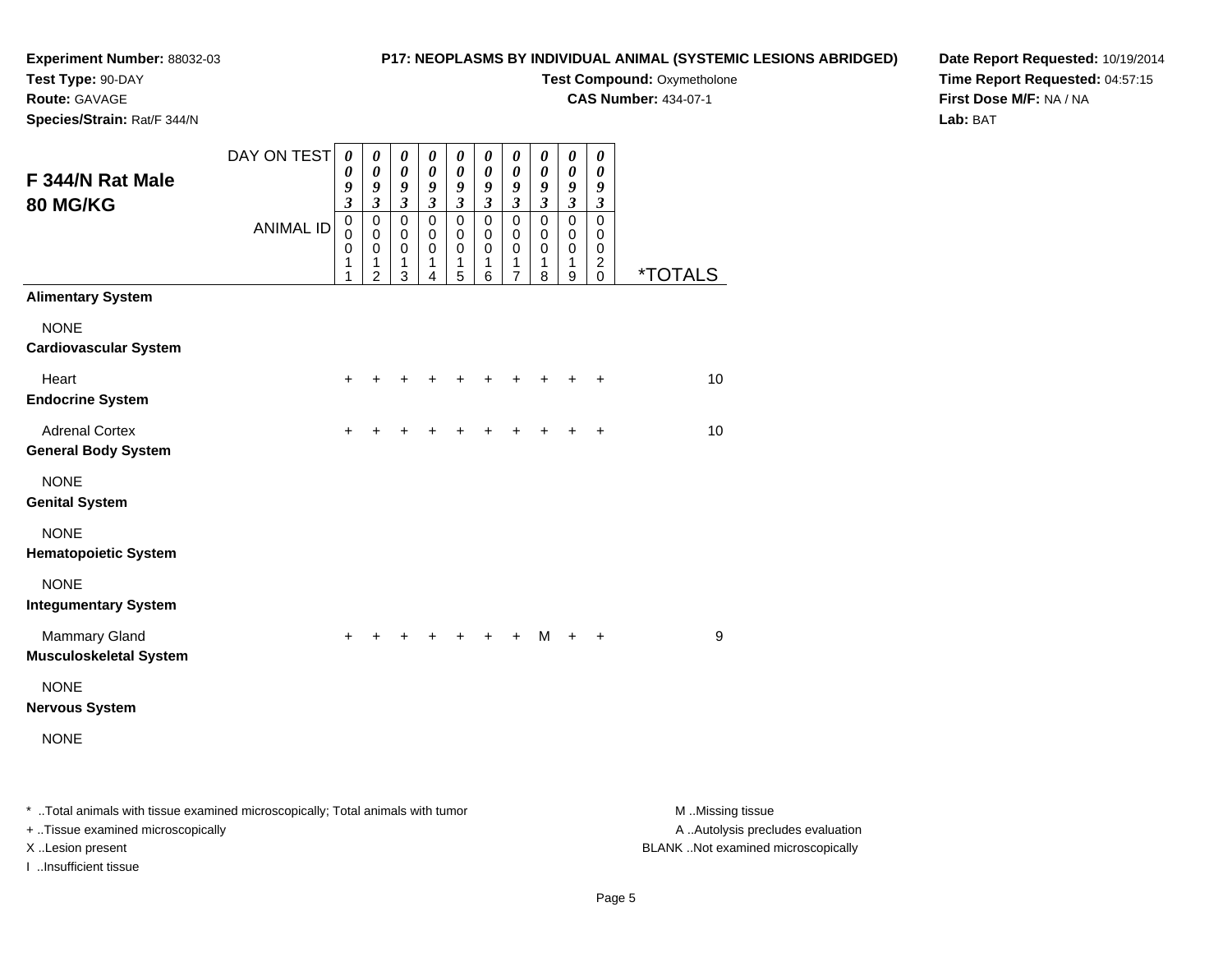#### **Experiment Number:** 88032-03**Test Type:** 90-DAY

#### **P17: NEOPLASMS BY INDIVIDUAL ANIMAL (SYSTEMIC LESIONS ABRIDGED)**

**Test Compound: Oxymetholone** 

**CAS Number:** 434-07-1

**Species/Strain:** Rat/F 344/N

**Route:** GAVAGE

#### **Date Report Requested:** 10/19/2014**Time Report Requested:** 04:57:15**First Dose M/F:** NA / NA**Lab:** BAT

| F 344/N Rat Male<br><b>80 MG/KG</b>         | DAY ON TEST<br><b>ANIMAL ID</b> | 0<br>0<br>9<br>$\boldsymbol{\beta}$<br>$\pmb{0}$<br>$\mathbf 0$<br>$\mathbf 0$<br>1 | 0<br>$\boldsymbol{\theta}$<br>9<br>$\boldsymbol{\beta}$<br>0<br>$\mathbf 0$<br>0<br>2 | 0<br>$\boldsymbol{\theta}$<br>9<br>3<br>$\mathbf 0$<br>0<br>0<br>1<br>3 | 0<br>$\boldsymbol{\theta}$<br>9<br>3<br>0<br>0<br>0<br>4 | 0<br>$\boldsymbol{\theta}$<br>9<br>3<br>0<br>0<br>$\mathbf 0$<br>5 | 0<br>0<br>9<br>3<br>0<br>0<br>$\Omega$<br>6 | 0<br>0<br>9<br>$\mathfrak{z}$<br>0<br>0<br>$\mathbf 0$<br>1<br>7 | 0<br>0<br>9<br>3<br>0<br>0<br>0<br>8 | 0<br>0<br>9<br>3<br>0<br>0<br>$\mathbf 0$<br>9 | 0<br>0<br>9<br>3<br>$\Omega$<br>0<br>0<br>2<br>0 | <i><b>*TOTALS</b></i> |
|---------------------------------------------|---------------------------------|-------------------------------------------------------------------------------------|---------------------------------------------------------------------------------------|-------------------------------------------------------------------------|----------------------------------------------------------|--------------------------------------------------------------------|---------------------------------------------|------------------------------------------------------------------|--------------------------------------|------------------------------------------------|--------------------------------------------------|-----------------------|
| <b>Respiratory System</b>                   |                                 |                                                                                     |                                                                                       |                                                                         |                                                          |                                                                    |                                             |                                                                  |                                      |                                                |                                                  |                       |
| <b>NONE</b><br><b>Special Senses System</b> |                                 |                                                                                     |                                                                                       |                                                                         |                                                          |                                                                    |                                             |                                                                  |                                      |                                                |                                                  |                       |
| <b>NONE</b><br><b>Urinary System</b>        |                                 |                                                                                     |                                                                                       |                                                                         |                                                          |                                                                    |                                             |                                                                  |                                      |                                                |                                                  |                       |
| Kidney<br><b>SYSTEMIC LESIONS</b>           |                                 | $\ddot{}$                                                                           |                                                                                       |                                                                         | ÷                                                        | ٠                                                                  | $\ddot{}$                                   | ٠                                                                | ÷                                    | ٠                                              | ÷                                                | 10                    |
| Multiple Organ                              |                                 | +                                                                                   |                                                                                       |                                                                         |                                                          |                                                                    |                                             |                                                                  |                                      |                                                | +                                                | 10                    |

\* ..Total animals with tissue examined microscopically; Total animals with tumor **M** . Missing tissue M ..Missing tissue

+ ..Tissue examined microscopically

I ..Insufficient tissue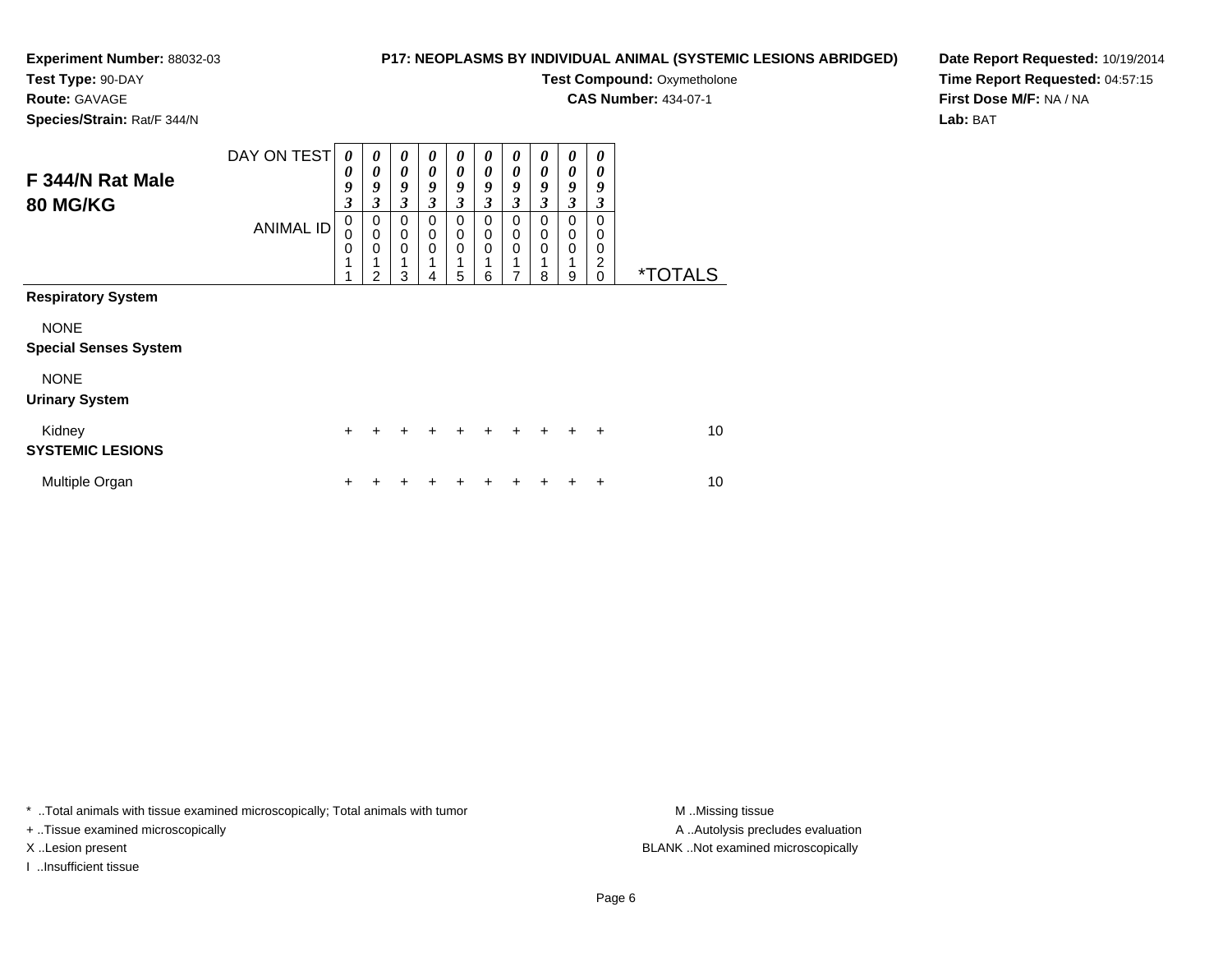**Test Type:** 90-DAY

### **Route:** GAVAGE

**Species/Strain:** Rat/F 344/N

#### **P17: NEOPLASMS BY INDIVIDUAL ANIMAL (SYSTEMIC LESIONS ABRIDGED)**

**Test Compound: Oxymetholone** 

**CAS Number:** 434-07-1

**Date Report Requested:** 10/19/2014**Time Report Requested:** 04:57:15**First Dose M/F:** NA / NA**Lab:** BAT

| F 344/N Rat Male<br><b>MG/KG</b><br>160               | DAY ON TEST<br><b>ANIMAL ID</b> | $\boldsymbol{\theta}$<br>0<br>9<br>3<br>$\pmb{0}$<br>$\mathbf 0$<br>$\pmb{0}$<br>$\overline{2}$ | $\boldsymbol{\theta}$<br>$\pmb{\theta}$<br>9<br>$\mathfrak{z}$<br>$\pmb{0}$<br>$\pmb{0}$<br>$\pmb{0}$<br>$\frac{2}{2}$ | 0<br>$\pmb{\theta}$<br>9<br>$\mathfrak{z}$<br>$\mathsf 0$<br>0<br>$\pmb{0}$<br>$\overline{c}$ | 0<br>$\pmb{\theta}$<br>9<br>$\mathfrak{z}$<br>$\pmb{0}$<br>$\mathbf 0$<br>$\pmb{0}$<br>$\boldsymbol{2}$ | 0<br>$\pmb{\theta}$<br>9<br>$\mathfrak{z}$<br>$\mathbf 0$<br>$\mathbf 0$<br>$\mathbf 0$<br>$\boldsymbol{2}$ | 0<br>$\pmb{\theta}$<br>9<br>$\mathfrak{z}$<br>$\mathsf 0$<br>0<br>$\mathbf 0$<br>$\overline{c}$ | 0<br>$\pmb{\theta}$<br>9<br>$\mathfrak{z}$<br>$\mathbf 0$<br>$\mathbf 0$<br>$\pmb{0}$<br>$\frac{2}{7}$ | 0<br>$\pmb{\theta}$<br>9<br>$\boldsymbol{\beta}$<br>$\mathbf 0$<br>$\mathbf 0$<br>$\pmb{0}$<br>$\overline{c}$ | 0<br>$\pmb{\theta}$<br>9<br>$\mathfrak{z}$<br>$\mathbf 0$<br>$\mathbf 0$<br>$\pmb{0}$<br>$\boldsymbol{2}$ | $\boldsymbol{\theta}$<br>$\boldsymbol{\theta}$<br>9<br>$\boldsymbol{\beta}$<br>$\mathsf 0$<br>$\mathbf 0$<br>$\mathbf 0$<br>3 |                       |
|-------------------------------------------------------|---------------------------------|-------------------------------------------------------------------------------------------------|------------------------------------------------------------------------------------------------------------------------|-----------------------------------------------------------------------------------------------|---------------------------------------------------------------------------------------------------------|-------------------------------------------------------------------------------------------------------------|-------------------------------------------------------------------------------------------------|--------------------------------------------------------------------------------------------------------|---------------------------------------------------------------------------------------------------------------|-----------------------------------------------------------------------------------------------------------|-------------------------------------------------------------------------------------------------------------------------------|-----------------------|
| <b>Alimentary System</b>                              |                                 | 1                                                                                               |                                                                                                                        | 3                                                                                             | $\overline{4}$                                                                                          | 5                                                                                                           | $6\phantom{a}$                                                                                  |                                                                                                        | 8                                                                                                             | 9                                                                                                         | 0                                                                                                                             | <i><b>*TOTALS</b></i> |
| <b>NONE</b><br><b>Cardiovascular System</b>           |                                 |                                                                                                 |                                                                                                                        |                                                                                               |                                                                                                         |                                                                                                             |                                                                                                 |                                                                                                        |                                                                                                               |                                                                                                           |                                                                                                                               |                       |
| Heart<br><b>Endocrine System</b>                      |                                 | $\ddot{}$                                                                                       |                                                                                                                        |                                                                                               |                                                                                                         |                                                                                                             | +                                                                                               |                                                                                                        |                                                                                                               |                                                                                                           | +                                                                                                                             | 10                    |
| <b>Adrenal Cortex</b><br><b>General Body System</b>   |                                 | +                                                                                               |                                                                                                                        |                                                                                               |                                                                                                         |                                                                                                             |                                                                                                 |                                                                                                        |                                                                                                               |                                                                                                           | +                                                                                                                             | 10                    |
| <b>NONE</b><br><b>Genital System</b>                  |                                 |                                                                                                 |                                                                                                                        |                                                                                               |                                                                                                         |                                                                                                             |                                                                                                 |                                                                                                        |                                                                                                               |                                                                                                           |                                                                                                                               |                       |
| <b>NONE</b><br><b>Hematopoietic System</b>            |                                 |                                                                                                 |                                                                                                                        |                                                                                               |                                                                                                         |                                                                                                             |                                                                                                 |                                                                                                        |                                                                                                               |                                                                                                           |                                                                                                                               |                       |
| <b>NONE</b><br><b>Integumentary System</b>            |                                 |                                                                                                 |                                                                                                                        |                                                                                               |                                                                                                         |                                                                                                             |                                                                                                 |                                                                                                        |                                                                                                               |                                                                                                           |                                                                                                                               |                       |
| <b>Mammary Gland</b><br><b>Musculoskeletal System</b> |                                 | $\ddot{}$                                                                                       | M                                                                                                                      | $+$                                                                                           | M                                                                                                       | $+$                                                                                                         | $\ddot{}$                                                                                       | M                                                                                                      | $+$                                                                                                           | $\ddot{}$                                                                                                 | $\ddot{}$                                                                                                                     | 7                     |
| <b>NONE</b><br><b>Nervous System</b>                  |                                 |                                                                                                 |                                                                                                                        |                                                                                               |                                                                                                         |                                                                                                             |                                                                                                 |                                                                                                        |                                                                                                               |                                                                                                           |                                                                                                                               |                       |
| <b>NONE</b>                                           |                                 |                                                                                                 |                                                                                                                        |                                                                                               |                                                                                                         |                                                                                                             |                                                                                                 |                                                                                                        |                                                                                                               |                                                                                                           |                                                                                                                               |                       |

\* ..Total animals with tissue examined microscopically; Total animals with tumor **M** . Missing tissue M ..Missing tissue

+ ..Tissue examined microscopically

I ..Insufficient tissue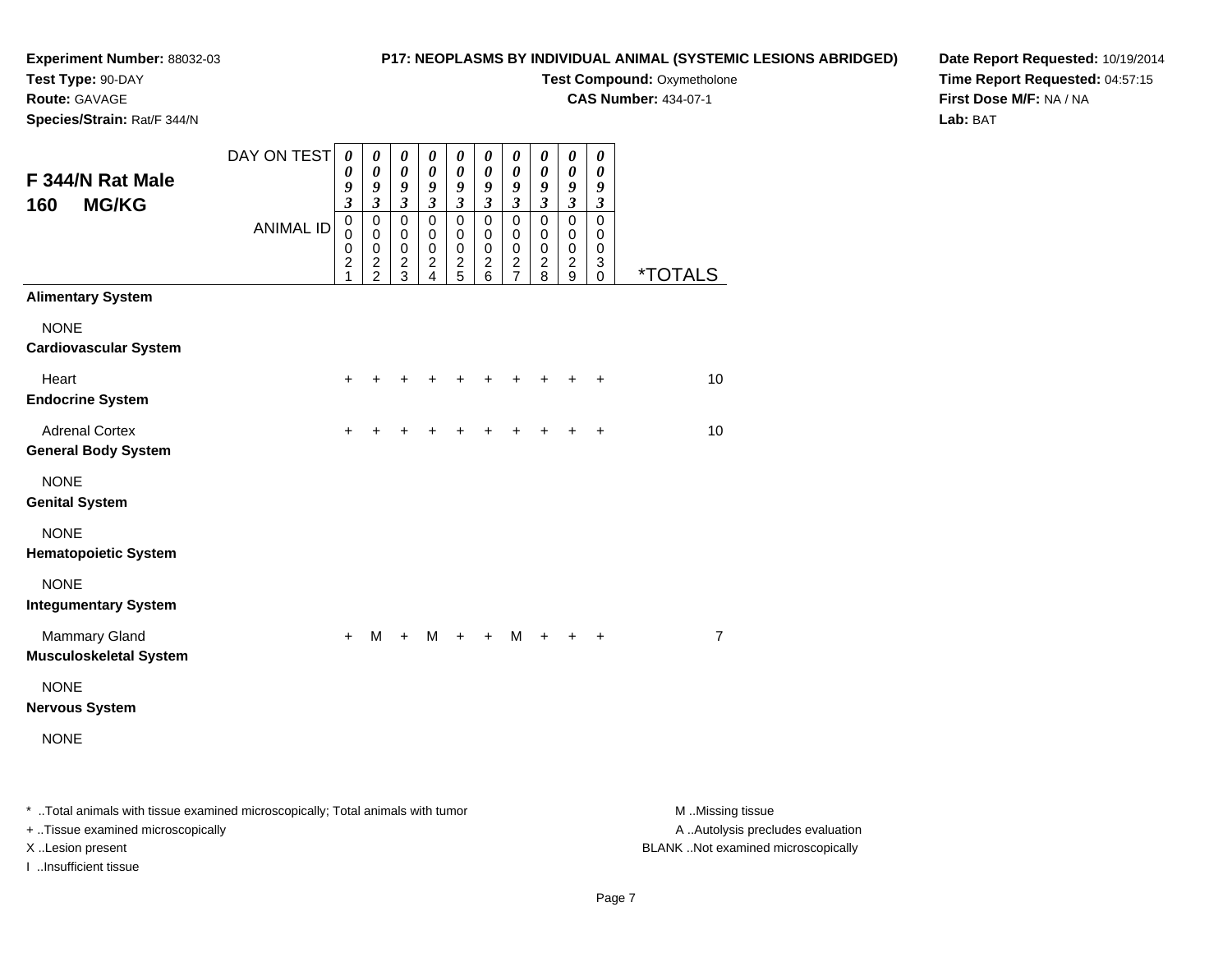### **Test Type:** 90-DAY

**Route:** GAVAGE

**Species/Strain:** Rat/F 344/N

#### **P17: NEOPLASMS BY INDIVIDUAL ANIMAL (SYSTEMIC LESIONS ABRIDGED)**

**Test Compound: Oxymetholone** 

**CAS Number:** 434-07-1

**Date Report Requested:** 10/19/2014**Time Report Requested:** 04:57:15**First Dose M/F:** NA / NA**Lab:** BAT

| F 344/N Rat Male<br><b>MG/KG</b><br>160     | DAY ON TEST<br><b>ANIMAL ID</b> | 0<br>0<br>9<br>$\boldsymbol{\beta}$<br>$\,0\,$<br>$\mathbf 0$<br>$\pmb{0}$<br>$\overline{c}$ | 0<br>0<br>9<br>3<br>$\pmb{0}$<br>$\pmb{0}$<br>$\pmb{0}$<br>$\overline{\mathbf{c}}$<br>$\mathcal{P}$ | 0<br>$\boldsymbol{\theta}$<br>9<br>3<br>0<br>0<br>$\mathbf 0$<br>$\overline{\mathbf{c}}$<br>3 | 0<br>$\boldsymbol{\theta}$<br>9<br>3<br>0<br>0<br>0<br>$\overline{c}$<br>4 | 0<br>0<br>9<br>$\mathfrak{z}$<br>0<br>0<br>0<br>$\frac{2}{5}$ | 0<br>0<br>9<br>3<br>0<br>0<br>0<br>$\overline{c}$<br>6 | 0<br>0<br>9<br>3<br>0<br>0<br>0<br>$\boldsymbol{2}$<br>$\overline{7}$ | 0<br>$\boldsymbol{\theta}$<br>9<br>3<br>$\Omega$<br>$\Omega$<br>$\Omega$<br>$\overline{2}$<br>8 | 0<br>$\boldsymbol{\theta}$<br>9<br>3<br>0<br>0<br>$\pmb{0}$<br>$\overline{c}$<br>9 | 0<br>0<br>9<br>3<br>$\Omega$<br>0<br>0<br>3<br>0 | <i><b>*TOTALS</b></i> |
|---------------------------------------------|---------------------------------|----------------------------------------------------------------------------------------------|-----------------------------------------------------------------------------------------------------|-----------------------------------------------------------------------------------------------|----------------------------------------------------------------------------|---------------------------------------------------------------|--------------------------------------------------------|-----------------------------------------------------------------------|-------------------------------------------------------------------------------------------------|------------------------------------------------------------------------------------|--------------------------------------------------|-----------------------|
| <b>Respiratory System</b>                   |                                 |                                                                                              |                                                                                                     |                                                                                               |                                                                            |                                                               |                                                        |                                                                       |                                                                                                 |                                                                                    |                                                  |                       |
| <b>NONE</b><br><b>Special Senses System</b> |                                 |                                                                                              |                                                                                                     |                                                                                               |                                                                            |                                                               |                                                        |                                                                       |                                                                                                 |                                                                                    |                                                  |                       |
| <b>NONE</b><br><b>Urinary System</b>        |                                 |                                                                                              |                                                                                                     |                                                                                               |                                                                            |                                                               |                                                        |                                                                       |                                                                                                 |                                                                                    |                                                  |                       |
| Kidney<br><b>SYSTEMIC LESIONS</b>           |                                 | $\ddot{}$                                                                                    |                                                                                                     | ٠                                                                                             | ٠                                                                          | ٠                                                             | ÷                                                      | ÷                                                                     | ÷                                                                                               |                                                                                    | $\ddot{}$                                        | 10                    |
| Multiple Organ                              |                                 | ٠                                                                                            |                                                                                                     |                                                                                               |                                                                            |                                                               |                                                        |                                                                       |                                                                                                 |                                                                                    | ÷                                                | 10                    |

\* ..Total animals with tissue examined microscopically; Total animals with tumor **M** . Missing tissue M ..Missing tissue

+ ..Tissue examined microscopically

I ..Insufficient tissue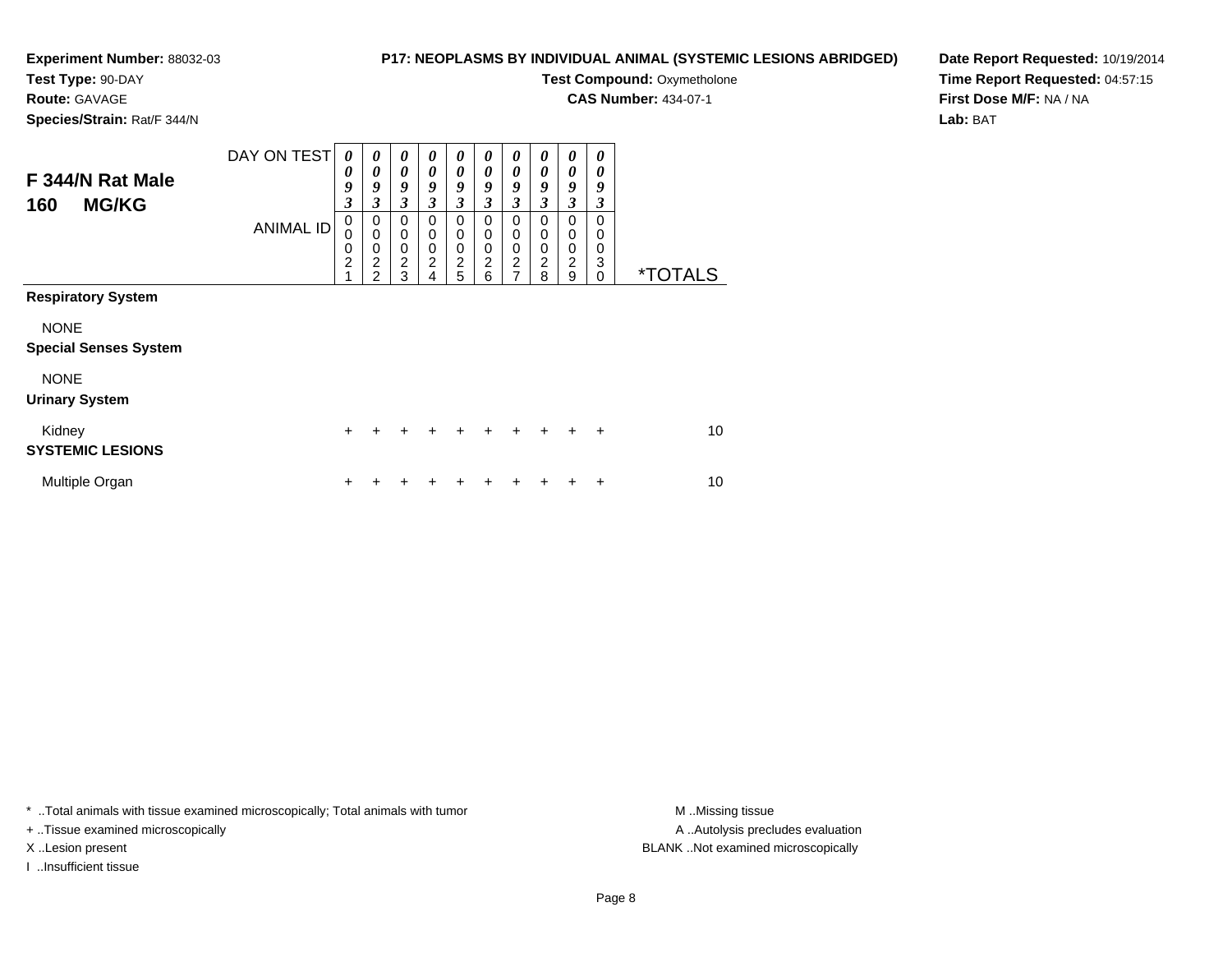#### **P17: NEOPLASMS BY INDIVIDUAL ANIMAL (SYSTEMIC LESIONS ABRIDGED)**

**Test Type:** 90-DAY

**Route:** GAVAGE

**Species/Strain:** Rat/F 344/N

# **Test Compound: Oxymetholone**

**CAS Number:** 434-07-1

**Date Report Requested:** 10/19/2014**Time Report Requested:** 04:57:15**First Dose M/F:** NA / NA**Lab:** BAT

| F 344/N Rat Male                                    | DAY ON TEST                                                                                                     | $\boldsymbol{\theta}$<br>0<br>9                                  | $\boldsymbol{\theta}$<br>$\boldsymbol{\theta}$<br>9                            | 0<br>0<br>9                                                                                              | $\boldsymbol{\theta}$<br>$\boldsymbol{\theta}$<br>$\boldsymbol{g}$             | $\boldsymbol{\theta}$<br>$\boldsymbol{\theta}$<br>9                                         | $\pmb{\theta}$<br>$\boldsymbol{\theta}$<br>9                                     | 0<br>$\boldsymbol{\theta}$<br>9                                                    | 0<br>$\boldsymbol{\theta}$<br>9                                                             | 0<br>0<br>9                                                           | $\boldsymbol{\theta}$<br>$\boldsymbol{\theta}$<br>9                                |                       |
|-----------------------------------------------------|-----------------------------------------------------------------------------------------------------------------|------------------------------------------------------------------|--------------------------------------------------------------------------------|----------------------------------------------------------------------------------------------------------|--------------------------------------------------------------------------------|---------------------------------------------------------------------------------------------|----------------------------------------------------------------------------------|------------------------------------------------------------------------------------|---------------------------------------------------------------------------------------------|-----------------------------------------------------------------------|------------------------------------------------------------------------------------|-----------------------|
| <b>MG/KG</b><br>315                                 | <b>ANIMAL ID</b>                                                                                                | $\overline{\mathbf{3}}$<br>$\pmb{0}$<br>0<br>$\pmb{0}$<br>3<br>1 | $\mathfrak{z}$<br>$\pmb{0}$<br>$\mathbf 0$<br>$\pmb{0}$<br>3<br>$\overline{2}$ | $\mathfrak{z}$<br>$\mathbf 0$<br>$\mathbf 0$<br>$\pmb{0}$<br>$\ensuremath{\mathsf{3}}$<br>$\overline{3}$ | $\mathfrak{z}$<br>$\mathsf 0$<br>$\mathbf 0$<br>$\mathbf 0$<br>$\sqrt{3}$<br>4 | $\mathfrak{z}$<br>$\mathbf 0$<br>$\mathbf 0$<br>$\pmb{0}$<br>$\ensuremath{\mathsf{3}}$<br>5 | $\mathfrak{z}$<br>$\mathbf 0$<br>$\mathbf 0$<br>$\pmb{0}$<br>3<br>$\overline{6}$ | $\mathfrak{z}$<br>$\mathbf 0$<br>$\mathbf 0$<br>$\mathbf 0$<br>3<br>$\overline{7}$ | $\mathfrak{z}$<br>$\mathbf 0$<br>$\mathbf 0$<br>$\pmb{0}$<br>$\ensuremath{\mathsf{3}}$<br>8 | $\mathfrak{z}$<br>$\mathbf 0$<br>$\mathbf 0$<br>$\mathbf 0$<br>3<br>9 | $\boldsymbol{\mathfrak{z}}$<br>$\mathbf 0$<br>$\mathbf 0$<br>$\mathbf 0$<br>4<br>0 | <i><b>*TOTALS</b></i> |
| <b>Alimentary System</b>                            |                                                                                                                 |                                                                  |                                                                                |                                                                                                          |                                                                                |                                                                                             |                                                                                  |                                                                                    |                                                                                             |                                                                       |                                                                                    |                       |
| Liver<br><b>Cardiovascular System</b>               |                                                                                                                 |                                                                  |                                                                                | $\ddot{}$                                                                                                |                                                                                | $\ddot{}$                                                                                   |                                                                                  |                                                                                    |                                                                                             |                                                                       |                                                                                    | $\overline{2}$        |
| Heart<br><b>Endocrine System</b>                    |                                                                                                                 | +                                                                |                                                                                |                                                                                                          |                                                                                |                                                                                             |                                                                                  |                                                                                    |                                                                                             |                                                                       | $\ddot{}$                                                                          | 10                    |
| <b>Adrenal Cortex</b><br><b>General Body System</b> |                                                                                                                 | $\pm$                                                            |                                                                                |                                                                                                          |                                                                                |                                                                                             |                                                                                  |                                                                                    |                                                                                             | +                                                                     | $\ddot{}$                                                                          | 10                    |
| <b>NONE</b><br><b>Genital System</b>                |                                                                                                                 |                                                                  |                                                                                |                                                                                                          |                                                                                |                                                                                             |                                                                                  |                                                                                    |                                                                                             |                                                                       |                                                                                    |                       |
| <b>NONE</b><br><b>Hematopoietic System</b>          |                                                                                                                 |                                                                  |                                                                                |                                                                                                          |                                                                                |                                                                                             |                                                                                  |                                                                                    |                                                                                             |                                                                       |                                                                                    |                       |
| <b>NONE</b><br><b>Integumentary System</b>          |                                                                                                                 |                                                                  |                                                                                |                                                                                                          |                                                                                |                                                                                             |                                                                                  |                                                                                    |                                                                                             |                                                                       |                                                                                    |                       |
| Mammary Gland<br><b>Musculoskeletal System</b>      |                                                                                                                 |                                                                  |                                                                                |                                                                                                          |                                                                                |                                                                                             |                                                                                  |                                                                                    | +                                                                                           | M                                                                     | M                                                                                  | 8                     |
| <b>NONE</b><br><b>Nervous System</b>                |                                                                                                                 |                                                                  |                                                                                |                                                                                                          |                                                                                |                                                                                             |                                                                                  |                                                                                    |                                                                                             |                                                                       |                                                                                    |                       |
| <b>NONE</b>                                         |                                                                                                                 |                                                                  |                                                                                |                                                                                                          |                                                                                |                                                                                             |                                                                                  |                                                                                    |                                                                                             |                                                                       |                                                                                    |                       |
| - 下によっし こうきょうしょう いきはい ピット                           | de l'est de la constitució de la constitució → la constitució de la constitució de la constitució de la constit |                                                                  |                                                                                |                                                                                                          |                                                                                |                                                                                             |                                                                                  |                                                                                    |                                                                                             |                                                                       |                                                                                    |                       |

..Total animals with tissue examined microscopically; Total animals with tumor M ..Missing tissue M ..Missing tissue

+ ..Tissue examined microscopically

I ..Insufficient tissue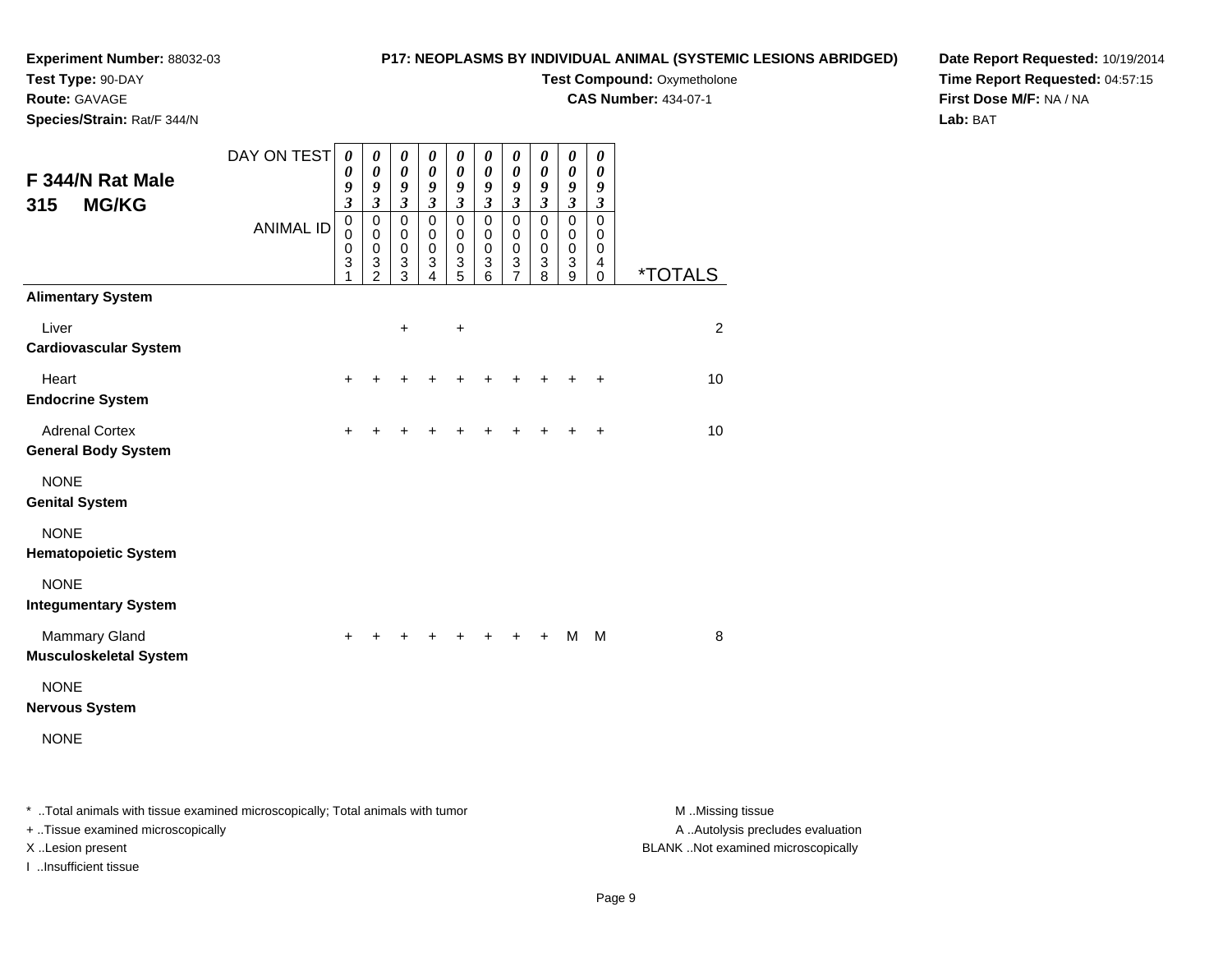### **Test Type:** 90-DAY

**Route:** GAVAGE

**Species/Strain:** Rat/F 344/N

#### **P17: NEOPLASMS BY INDIVIDUAL ANIMAL (SYSTEMIC LESIONS ABRIDGED)**

**Test Compound: Oxymetholone** 

**CAS Number:** 434-07-1

**Date Report Requested:** 10/19/2014**Time Report Requested:** 04:57:15**First Dose M/F:** NA / NA**Lab:** BAT

| F 344/N Rat Male<br><b>MG/KG</b><br>315     | DAY ON TEST<br><b>ANIMAL ID</b> | 0<br>0<br>9<br>$\boldsymbol{\beta}$<br>$\mathbf 0$<br>$\mathbf 0$ | 0<br>0<br>9<br>3<br>0<br>$\mathbf 0$ | 0<br>0<br>9<br>3<br>$\pmb{0}$<br>$\mathbf 0$ | 0<br>0<br>9<br>3<br>0<br>0 | 0<br>$\theta$<br>9<br>3<br>0<br>0 | 0<br>0<br>9<br>3<br>0<br>0 | $\boldsymbol{\theta}$<br>0<br>9<br>3<br>0<br>0 | 0<br>0<br>9<br>3<br>$\mathbf 0$<br>0 | 0<br>0<br>9<br>3<br>0<br>0 | 0<br>0<br>9<br>3<br>0<br>0 |                       |
|---------------------------------------------|---------------------------------|-------------------------------------------------------------------|--------------------------------------|----------------------------------------------|----------------------------|-----------------------------------|----------------------------|------------------------------------------------|--------------------------------------|----------------------------|----------------------------|-----------------------|
|                                             |                                 | $\frac{0}{3}$                                                     | 0<br>3<br>2                          | $\frac{0}{3}$<br>3                           | 0<br>3<br>4                | $\pmb{0}$<br>$\overline{3}$<br>5  | 0<br>3<br>6                | $\pmb{0}$<br>3<br>7                            | $\mathbf 0$<br>3<br>8                | $\mathbf 0$<br>3<br>9      | 0<br>4<br>0                | <i><b>*TOTALS</b></i> |
| <b>Respiratory System</b>                   |                                 |                                                                   |                                      |                                              |                            |                                   |                            |                                                |                                      |                            |                            |                       |
| <b>NONE</b><br><b>Special Senses System</b> |                                 |                                                                   |                                      |                                              |                            |                                   |                            |                                                |                                      |                            |                            |                       |
| <b>NONE</b><br><b>Urinary System</b>        |                                 |                                                                   |                                      |                                              |                            |                                   |                            |                                                |                                      |                            |                            |                       |
| Kidney<br><b>SYSTEMIC LESIONS</b>           |                                 | ٠                                                                 |                                      |                                              |                            | ٠                                 |                            | ÷                                              | $\ddot{}$                            | $\ddot{}$                  | $\ddot{}$                  | 10                    |
| Multiple Organ                              |                                 | +                                                                 |                                      |                                              |                            |                                   |                            |                                                |                                      |                            | ٠                          | 10                    |

\* ..Total animals with tissue examined microscopically; Total animals with tumor **M** . Missing tissue M ..Missing tissue

+ ..Tissue examined microscopically

I ..Insufficient tissue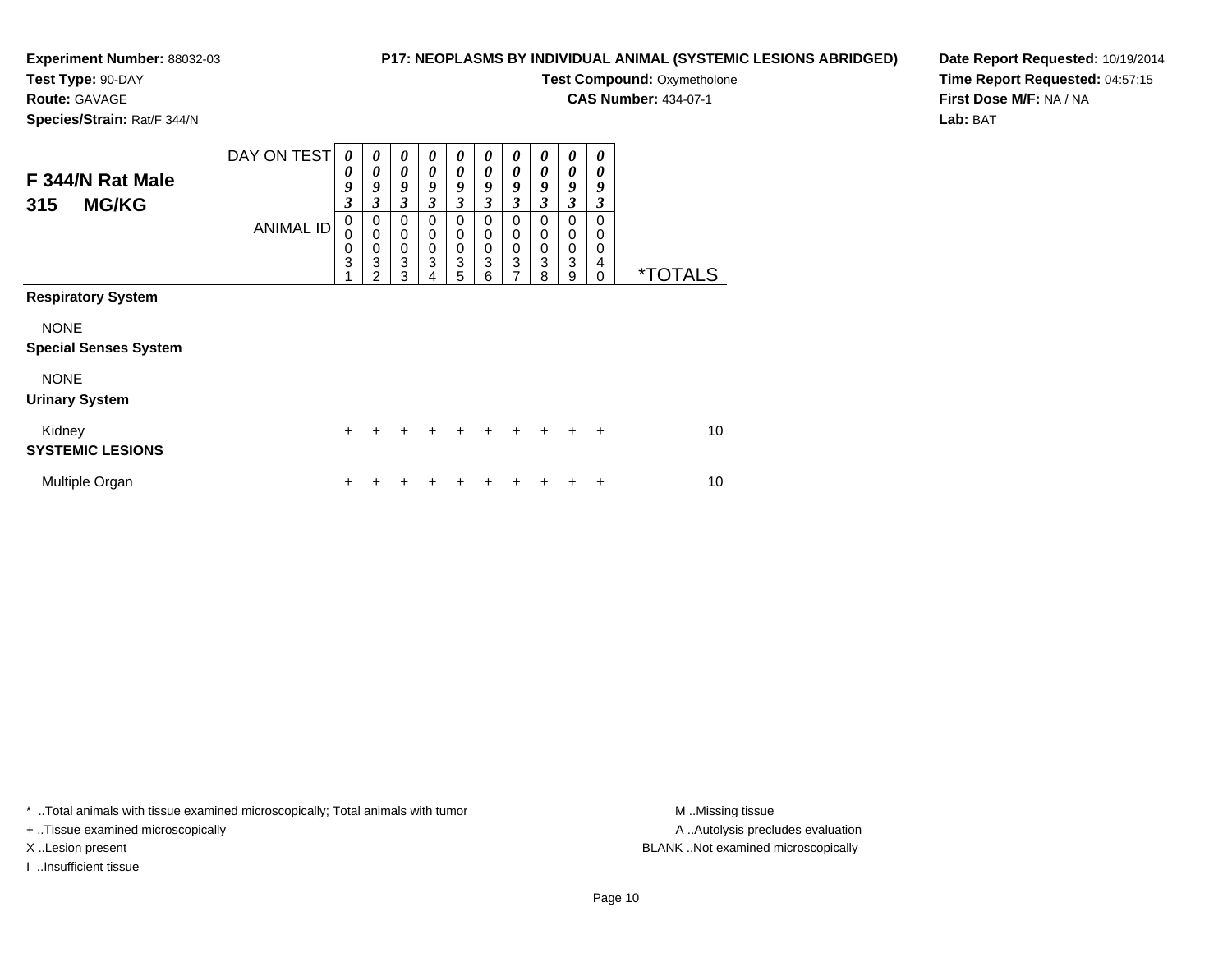**Test Type:** 90-DAY

**Route:** GAVAGE

**Species/Strain:** Rat/F 344/N

#### **P17: NEOPLASMS BY INDIVIDUAL ANIMAL (SYSTEMIC LESIONS ABRIDGED)**

**Test Compound: Oxymetholone** 

**CAS Number:** 434-07-1

 $\overline{\phantom{0}}$ 

 $\overline{\phantom{a}}$ 

**Date Report Requested:** 10/19/2014**Time Report Requested:** 04:57:15**First Dose M/F:** NA / NA**Lab:** BAT

|                              | DAY ON TEST      | $\boldsymbol{\theta}$   | 0                   | 0                          | 0                          | 0                          | 0                | 0                       | 0                          | $\boldsymbol{\theta}$              | $\boldsymbol{\theta}$ |                       |
|------------------------------|------------------|-------------------------|---------------------|----------------------------|----------------------------|----------------------------|------------------|-------------------------|----------------------------|------------------------------------|-----------------------|-----------------------|
| F 344/N Rat Male             |                  | 0<br>9                  | 0<br>9              | $\boldsymbol{\theta}$<br>9 | $\boldsymbol{\theta}$<br>9 | $\boldsymbol{\theta}$<br>9 | 0<br>9           | 0<br>9                  | $\boldsymbol{\theta}$<br>9 | $\boldsymbol{\theta}$<br>9         | 0<br>9                |                       |
| <b>MG/KG</b><br>625          |                  | $\overline{\mathbf{3}}$ | $\mathfrak{z}$      | $\mathfrak{z}$             | $\mathfrak{z}$             | $\overline{\mathbf{3}}$    | $\overline{3}$   | $\overline{\mathbf{3}}$ | $\mathfrak{z}$             | $\mathfrak{z}$                     | $\boldsymbol{\beta}$  |                       |
|                              | <b>ANIMAL ID</b> | $\mathbf 0$             | $\pmb{0}$           | $\mathbf 0$                | $\mathbf 0$                | $\mathbf 0$                | $\mathbf 0$      | 0                       | $\Omega$                   | $\mathbf 0$                        | $\mathbf 0$           |                       |
|                              |                  | $\mathbf 0$<br>0        | $\mathbf 0$<br>0    | $\mathbf 0$<br>$\mathbf 0$ | $\mathbf 0$<br>0           | $\pmb{0}$<br>$\pmb{0}$     | $\mathbf 0$<br>0 | $\mathbf 0$<br>0        | $\mathbf 0$<br>$\mathbf 0$ | 0<br>$\mathbf 0$                   | 0<br>0                |                       |
|                              |                  | 4<br>1                  | 4<br>$\overline{2}$ | 4<br>3                     | 4<br>$\overline{4}$        | 4<br>$\overline{5}$        | 4<br>6           | $\frac{4}{7}$           | 4<br>8                     | $\overline{4}$<br>$\boldsymbol{9}$ | 5<br>$\mathbf 0$      | <i><b>*TOTALS</b></i> |
| <b>Alimentary System</b>     |                  |                         |                     |                            |                            |                            |                  |                         |                            |                                    |                       |                       |
| Esophagus                    |                  |                         |                     | $\ddot{}$                  |                            |                            |                  |                         |                            |                                    |                       | 1                     |
| Intestine Large, Cecum       |                  |                         |                     | M                          |                            |                            |                  |                         |                            |                                    |                       | 0                     |
| Intestine Large, Colon       |                  |                         |                     | +                          |                            |                            |                  |                         |                            |                                    |                       | 1                     |
| Intestine Large, Rectum      |                  |                         |                     | +                          |                            |                            |                  |                         |                            |                                    |                       | 1                     |
| Intestine Small, Duodenum    |                  |                         |                     | M                          |                            |                            |                  |                         |                            |                                    |                       | 0                     |
| Intestine Small, Ileum       |                  |                         |                     | M                          |                            |                            |                  |                         |                            |                                    |                       | 0                     |
| Intestine Small, Jejunum     |                  |                         |                     | $\ddot{}$                  |                            |                            |                  |                         |                            |                                    |                       | 1                     |
| Liver                        |                  |                         |                     | $\ddot{}$                  |                            |                            |                  |                         |                            |                                    |                       | 1                     |
| Pancreas                     |                  |                         |                     | $\ddot{}$                  |                            |                            |                  |                         |                            |                                    |                       | 1                     |
| Salivary Glands              |                  |                         |                     | +                          |                            |                            |                  |                         |                            |                                    |                       | 1                     |
| Stomach, Forestomach         |                  | $\ddot{}$               |                     | $\ddot{}$                  |                            |                            |                  |                         |                            |                                    |                       | $\overline{2}$        |
| Stomach, Glandular           |                  |                         |                     | +                          |                            |                            |                  |                         |                            |                                    |                       | 1                     |
| <b>Cardiovascular System</b> |                  |                         |                     |                            |                            |                            |                  |                         |                            |                                    |                       |                       |
| <b>Blood Vessel</b>          |                  |                         |                     | +                          |                            |                            |                  |                         |                            |                                    |                       | $\mathbf{1}$          |
| Heart                        |                  | +                       |                     | $\ddot{}$                  |                            |                            |                  |                         |                            |                                    |                       | 10                    |
| <b>Endocrine System</b>      |                  |                         |                     |                            |                            |                            |                  |                         |                            |                                    |                       |                       |
| <b>Adrenal Cortex</b>        |                  | +                       |                     |                            |                            |                            |                  |                         |                            |                                    |                       | 10                    |
| <b>Adrenal Medulla</b>       |                  |                         |                     | +                          |                            |                            |                  |                         |                            |                                    |                       | 1                     |
| Islets, Pancreatic           |                  |                         |                     | +                          |                            |                            |                  |                         |                            |                                    |                       | 1                     |
| Parathyroid Gland            |                  |                         |                     | +                          |                            |                            |                  |                         |                            |                                    |                       | 1                     |

\* ..Total animals with tissue examined microscopically; Total animals with tumor **M** . Missing tissue M ..Missing tissue

+ ..Tissue examined microscopically

I ..Insufficient tissue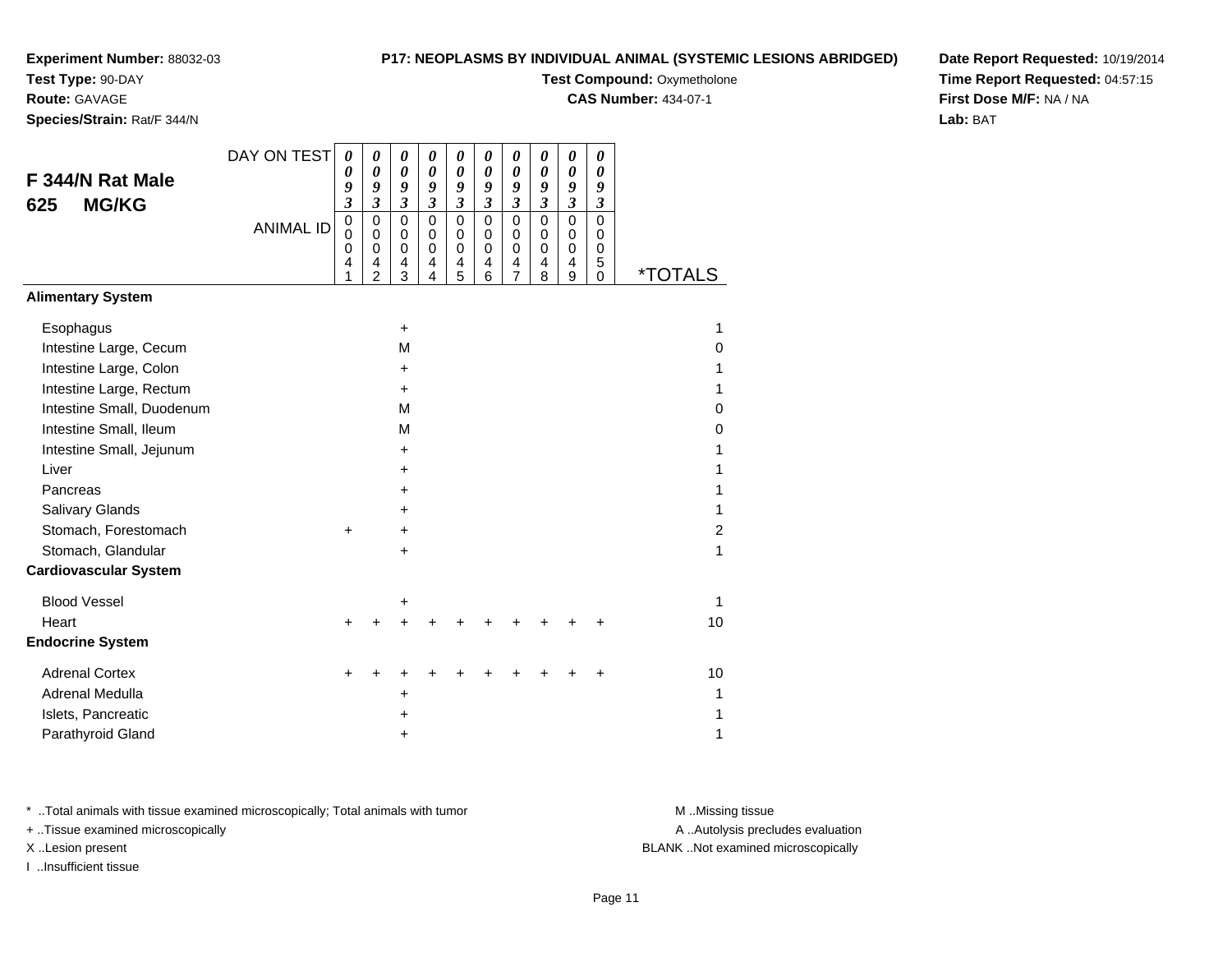### **Test Type:** 90-DAY

**Route:** GAVAGE

**Species/Strain:** Rat/F 344/N

#### **P17: NEOPLASMS BY INDIVIDUAL ANIMAL (SYSTEMIC LESIONS ABRIDGED)**

**Test Compound: Oxymetholone** 

**CAS Number:** 434-07-1

**Date Report Requested:** 10/19/2014**Time Report Requested:** 04:57:16**First Dose M/F:** NA / NA**Lab:** BAT

| F 344/N Rat Male<br><b>MG/KG</b><br>625 | DAY ON TEST      | $\boldsymbol{\theta}$<br>0<br>9<br>$\boldsymbol{\mathfrak{z}}$ | 0<br>0<br>9<br>$\overline{\mathbf{3}}$       | 0<br>$\boldsymbol{\theta}$<br>9<br>$\mathfrak{z}$ | 0<br>$\boldsymbol{\theta}$<br>9<br>$\boldsymbol{\beta}$ | 0<br>$\boldsymbol{\theta}$<br>9<br>$\boldsymbol{\beta}$ | 0<br>$\boldsymbol{\theta}$<br>9<br>$\mathfrak{z}$      | $\boldsymbol{\theta}$<br>$\boldsymbol{\theta}$<br>9<br>$\mathfrak{z}$ | 0<br>$\pmb{\theta}$<br>$\boldsymbol{g}$<br>$\boldsymbol{\mathfrak{z}}$ | 0<br>$\boldsymbol{\theta}$<br>9<br>$\boldsymbol{\beta}$ | $\boldsymbol{\theta}$<br>$\boldsymbol{\theta}$<br>9<br>$\boldsymbol{\mathfrak{z}}$ |                       |  |
|-----------------------------------------|------------------|----------------------------------------------------------------|----------------------------------------------|---------------------------------------------------|---------------------------------------------------------|---------------------------------------------------------|--------------------------------------------------------|-----------------------------------------------------------------------|------------------------------------------------------------------------|---------------------------------------------------------|------------------------------------------------------------------------------------|-----------------------|--|
|                                         | <b>ANIMAL ID</b> | $\pmb{0}$<br>$\mathbf 0$<br>0<br>4<br>1                        | 0<br>0<br>$\mathbf 0$<br>4<br>$\overline{2}$ | $\mathbf 0$<br>$\mathbf 0$<br>$\pmb{0}$<br>4<br>3 | $\mathbf 0$<br>$\mathbf 0$<br>$\mathbf 0$<br>4<br>4     | $\overline{0}$<br>$\pmb{0}$<br>$\mathbf 0$<br>4<br>5    | $\overline{0}$<br>$\mathbf 0$<br>$\mathbf 0$<br>4<br>6 | $\mathbf 0$<br>$\mathbf 0$<br>$\pmb{0}$<br>4<br>$\overline{7}$        | $\overline{0}$<br>$\mathbf 0$<br>$\pmb{0}$<br>$\overline{4}$<br>8      | $\mathbf 0$<br>$\pmb{0}$<br>$\pmb{0}$<br>4<br>9         | $\mathbf 0$<br>$\mathbf 0$<br>$\pmb{0}$<br>5<br>$\mathbf 0$                        | <i><b>*TOTALS</b></i> |  |
| <b>Pituitary Gland</b>                  |                  |                                                                |                                              | +                                                 |                                                         |                                                         |                                                        |                                                                       |                                                                        |                                                         |                                                                                    |                       |  |
| <b>Thyroid Gland</b>                    |                  |                                                                |                                              | $\ddot{}$                                         |                                                         |                                                         |                                                        |                                                                       |                                                                        |                                                         |                                                                                    | 1                     |  |
| <b>General Body System</b>              |                  |                                                                |                                              |                                                   |                                                         |                                                         |                                                        |                                                                       |                                                                        |                                                         |                                                                                    |                       |  |
| <b>NONE</b>                             |                  |                                                                |                                              |                                                   |                                                         |                                                         |                                                        |                                                                       |                                                                        |                                                         |                                                                                    |                       |  |
| <b>Genital System</b>                   |                  |                                                                |                                              |                                                   |                                                         |                                                         |                                                        |                                                                       |                                                                        |                                                         |                                                                                    |                       |  |
| Epididymis                              |                  |                                                                |                                              | $\ddot{}$                                         |                                                         |                                                         |                                                        |                                                                       |                                                                        |                                                         |                                                                                    | 1                     |  |
| <b>Preputial Gland</b>                  |                  |                                                                |                                              | +                                                 |                                                         |                                                         |                                                        |                                                                       |                                                                        |                                                         |                                                                                    | 1                     |  |
| Prostate                                |                  |                                                                |                                              | +                                                 |                                                         |                                                         |                                                        |                                                                       |                                                                        |                                                         |                                                                                    | 1                     |  |
| <b>Seminal Vesicle</b>                  |                  |                                                                |                                              | ٠                                                 |                                                         |                                                         |                                                        |                                                                       |                                                                        |                                                         |                                                                                    | 1                     |  |
| <b>Testes</b>                           |                  |                                                                |                                              | $\pm$                                             |                                                         |                                                         |                                                        |                                                                       |                                                                        |                                                         |                                                                                    | 1                     |  |
| <b>Hematopoietic System</b>             |                  |                                                                |                                              |                                                   |                                                         |                                                         |                                                        |                                                                       |                                                                        |                                                         |                                                                                    |                       |  |
| <b>Bone Marrow</b>                      |                  |                                                                |                                              | $\ddot{}$                                         |                                                         |                                                         |                                                        |                                                                       |                                                                        |                                                         |                                                                                    | 1                     |  |
| Lymph Node, Mandibular                  |                  |                                                                |                                              | М                                                 |                                                         |                                                         |                                                        |                                                                       |                                                                        |                                                         |                                                                                    | 0                     |  |
| Lymph Node, Mesenteric                  |                  |                                                                |                                              | $\pm$                                             |                                                         |                                                         |                                                        |                                                                       |                                                                        |                                                         |                                                                                    | 1                     |  |
| Spleen                                  |                  |                                                                |                                              | +                                                 |                                                         |                                                         |                                                        |                                                                       |                                                                        |                                                         |                                                                                    |                       |  |
| Thymus                                  |                  |                                                                |                                              | $\ddot{}$                                         |                                                         |                                                         |                                                        |                                                                       |                                                                        |                                                         |                                                                                    | 1                     |  |
| <b>Integumentary System</b>             |                  |                                                                |                                              |                                                   |                                                         |                                                         |                                                        |                                                                       |                                                                        |                                                         |                                                                                    |                       |  |
| Mammary Gland                           |                  |                                                                |                                              |                                                   |                                                         |                                                         |                                                        |                                                                       |                                                                        |                                                         |                                                                                    | 10                    |  |
| Skin                                    |                  |                                                                |                                              |                                                   |                                                         |                                                         |                                                        |                                                                       |                                                                        |                                                         |                                                                                    | 1                     |  |
| <b>Musculoskeletal System</b>           |                  |                                                                |                                              |                                                   |                                                         |                                                         |                                                        |                                                                       |                                                                        |                                                         |                                                                                    |                       |  |

\* ..Total animals with tissue examined microscopically; Total animals with tumor **M** . Missing tissue M ..Missing tissue

+ ..Tissue examined microscopically

I ..Insufficient tissue

A ..Autolysis precludes evaluation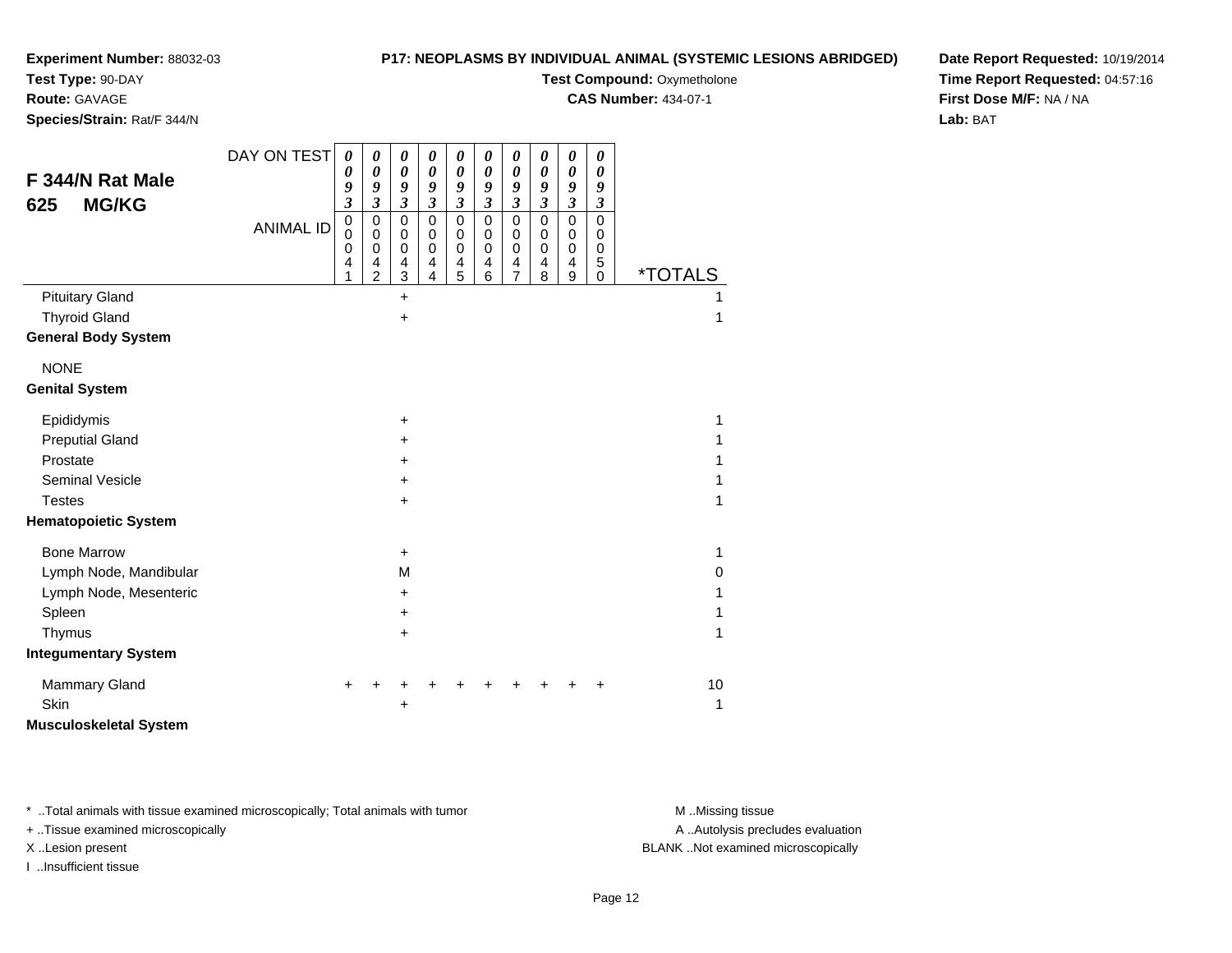#### **Test Type:** 90-DAY

**Route:** GAVAGE

**Species/Strain:** Rat/F 344/N

#### **P17: NEOPLASMS BY INDIVIDUAL ANIMAL (SYSTEMIC LESIONS ABRIDGED)**

**Test Compound: Oxymetholone** 

**CAS Number:** 434-07-1

**Date Report Requested:** 10/19/2014**Time Report Requested:** 04:57:16**First Dose M/F:** NA / NA**Lab:** BAT

| F 344/N Rat Male<br><b>MG/KG</b><br>625                     | DAY ON TEST<br><b>ANIMAL ID</b> | 0<br>0<br>9<br>$\mathfrak{z}$<br>$\pmb{0}$<br>$\mathbf 0$<br>0<br>4<br>1 | 0<br>0<br>9<br>$\mathfrak{z}$<br>$\mathbf 0$<br>$\mathbf 0$<br>0<br>4<br>$\overline{2}$ | 0<br>$\boldsymbol{\theta}$<br>9<br>$\boldsymbol{\beta}$<br>$\pmb{0}$<br>$\pmb{0}$<br>$\pmb{0}$<br>$\overline{4}$<br>3 | 0<br>0<br>9<br>3<br>$\mathbf 0$<br>0<br>0<br>4<br>4 | 0<br>0<br>9<br>$\mathfrak{z}$<br>$\mathbf 0$<br>0<br>$\mathbf 0$<br>4<br>5 | 0<br>0<br>9<br>$\boldsymbol{\beta}$<br>$\mathbf 0$<br>0<br>0<br>4<br>6 | 0<br>$\boldsymbol{\theta}$<br>9<br>$\mathfrak{z}$<br>$\mathbf 0$<br>0<br>$\mathbf 0$<br>$\overline{\mathbf{4}}$<br>$\overline{7}$ | 0<br>0<br>9<br>3<br>$\mathbf 0$<br>$\Omega$<br>0<br>4<br>8 | 0<br>$\boldsymbol{\theta}$<br>9<br>$\boldsymbol{\beta}$<br>$\pmb{0}$<br>$\pmb{0}$<br>$\pmb{0}$<br>$\overline{\mathbf{4}}$<br>9 | 0<br>$\theta$<br>9<br>3<br>$\mathbf 0$<br>0<br>0<br>5<br>$\Omega$ | <i><b>*TOTALS</b></i> |
|-------------------------------------------------------------|---------------------------------|--------------------------------------------------------------------------|-----------------------------------------------------------------------------------------|-----------------------------------------------------------------------------------------------------------------------|-----------------------------------------------------|----------------------------------------------------------------------------|------------------------------------------------------------------------|-----------------------------------------------------------------------------------------------------------------------------------|------------------------------------------------------------|--------------------------------------------------------------------------------------------------------------------------------|-------------------------------------------------------------------|-----------------------|
| <b>Bone</b>                                                 |                                 |                                                                          |                                                                                         | $\ddot{}$                                                                                                             |                                                     |                                                                            |                                                                        |                                                                                                                                   |                                                            |                                                                                                                                |                                                                   | 1                     |
| <b>Nervous System</b>                                       |                                 |                                                                          |                                                                                         |                                                                                                                       |                                                     |                                                                            |                                                                        |                                                                                                                                   |                                                            |                                                                                                                                |                                                                   |                       |
| <b>Brain</b>                                                |                                 |                                                                          |                                                                                         | +                                                                                                                     |                                                     |                                                                            |                                                                        |                                                                                                                                   |                                                            |                                                                                                                                |                                                                   | 1                     |
| <b>Respiratory System</b>                                   |                                 |                                                                          |                                                                                         |                                                                                                                       |                                                     |                                                                            |                                                                        |                                                                                                                                   |                                                            |                                                                                                                                |                                                                   |                       |
| Lung                                                        |                                 |                                                                          |                                                                                         | $\ddot{}$                                                                                                             |                                                     |                                                                            |                                                                        |                                                                                                                                   |                                                            |                                                                                                                                |                                                                   | 1                     |
| <b>Nose</b>                                                 |                                 |                                                                          |                                                                                         | $\ddot{}$                                                                                                             |                                                     |                                                                            |                                                                        |                                                                                                                                   |                                                            |                                                                                                                                |                                                                   | 1                     |
| Trachea                                                     |                                 |                                                                          |                                                                                         | $\ddot{}$                                                                                                             |                                                     |                                                                            |                                                                        |                                                                                                                                   |                                                            |                                                                                                                                |                                                                   | 1                     |
| <b>Special Senses System</b>                                |                                 |                                                                          |                                                                                         |                                                                                                                       |                                                     |                                                                            |                                                                        |                                                                                                                                   |                                                            |                                                                                                                                |                                                                   |                       |
| <b>NONE</b>                                                 |                                 |                                                                          |                                                                                         |                                                                                                                       |                                                     |                                                                            |                                                                        |                                                                                                                                   |                                                            |                                                                                                                                |                                                                   |                       |
| <b>Urinary System</b>                                       |                                 |                                                                          |                                                                                         |                                                                                                                       |                                                     |                                                                            |                                                                        |                                                                                                                                   |                                                            |                                                                                                                                |                                                                   |                       |
| Kidney<br><b>Urinary Bladder</b><br><b>SYSTEMIC LESIONS</b> |                                 |                                                                          |                                                                                         | ٠                                                                                                                     |                                                     |                                                                            |                                                                        |                                                                                                                                   |                                                            |                                                                                                                                |                                                                   | 10<br>1               |
| Multiple Organ                                              |                                 |                                                                          |                                                                                         |                                                                                                                       |                                                     |                                                                            |                                                                        |                                                                                                                                   |                                                            |                                                                                                                                | +                                                                 | 10                    |

\* ..Total animals with tissue examined microscopically; Total animals with tumor **M** . Missing tissue M ..Missing tissue

+ ..Tissue examined microscopically

I ..Insufficient tissue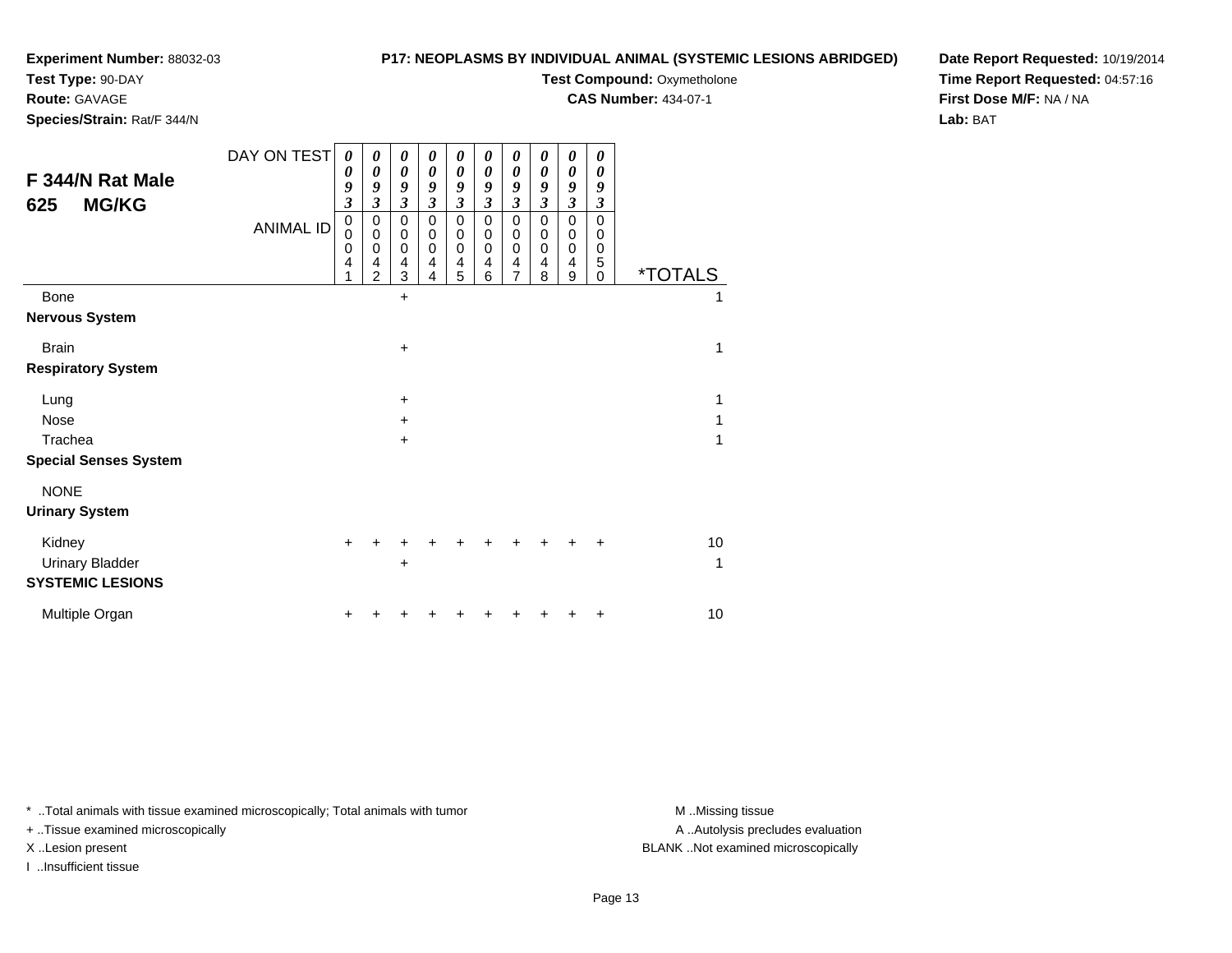**Test Type:** 90-DAY

**Route:** GAVAGE

**Species/Strain:** Rat/F 344/N

#### **P17: NEOPLASMS BY INDIVIDUAL ANIMAL (SYSTEMIC LESIONS ABRIDGED)**

**Test Compound: Oxymetholone** 

**CAS Number:** 434-07-1

**Date Report Requested:** 10/19/2014**Time Report Requested:** 04:57:16**First Dose M/F:** NA / NA**Lab:** BAT

| F 344/N Rat Male<br><b>MG/KG</b><br>1250<br><b>Alimentary System</b> | DAY ON TEST<br><b>ANIMAL ID</b> | $\boldsymbol{\theta}$<br>0<br>6<br>$\boldsymbol{2}$<br>$\mathbf 0$<br>0<br>0<br>5<br>2 | 0<br>$\theta$<br>9<br>3<br>$\mathbf 0$<br>$\Omega$<br>$\mathbf 0$<br>5<br>1 | 0<br>0<br>9<br>3<br>0<br>$\mathbf 0$<br>$\mathbf 0$<br>5<br>3 | $\boldsymbol{\theta}$<br>0<br>9<br>$\overline{\mathbf{3}}$<br>$\Omega$<br>$\Omega$<br>$\Omega$<br>5<br>4 | $\boldsymbol{\theta}$<br>$\boldsymbol{\theta}$<br>9<br>$\overline{\mathbf{3}}$<br>$\mathbf 0$<br>$\mathbf 0$<br>$\mathbf 0$<br>5<br>5 | $\boldsymbol{\theta}$<br>$\boldsymbol{\theta}$<br>9<br>$\mathfrak{z}$<br>$\Omega$<br>$\mathbf 0$<br>$\mathbf 0$<br>5<br>6 | 0<br>0<br>9<br>$\overline{\mathbf{3}}$<br>$\mathbf 0$<br>$\mathbf 0$<br>$\mathbf 0$<br>5<br>7 | 0<br>0<br>9<br>$\mathfrak{z}$<br>$\mathbf 0$<br>0<br>$\mathbf 0$<br>5<br>8 | 0<br>0<br>9<br>$\mathfrak{z}$<br>$\Omega$<br>0<br>0<br>5<br>9 | 0<br>$\boldsymbol{\theta}$<br>9<br>$\mathfrak{z}$<br>$\Omega$<br>$\Omega$<br>$\mathbf 0$<br>6<br>0 | <i><b>*TOTALS</b></i> |
|----------------------------------------------------------------------|---------------------------------|----------------------------------------------------------------------------------------|-----------------------------------------------------------------------------|---------------------------------------------------------------|----------------------------------------------------------------------------------------------------------|---------------------------------------------------------------------------------------------------------------------------------------|---------------------------------------------------------------------------------------------------------------------------|-----------------------------------------------------------------------------------------------|----------------------------------------------------------------------------|---------------------------------------------------------------|----------------------------------------------------------------------------------------------------|-----------------------|
| Esophagus                                                            |                                 | $\ddot{}$                                                                              | +                                                                           | +                                                             | +                                                                                                        |                                                                                                                                       | +                                                                                                                         | +                                                                                             | +                                                                          | +                                                             | +                                                                                                  | 10                    |
| Intestine Large, Cecum                                               |                                 | М                                                                                      | +                                                                           | +                                                             | +                                                                                                        | +                                                                                                                                     | +                                                                                                                         | +                                                                                             | +                                                                          | +                                                             | +                                                                                                  | 9                     |
| Intestine Large, Colon                                               |                                 | M                                                                                      | +                                                                           | +                                                             | $\ddot{}$                                                                                                | $\ddot{}$                                                                                                                             | +                                                                                                                         | +                                                                                             | +                                                                          | $\ddot{}$                                                     | +                                                                                                  | 9                     |
| Intestine Large, Rectum                                              |                                 | +                                                                                      | +                                                                           | +                                                             | $\ddot{}$                                                                                                | $\ddot{}$                                                                                                                             | $\ddot{}$                                                                                                                 | +                                                                                             | +                                                                          | $\ddot{}$                                                     | +                                                                                                  | 10                    |
| Intestine Small, Duodenum                                            |                                 | м                                                                                      | $\ddot{}$                                                                   | +                                                             | $\ddot{}$                                                                                                | $\ddot{}$                                                                                                                             | +                                                                                                                         | $\ddot{}$                                                                                     | $\ddot{}$                                                                  | $\ddot{}$                                                     | +                                                                                                  | 9                     |
| Intestine Small, Ileum                                               |                                 | м                                                                                      | $\ddot{}$                                                                   | $\pm$                                                         | $\ddot{}$                                                                                                | +                                                                                                                                     | +                                                                                                                         | +                                                                                             | +                                                                          | $\ddot{}$                                                     | +                                                                                                  | 9                     |
| Intestine Small, Jejunum                                             |                                 | M                                                                                      | $\ddot{}$                                                                   | $\ddot{}$                                                     | $\ddot{}$                                                                                                | $\ddot{}$                                                                                                                             | +                                                                                                                         | $\ddot{}$                                                                                     | $\ddot{}$                                                                  | $+$                                                           | $\ddot{}$                                                                                          | 9                     |
| Liver                                                                |                                 | M                                                                                      | $\ddot{}$                                                                   | $+$                                                           | $\ddot{}$                                                                                                | $\ddot{}$                                                                                                                             | $\ddot{}$                                                                                                                 | +                                                                                             | $\ddot{}$                                                                  | $+$                                                           | $\ddot{}$                                                                                          | 9                     |
| Pancreas                                                             |                                 | м                                                                                      | $\ddot{}$                                                                   | $\ddot{}$                                                     | $\ddot{}$                                                                                                | $+$                                                                                                                                   | $\ddot{}$                                                                                                                 | +                                                                                             | $+$                                                                        | $\ddot{}$                                                     | $\ddot{}$                                                                                          | 9                     |
| Salivary Glands                                                      |                                 | +                                                                                      | $\ddot{}$                                                                   | +                                                             | +                                                                                                        | $\ddot{}$                                                                                                                             | $\ddot{}$                                                                                                                 | +                                                                                             | M                                                                          | $\ddot{}$                                                     | +                                                                                                  | 9                     |
| Stomach, Forestomach                                                 |                                 | M                                                                                      | $\ddot{}$                                                                   | $\ddot{}$                                                     | $\ddot{}$                                                                                                | $\ddot{}$                                                                                                                             | $\ddot{}$                                                                                                                 | $\ddot{}$                                                                                     | $\ddot{}$                                                                  | $\ddot{}$                                                     | $\ddot{}$                                                                                          | 9                     |
| Stomach, Glandular                                                   |                                 | M                                                                                      | $\ddot{}$                                                                   | $\ddot{}$                                                     | $\ddot{}$                                                                                                | $\ddot{}$                                                                                                                             | $\ddot{}$                                                                                                                 | $\ddot{}$                                                                                     | $\ddot{}$                                                                  | $\ddot{}$                                                     | $\ddot{}$                                                                                          | 9                     |
| <b>Cardiovascular System</b>                                         |                                 |                                                                                        |                                                                             |                                                               |                                                                                                          |                                                                                                                                       |                                                                                                                           |                                                                                               |                                                                            |                                                               |                                                                                                    |                       |
| <b>Blood Vessel</b>                                                  |                                 | М                                                                                      | +                                                                           | +                                                             |                                                                                                          |                                                                                                                                       |                                                                                                                           | +                                                                                             | +                                                                          | +                                                             | +                                                                                                  | 9                     |
| Heart                                                                |                                 | M                                                                                      | $\ddot{}$                                                                   | $\ddot{}$                                                     |                                                                                                          |                                                                                                                                       | $\ddot{}$                                                                                                                 | $\ddot{}$                                                                                     | $\ddot{}$                                                                  | $\ddot{}$                                                     | +                                                                                                  | 9                     |
| <b>Endocrine System</b>                                              |                                 |                                                                                        |                                                                             |                                                               |                                                                                                          |                                                                                                                                       |                                                                                                                           |                                                                                               |                                                                            |                                                               |                                                                                                    |                       |
| <b>Adrenal Cortex</b>                                                |                                 | М                                                                                      | +                                                                           | +                                                             | +                                                                                                        |                                                                                                                                       | +                                                                                                                         | +                                                                                             | +                                                                          | +                                                             | +                                                                                                  | 9                     |
| Adrenal Medulla                                                      |                                 | M                                                                                      | $\ddot{}$                                                                   | +                                                             | +                                                                                                        | $\ddot{}$                                                                                                                             | +                                                                                                                         | +                                                                                             | +                                                                          | $\ddot{}$                                                     | +                                                                                                  | 9                     |
| Islets, Pancreatic                                                   |                                 | M                                                                                      | +                                                                           | +                                                             | +                                                                                                        | $\ddot{}$                                                                                                                             | $\ddot{}$                                                                                                                 | +                                                                                             | +                                                                          | $\ddot{}$                                                     | +                                                                                                  | 9                     |
| Parathyroid Gland                                                    |                                 | М                                                                                      | $\ddot{}$                                                                   | +                                                             | +                                                                                                        | $\ddot{}$                                                                                                                             | $\ddot{}$                                                                                                                 | +                                                                                             | M                                                                          | $\ddot{}$                                                     | +                                                                                                  | 8                     |

\* ..Total animals with tissue examined microscopically; Total animals with tumor **M** . Missing tissue M ..Missing tissue

+ ..Tissue examined microscopically

I ..Insufficient tissue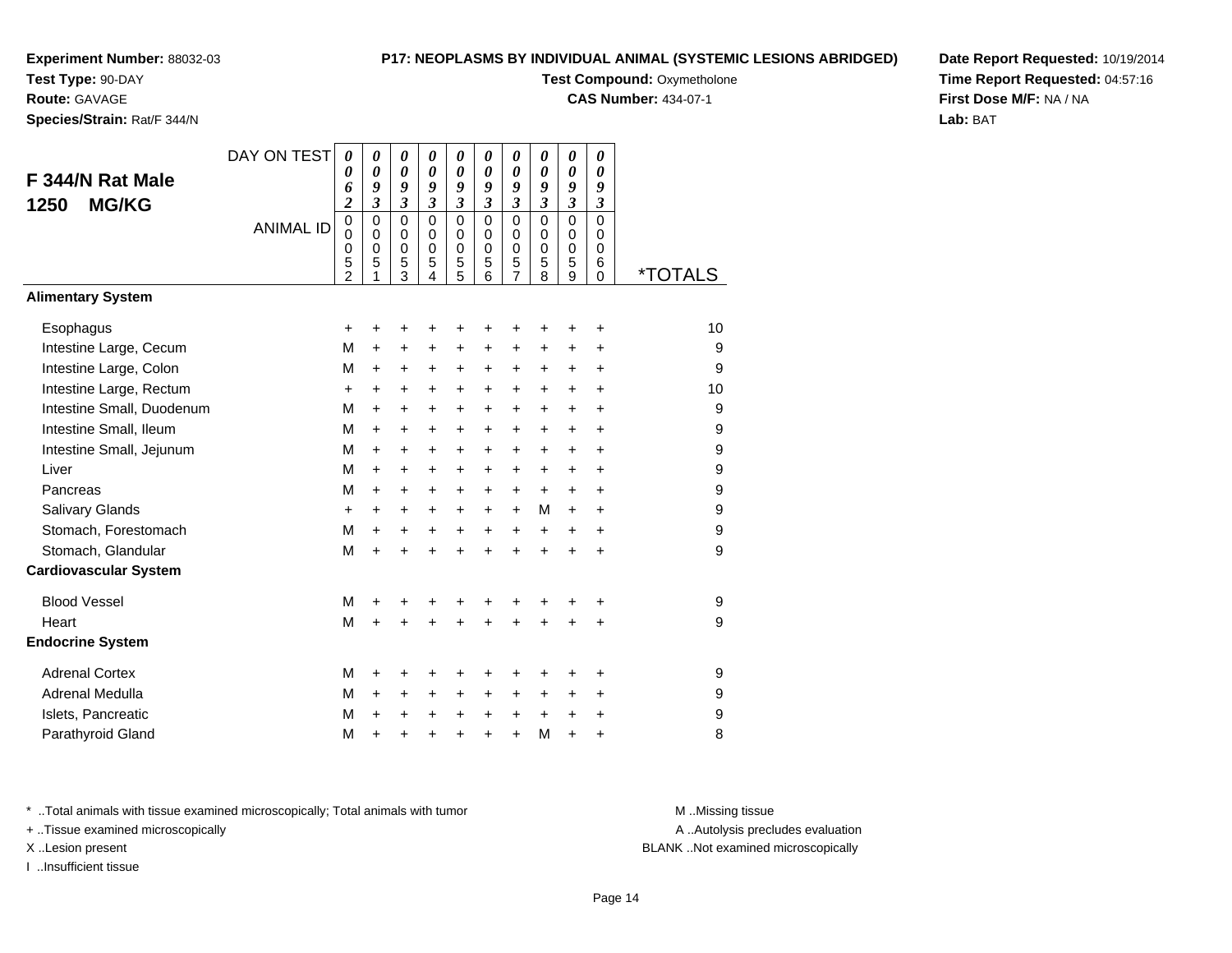**Test Type:** 90-DAY

**Route:** GAVAGE

**Species/Strain:** Rat/F 344/N

**P17: NEOPLASMS BY INDIVIDUAL ANIMAL (SYSTEMIC LESIONS ABRIDGED)**

**Test Compound: Oxymetholone** 

**CAS Number:** 434-07-1

**Date Report Requested:** 10/19/2014**Time Report Requested:** 04:57:16**First Dose M/F:** NA / NA**Lab:** BAT

| F 344/N Rat Male<br><b>MG/KG</b><br>1250 | DAY ON TEST<br><b>ANIMAL ID</b> | 0<br>0<br>6<br>$\overline{\mathbf{c}}$<br>0<br>0<br>0<br>5<br>$\overline{\mathbf{c}}$ | 0<br>$\boldsymbol{\theta}$<br>9<br>3<br>0<br>0<br>$\mathbf 0$<br>5<br>1 | 0<br>$\boldsymbol{\theta}$<br>9<br>$\mathfrak{z}$<br>$\mathbf 0$<br>0<br>$\mathbf 0$<br>5<br>$\ensuremath{\mathsf{3}}$ | 0<br>$\boldsymbol{\theta}$<br>9<br>$\mathfrak{z}$<br>$\mathbf 0$<br>0<br>$\mathbf 0$<br>5<br>4 | $\boldsymbol{\theta}$<br>$\boldsymbol{\theta}$<br>9<br>$\boldsymbol{\beta}$<br>$\mathbf 0$<br>0<br>$\mathbf 0$<br>$\frac{5}{5}$ | 0<br>$\boldsymbol{\theta}$<br>9<br>$\mathfrak{z}$<br>$\mathbf 0$<br>0<br>$\mathbf 0$<br>5<br>6 | 0<br>$\boldsymbol{\theta}$<br>9<br>$\boldsymbol{\mathfrak{z}}$<br>$\mathbf 0$<br>0<br>$\mathbf 0$<br>$\frac{5}{7}$ | 0<br>0<br>9<br>$\mathfrak{z}$<br>$\mathbf 0$<br>0<br>0<br>5<br>8 | 0<br>0<br>9<br>$\mathfrak{z}$<br>$\pmb{0}$<br>0<br>$\pmb{0}$<br>$\mathbf 5$<br>$\boldsymbol{9}$ | 0<br>0<br>9<br>$\mathfrak{z}$<br>$\mathbf 0$<br>$\Omega$<br>$\Omega$<br>6<br>$\mathbf 0$ | <i><b>*TOTALS</b></i> |
|------------------------------------------|---------------------------------|---------------------------------------------------------------------------------------|-------------------------------------------------------------------------|------------------------------------------------------------------------------------------------------------------------|------------------------------------------------------------------------------------------------|---------------------------------------------------------------------------------------------------------------------------------|------------------------------------------------------------------------------------------------|--------------------------------------------------------------------------------------------------------------------|------------------------------------------------------------------|-------------------------------------------------------------------------------------------------|------------------------------------------------------------------------------------------|-----------------------|
| <b>Pituitary Gland</b>                   |                                 | +                                                                                     | $\ddot{}$                                                               | $\ddot{}$                                                                                                              | +                                                                                              | $\ddot{}$                                                                                                                       | $\ddot{}$                                                                                      | $\ddot{}$                                                                                                          | T                                                                | $\ddot{}$                                                                                       | $\ddot{}$                                                                                | 9                     |
| <b>Thyroid Gland</b>                     |                                 | A                                                                                     | $\ddot{}$                                                               | $\ddot{}$                                                                                                              |                                                                                                | +                                                                                                                               |                                                                                                | +                                                                                                                  |                                                                  | Ŧ.                                                                                              | $\ddot{}$                                                                                | 9                     |
| <b>General Body System</b>               |                                 |                                                                                       |                                                                         |                                                                                                                        |                                                                                                |                                                                                                                                 |                                                                                                |                                                                                                                    |                                                                  |                                                                                                 |                                                                                          |                       |
| <b>NONE</b>                              |                                 |                                                                                       |                                                                         |                                                                                                                        |                                                                                                |                                                                                                                                 |                                                                                                |                                                                                                                    |                                                                  |                                                                                                 |                                                                                          |                       |
| <b>Genital System</b>                    |                                 |                                                                                       |                                                                         |                                                                                                                        |                                                                                                |                                                                                                                                 |                                                                                                |                                                                                                                    |                                                                  |                                                                                                 |                                                                                          |                       |
| Epididymis                               |                                 | +                                                                                     | +                                                                       | +                                                                                                                      |                                                                                                |                                                                                                                                 |                                                                                                | +                                                                                                                  |                                                                  | +                                                                                               | +                                                                                        | 10                    |
| <b>Preputial Gland</b>                   |                                 | +                                                                                     | +                                                                       | $\ddot{}$                                                                                                              | M                                                                                              | $\ddot{}$                                                                                                                       | +                                                                                              | +                                                                                                                  | +                                                                | +                                                                                               | +                                                                                        | 9                     |
| Prostate                                 |                                 | M                                                                                     | $+$                                                                     | $\ddot{}$                                                                                                              | +                                                                                              | $\ddot{}$                                                                                                                       | $\ddot{}$                                                                                      | $\ddot{}$                                                                                                          | $\ddot{}$                                                        | +                                                                                               | $\ddot{}$                                                                                | 9                     |
| <b>Seminal Vesicle</b>                   |                                 | M                                                                                     | $\ddot{}$                                                               | $\ddot{}$                                                                                                              | $\ddot{}$                                                                                      | $\ddot{}$                                                                                                                       | $\ddot{}$                                                                                      | $\ddot{}$                                                                                                          | $\ddot{}$                                                        | $\ddot{}$                                                                                       | $\ddot{}$                                                                                | 9                     |
| <b>Testes</b>                            |                                 | +                                                                                     | +                                                                       | $\ddot{}$                                                                                                              | $\ddot{}$                                                                                      | $\ddot{}$                                                                                                                       | $\ddot{}$                                                                                      | $\ddot{}$                                                                                                          | $\ddot{}$                                                        | $\ddot{}$                                                                                       | $\ddot{}$                                                                                | 10                    |
| <b>Hematopoietic System</b>              |                                 |                                                                                       |                                                                         |                                                                                                                        |                                                                                                |                                                                                                                                 |                                                                                                |                                                                                                                    |                                                                  |                                                                                                 |                                                                                          |                       |
| <b>Bone Marrow</b>                       |                                 | +                                                                                     | +                                                                       | +                                                                                                                      |                                                                                                | +                                                                                                                               |                                                                                                | ٠                                                                                                                  |                                                                  | +                                                                                               | +                                                                                        | 10                    |
| Lymph Node, Mandibular                   |                                 | +                                                                                     | $\ddot{}$                                                               | $\ddot{}$                                                                                                              | $\ddot{}$                                                                                      | $\ddot{}$                                                                                                                       | $\ddot{}$                                                                                      | M                                                                                                                  | M                                                                | $\ddot{}$                                                                                       | +                                                                                        | 8                     |
| Lymph Node, Mesenteric                   |                                 | M                                                                                     | $\ddot{}$                                                               | $\ddot{}$                                                                                                              | +                                                                                              | $\ddot{}$                                                                                                                       | $\ddot{}$                                                                                      | $\ddot{}$                                                                                                          | +                                                                | +                                                                                               | +                                                                                        | 9                     |
| Spleen                                   |                                 | M                                                                                     | +                                                                       | +                                                                                                                      | +                                                                                              | +                                                                                                                               | +                                                                                              | $\ddot{}$                                                                                                          | +                                                                | +                                                                                               | +                                                                                        | $\boldsymbol{9}$      |
| Thymus                                   |                                 | M                                                                                     | $\ddot{}$                                                               | $\ddot{}$                                                                                                              | +                                                                                              | $\ddot{}$                                                                                                                       | $\ddot{}$                                                                                      | $\ddot{}$                                                                                                          | $\ddot{}$                                                        | $\ddot{}$                                                                                       | $\ddot{}$                                                                                | 9                     |
| <b>Integumentary System</b>              |                                 |                                                                                       |                                                                         |                                                                                                                        |                                                                                                |                                                                                                                                 |                                                                                                |                                                                                                                    |                                                                  |                                                                                                 |                                                                                          |                       |
| <b>Mammary Gland</b>                     |                                 | M                                                                                     | +                                                                       | +                                                                                                                      | +                                                                                              | +                                                                                                                               |                                                                                                | +                                                                                                                  | M                                                                | +                                                                                               | +                                                                                        | 8                     |
| <b>Skin</b>                              |                                 | +                                                                                     |                                                                         | +                                                                                                                      |                                                                                                |                                                                                                                                 |                                                                                                |                                                                                                                    |                                                                  | +                                                                                               | +                                                                                        | 10                    |
| <b>Musculoskeletal System</b>            |                                 |                                                                                       |                                                                         |                                                                                                                        |                                                                                                |                                                                                                                                 |                                                                                                |                                                                                                                    |                                                                  |                                                                                                 |                                                                                          |                       |

\* ..Total animals with tissue examined microscopically; Total animals with tumor **M** . Missing tissue M ..Missing tissue

+ ..Tissue examined microscopically

I ..Insufficient tissue

A ..Autolysis precludes evaluation

X ..Lesion present BLANK ..Not examined microscopically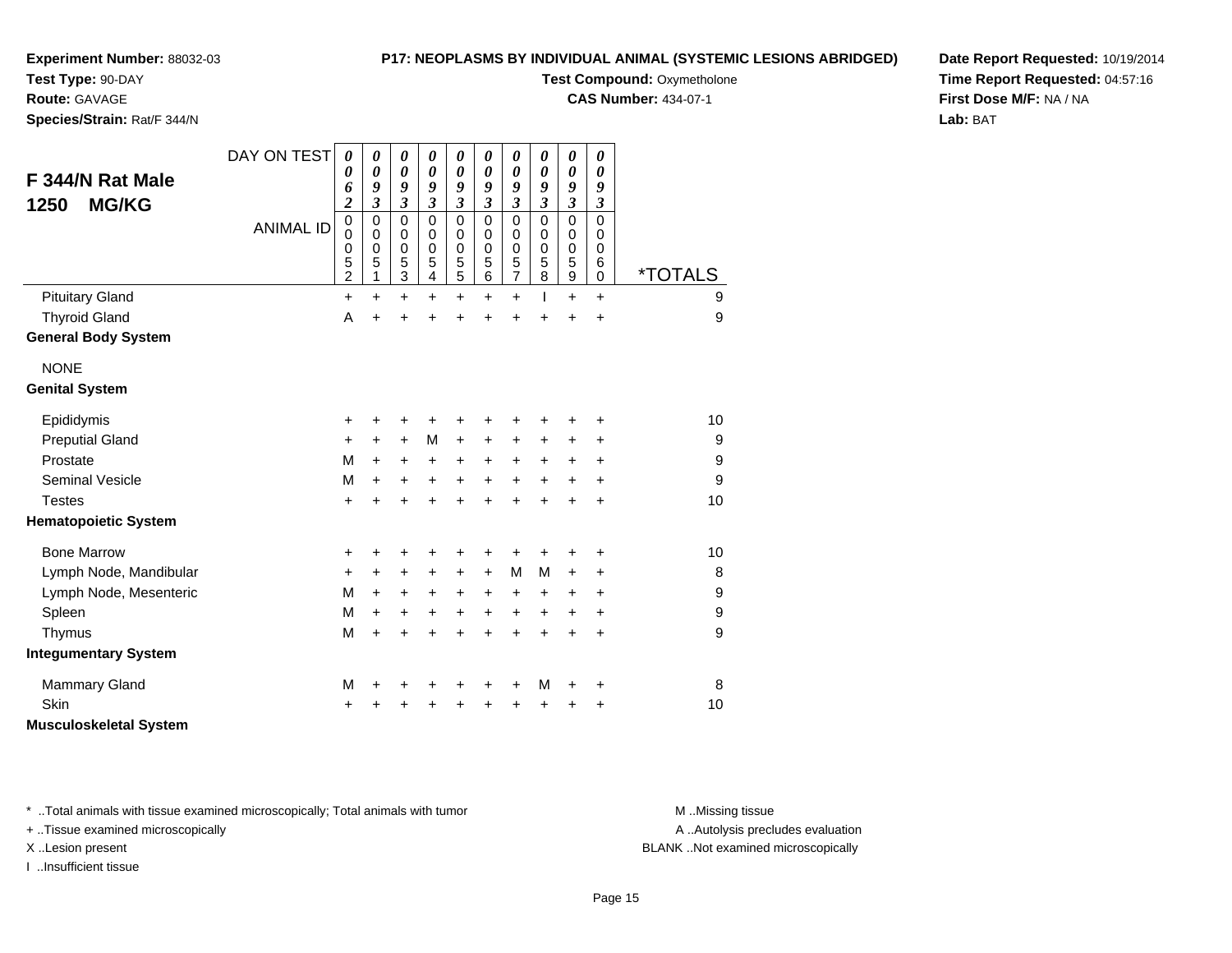**Test Type:** 90-DAY

**Route:** GAVAGE

**Species/Strain:** Rat/F 344/N

#### **P17: NEOPLASMS BY INDIVIDUAL ANIMAL (SYSTEMIC LESIONS ABRIDGED)**

**Test Compound: Oxymetholone** 

**CAS Number:** 434-07-1

**Date Report Requested:** 10/19/2014**Time Report Requested:** 04:57:16**First Dose M/F:** NA / NA**Lab:** BAT

| F 344/N Rat Male<br><b>MG/KG</b><br>1250 | DAY ON TEST<br><b>ANIMAL ID</b> | 0<br>0<br>6<br>$\boldsymbol{2}$<br>$\mathsf 0$<br>0<br>0<br>5 | 0<br>$\boldsymbol{\theta}$<br>9<br>$\mathfrak{z}$<br>$\pmb{0}$<br>$\mathbf 0$<br>$\pmb{0}$<br>5 | 0<br>$\boldsymbol{\theta}$<br>9<br>$\mathfrak{z}$<br>$\mathbf 0$<br>$\pmb{0}$<br>$\pmb{0}$<br>5 | 0<br>$\boldsymbol{\theta}$<br>9<br>$\mathfrak{z}$<br>0<br>0<br>$\pmb{0}$<br>5 | 0<br>$\boldsymbol{\theta}$<br>9<br>$\mathfrak{z}$<br>$\mathbf 0$<br>$\pmb{0}$<br>$\pmb{0}$<br>5 | 0<br>$\boldsymbol{\theta}$<br>9<br>$\mathfrak{z}$<br>$\mathbf 0$<br>$\mathbf 0$<br>$\pmb{0}$<br>$\sqrt{5}$ | 0<br>0<br>9<br>$\boldsymbol{\mathfrak{z}}$<br>0<br>0<br>$\pmb{0}$<br>$\mathbf 5$ | 0<br>0<br>9<br>$\boldsymbol{\beta}$<br>$\mathbf 0$<br>0<br>0<br>5 | 0<br>0<br>9<br>$\mathfrak{z}$<br>$\mathbf 0$<br>0<br>0<br>5 | 0<br>$\boldsymbol{\theta}$<br>9<br>$\boldsymbol{\beta}$<br>$\Omega$<br>$\Omega$<br>0<br>6 |                              |
|------------------------------------------|---------------------------------|---------------------------------------------------------------|-------------------------------------------------------------------------------------------------|-------------------------------------------------------------------------------------------------|-------------------------------------------------------------------------------|-------------------------------------------------------------------------------------------------|------------------------------------------------------------------------------------------------------------|----------------------------------------------------------------------------------|-------------------------------------------------------------------|-------------------------------------------------------------|-------------------------------------------------------------------------------------------|------------------------------|
|                                          |                                 | $\overline{2}$                                                |                                                                                                 | 3                                                                                               | 4                                                                             | 5                                                                                               | 6                                                                                                          | $\overline{7}$                                                                   | 8                                                                 | 9                                                           | $\Omega$                                                                                  | *TOTALS                      |
| Bone                                     |                                 | $\ddot{}$                                                     | $\ddot{}$                                                                                       | +                                                                                               | +                                                                             | +                                                                                               | ÷                                                                                                          | +                                                                                | +                                                                 | $\ddot{}$                                                   | $\ddot{}$                                                                                 | 10                           |
| <b>Nervous System</b>                    |                                 |                                                               |                                                                                                 |                                                                                                 |                                                                               |                                                                                                 |                                                                                                            |                                                                                  |                                                                   |                                                             |                                                                                           |                              |
| <b>Brain</b>                             |                                 | $\ddot{}$                                                     | +                                                                                               | +                                                                                               |                                                                               |                                                                                                 |                                                                                                            |                                                                                  |                                                                   | +                                                           | $\ddot{}$                                                                                 | 10                           |
| <b>Respiratory System</b>                |                                 |                                                               |                                                                                                 |                                                                                                 |                                                                               |                                                                                                 |                                                                                                            |                                                                                  |                                                                   |                                                             |                                                                                           |                              |
| Lung                                     |                                 | M                                                             |                                                                                                 |                                                                                                 |                                                                               |                                                                                                 |                                                                                                            |                                                                                  |                                                                   | +                                                           | ٠                                                                                         | 9                            |
| <b>Nose</b>                              |                                 | $\ddot{}$                                                     | +                                                                                               | $\ddot{}$                                                                                       | $\ddot{}$                                                                     | $\ddot{}$                                                                                       | $\ddot{}$                                                                                                  | $\ddot{}$                                                                        | +                                                                 | +                                                           | +                                                                                         | 10                           |
| Trachea                                  |                                 | $\ddot{}$                                                     |                                                                                                 | +                                                                                               |                                                                               | $\ddot{}$                                                                                       |                                                                                                            | $\ddot{}$                                                                        | $\ddot{}$                                                         | $\ddot{}$                                                   | $\ddot{}$                                                                                 | 10                           |
| <b>Special Senses System</b>             |                                 |                                                               |                                                                                                 |                                                                                                 |                                                                               |                                                                                                 |                                                                                                            |                                                                                  |                                                                   |                                                             |                                                                                           |                              |
| <b>NONE</b>                              |                                 |                                                               |                                                                                                 |                                                                                                 |                                                                               |                                                                                                 |                                                                                                            |                                                                                  |                                                                   |                                                             |                                                                                           |                              |
| <b>Urinary System</b>                    |                                 |                                                               |                                                                                                 |                                                                                                 |                                                                               |                                                                                                 |                                                                                                            |                                                                                  |                                                                   |                                                             |                                                                                           |                              |
| Kidney                                   |                                 | M                                                             | +                                                                                               | +                                                                                               |                                                                               | +                                                                                               |                                                                                                            | +                                                                                | +                                                                 | +                                                           | +                                                                                         | 9                            |
| <b>Urinary Bladder</b>                   |                                 | M                                                             | $+$                                                                                             | $+$                                                                                             | +                                                                             | $\ddot{}$                                                                                       | ÷                                                                                                          | $\ddot{}$                                                                        | $\ddot{}$                                                         | $+$                                                         | $\ddot{}$                                                                                 | 9                            |
| <b>SYSTEMIC LESIONS</b>                  |                                 |                                                               |                                                                                                 |                                                                                                 |                                                                               |                                                                                                 |                                                                                                            |                                                                                  |                                                                   |                                                             |                                                                                           |                              |
| Multiple Organ                           |                                 | +                                                             |                                                                                                 |                                                                                                 |                                                                               |                                                                                                 |                                                                                                            |                                                                                  |                                                                   |                                                             | +                                                                                         | 10                           |
|                                          |                                 |                                                               |                                                                                                 |                                                                                                 |                                                                               |                                                                                                 |                                                                                                            |                                                                                  |                                                                   |                                                             |                                                                                           | $***$<br>***END OF MALE DATA |

\* ..Total animals with tissue examined microscopically; Total animals with tumor **M** . Missing tissue M ..Missing tissue

+ ..Tissue examined microscopically

I ..Insufficient tissue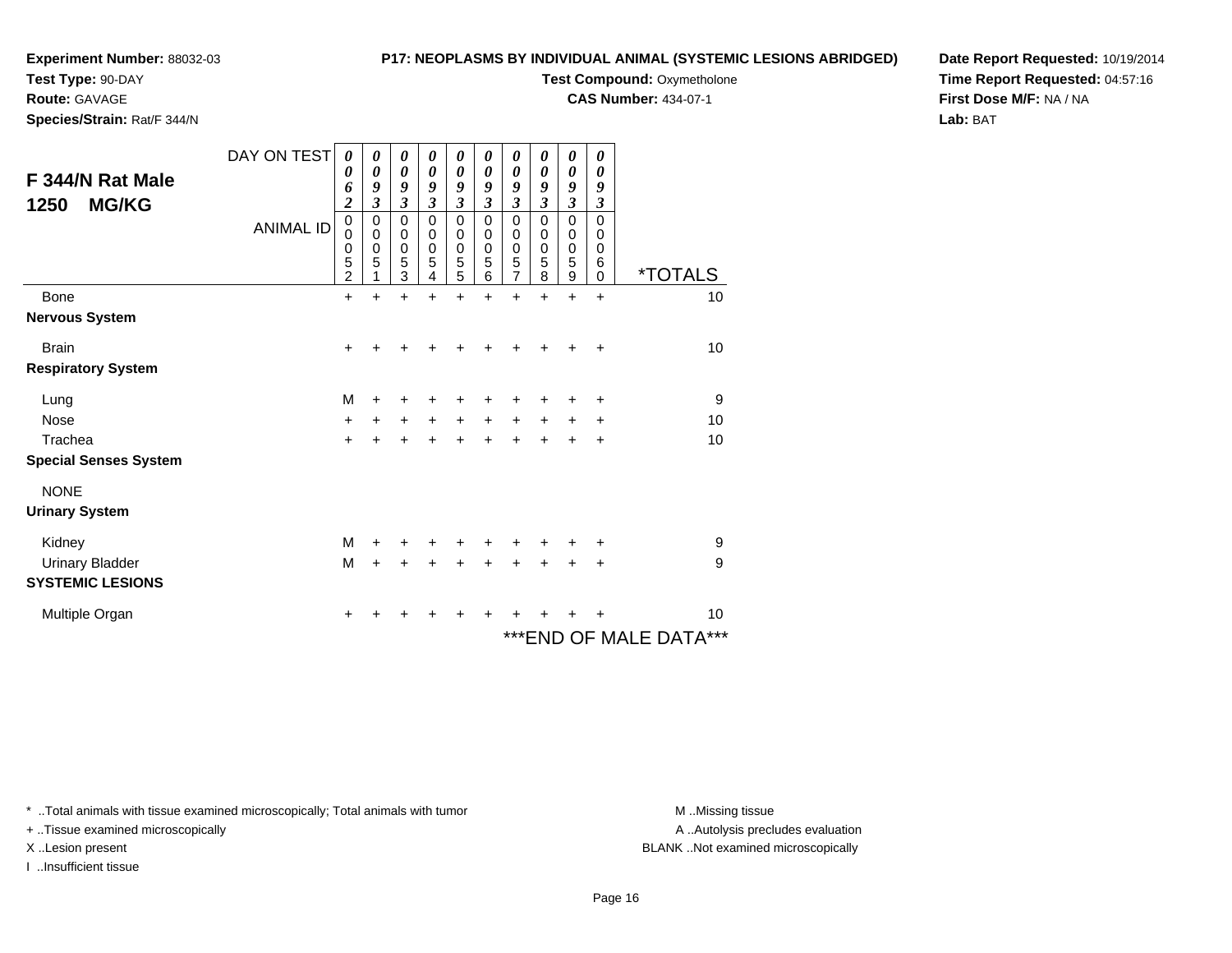**Test Type:** 90-DAY

#### **Route:** GAVAGE

**Species/Strain:** Rat/F 344/N

#### **P17: NEOPLASMS BY INDIVIDUAL ANIMAL (SYSTEMIC LESIONS ABRIDGED)**

**Test Compound: Oxymetholone** 

**CAS Number:** 434-07-1

**Date Report Requested:** 10/19/2014**Time Report Requested:** 04:57:16**First Dose M/F:** NA / NA**Lab:** BAT

| F 344/N Rat Female<br>0 MG/KG<br><b>Alimentary System</b> | DAY ON TEST<br><b>ANIMAL ID</b> | 0<br>0<br>9<br>$\overline{\mathbf{3}}$<br>$\mathbf 0$<br>0<br>0<br>6<br>1 | $\boldsymbol{\theta}$<br>$\boldsymbol{\theta}$<br>9<br>$\overline{\mathbf{3}}$<br>$\Omega$<br>$\mathbf 0$<br>$\mathbf 0$<br>6<br>2 | $\boldsymbol{\theta}$<br>$\boldsymbol{\theta}$<br>$\boldsymbol{g}$<br>$\overline{\mathbf{3}}$<br>$\Omega$<br>0<br>$\pmb{0}$<br>$6\phantom{1}6$<br>3 | $\boldsymbol{\theta}$<br>$\boldsymbol{\theta}$<br>9<br>$\overline{3}$<br>$\Omega$<br>$\mathbf 0$<br>$\mathbf 0$<br>$\,6$<br>4 | 0<br>$\boldsymbol{\theta}$<br>9<br>$\mathfrak{z}$<br>$\Omega$<br>0<br>$\mathbf 0$<br>6<br>5 | 0<br>$\boldsymbol{\theta}$<br>9<br>$\mathfrak{z}$<br>$\Omega$<br>$\Omega$<br>$\mathbf 0$<br>6<br>6 | $\pmb{\theta}$<br>$\boldsymbol{\theta}$<br>9<br>$\boldsymbol{\mathfrak{z}}$<br>$\mathbf 0$<br>0<br>$\mathbf 0$<br>6<br>7 | 0<br>$\boldsymbol{\theta}$<br>9<br>$\overline{3}$<br>$\Omega$<br>0<br>$\mathbf 0$<br>6<br>8 | 0<br>$\boldsymbol{\theta}$<br>9<br>$\mathfrak{z}$<br>$\Omega$<br>0<br>$\mathbf 0$<br>6<br>9 | $\pmb{\theta}$<br>0<br>9<br>$\boldsymbol{\beta}$<br>$\Omega$<br>0<br>$\mathbf 0$<br>$\overline{7}$<br>$\Omega$ | <i><b>*TOTALS</b></i> |
|-----------------------------------------------------------|---------------------------------|---------------------------------------------------------------------------|------------------------------------------------------------------------------------------------------------------------------------|-----------------------------------------------------------------------------------------------------------------------------------------------------|-------------------------------------------------------------------------------------------------------------------------------|---------------------------------------------------------------------------------------------|----------------------------------------------------------------------------------------------------|--------------------------------------------------------------------------------------------------------------------------|---------------------------------------------------------------------------------------------|---------------------------------------------------------------------------------------------|----------------------------------------------------------------------------------------------------------------|-----------------------|
|                                                           |                                 |                                                                           |                                                                                                                                    |                                                                                                                                                     |                                                                                                                               |                                                                                             |                                                                                                    |                                                                                                                          |                                                                                             |                                                                                             |                                                                                                                |                       |
| Esophagus                                                 |                                 | +                                                                         | +                                                                                                                                  | $\ddot{}$                                                                                                                                           | +                                                                                                                             | +                                                                                           | +                                                                                                  | +                                                                                                                        | ٠                                                                                           | +                                                                                           | $\ddot{}$                                                                                                      | 10                    |
| Intestine Large, Cecum                                    |                                 | +                                                                         | +                                                                                                                                  | $\ddot{}$                                                                                                                                           | +                                                                                                                             | +                                                                                           | +                                                                                                  | +                                                                                                                        | +                                                                                           | +                                                                                           | +                                                                                                              | 10<br>10              |
| Intestine Large, Colon<br>Intestine Large, Rectum         |                                 | +                                                                         | +<br>+                                                                                                                             | $\ddot{}$<br>$\ddot{}$                                                                                                                              | $+$<br>+                                                                                                                      | $\ddot{}$<br>+                                                                              | $\ddot{}$                                                                                          | $\ddot{}$<br>$\ddot{}$                                                                                                   | $\ddot{}$                                                                                   | $\ddot{}$<br>$\ddot{}$                                                                      | $\ddot{}$<br>$\ddot{}$                                                                                         | 10                    |
| Intestine Small, Duodenum                                 |                                 | +<br>$\ddot{}$                                                            | $\ddot{}$                                                                                                                          | $\ddot{}$                                                                                                                                           | +                                                                                                                             | $\ddot{}$                                                                                   | +<br>$\ddot{}$                                                                                     | $\ddot{}$                                                                                                                | +<br>$\ddot{}$                                                                              | $\ddot{}$                                                                                   | $\ddot{}$                                                                                                      | 10                    |
| Intestine Small, Ileum                                    |                                 | $\ddot{}$                                                                 | $\ddot{}$                                                                                                                          | $\ddot{}$                                                                                                                                           | +                                                                                                                             | $\ddot{}$                                                                                   | $\ddot{}$                                                                                          | $\ddot{}$                                                                                                                | +                                                                                           | $\ddot{}$                                                                                   | $\ddot{}$                                                                                                      | 10                    |
| Intestine Small, Jejunum                                  |                                 | +                                                                         | $\ddot{}$                                                                                                                          | $\ddot{}$                                                                                                                                           | $\ddot{}$                                                                                                                     | +                                                                                           | $\ddot{}$                                                                                          | +                                                                                                                        | $\ddot{}$                                                                                   | $\ddot{}$                                                                                   | $\ddot{}$                                                                                                      | 10                    |
| Liver                                                     |                                 | $\ddot{}$                                                                 | $\ddot{}$                                                                                                                          | $\ddot{}$                                                                                                                                           | +                                                                                                                             | $\ddot{}$                                                                                   | $\ddot{}$                                                                                          | $\ddot{}$                                                                                                                | $\ddot{}$                                                                                   | $\ddot{}$                                                                                   | $\ddot{}$                                                                                                      | 10                    |
| Pancreas                                                  |                                 | $\ddot{}$                                                                 | $\ddot{}$                                                                                                                          | $\ddot{}$                                                                                                                                           | $\ddot{}$                                                                                                                     | $\ddot{}$                                                                                   | $\ddot{}$                                                                                          | $\ddot{}$                                                                                                                | $\ddot{}$                                                                                   | $\ddot{}$                                                                                   | $\ddot{}$                                                                                                      | 10                    |
| Salivary Glands                                           |                                 | $\ddot{}$                                                                 | $\ddot{}$                                                                                                                          | $\ddot{}$                                                                                                                                           | +                                                                                                                             | $\ddot{}$                                                                                   | $+$                                                                                                | $+$                                                                                                                      | $+$                                                                                         | $\ddot{}$                                                                                   | $\ddot{}$                                                                                                      | 10                    |
| Stomach, Forestomach                                      |                                 | +                                                                         | +                                                                                                                                  | $\ddot{}$                                                                                                                                           | $+$                                                                                                                           | $\ddot{}$                                                                                   | $+$                                                                                                | $+$                                                                                                                      | $+$                                                                                         | $\ddot{}$                                                                                   | $\ddot{}$                                                                                                      | 10                    |
| Stomach, Glandular                                        |                                 | $\ddot{}$                                                                 | $\ddot{}$                                                                                                                          | $\ddot{}$                                                                                                                                           | $\ddot{}$                                                                                                                     | $\ddot{}$                                                                                   | $\ddot{}$                                                                                          | $\ddot{}$                                                                                                                | $\ddot{}$                                                                                   | $\ddot{}$                                                                                   | $\ddot{}$                                                                                                      | 10                    |
| <b>Cardiovascular System</b>                              |                                 |                                                                           |                                                                                                                                    |                                                                                                                                                     |                                                                                                                               |                                                                                             |                                                                                                    |                                                                                                                          |                                                                                             |                                                                                             |                                                                                                                |                       |
| <b>Blood Vessel</b>                                       |                                 | +                                                                         | +                                                                                                                                  |                                                                                                                                                     |                                                                                                                               | +                                                                                           |                                                                                                    |                                                                                                                          |                                                                                             | +                                                                                           | +                                                                                                              | 10                    |
| Heart                                                     |                                 | $\ddot{}$                                                                 | $\ddot{}$                                                                                                                          | $\ddot{}$                                                                                                                                           | ÷                                                                                                                             | $\ddot{}$                                                                                   | $\ddot{}$                                                                                          | $\ddot{}$                                                                                                                | $\ddot{}$                                                                                   | $\ddot{}$                                                                                   | $\ddot{}$                                                                                                      | 10                    |
| <b>Endocrine System</b>                                   |                                 |                                                                           |                                                                                                                                    |                                                                                                                                                     |                                                                                                                               |                                                                                             |                                                                                                    |                                                                                                                          |                                                                                             |                                                                                             |                                                                                                                |                       |
| <b>Adrenal Cortex</b>                                     |                                 | +                                                                         | +                                                                                                                                  | +                                                                                                                                                   | +                                                                                                                             | +                                                                                           | +                                                                                                  | +                                                                                                                        | +                                                                                           | +                                                                                           | +                                                                                                              | 10                    |
| Adrenal Medulla                                           |                                 | +                                                                         | $\ddot{}$                                                                                                                          | $\ddot{}$                                                                                                                                           | +                                                                                                                             | +                                                                                           | $\ddot{}$                                                                                          | $\ddot{}$                                                                                                                | $\ddot{}$                                                                                   | $\ddot{}$                                                                                   | $\ddot{}$                                                                                                      | 10                    |
| Islets, Pancreatic                                        |                                 | +                                                                         | +                                                                                                                                  | +                                                                                                                                                   | $\ddot{}$                                                                                                                     | +                                                                                           | $\ddot{}$                                                                                          | $\ddot{}$                                                                                                                | +                                                                                           | +                                                                                           | +                                                                                                              | 10                    |
| Parathyroid Gland                                         |                                 |                                                                           |                                                                                                                                    |                                                                                                                                                     |                                                                                                                               | $\ddot{}$                                                                                   | $\ddot{}$                                                                                          | $\ddot{}$                                                                                                                | $\ddot{}$                                                                                   | M                                                                                           | $\ddot{}$                                                                                                      | 9                     |

\* ..Total animals with tissue examined microscopically; Total animals with tumor **M** . Missing tissue M ..Missing tissue

+ ..Tissue examined microscopically

I ..Insufficient tissue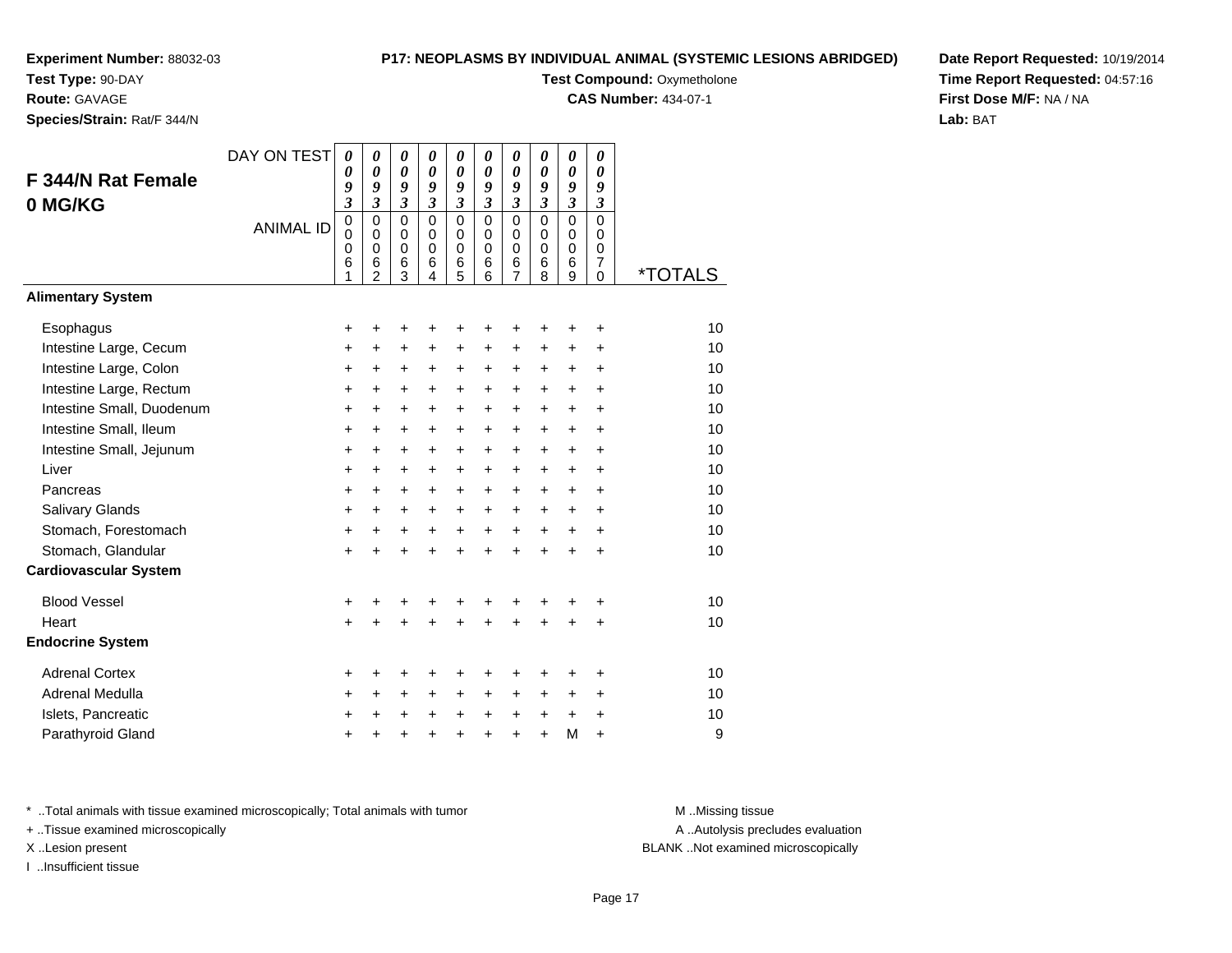**Test Type:** 90-DAY

**Route:** GAVAGE

**Species/Strain:** Rat/F 344/N

#### **P17: NEOPLASMS BY INDIVIDUAL ANIMAL (SYSTEMIC LESIONS ABRIDGED)**

**Test Compound: Oxymetholone** 

**CAS Number:** 434-07-1

**Date Report Requested:** 10/19/2014**Time Report Requested:** 04:57:16**First Dose M/F:** NA / NA**Lab:** BAT

| <b>F 344/N Rat Female</b><br>0 MG/KG | DAY ON TEST<br><b>ANIMAL ID</b> | $\boldsymbol{\theta}$<br>$\boldsymbol{\theta}$<br>9<br>$\mathfrak{z}$<br>$\mathbf 0$<br>0<br>$\mathbf 0$<br>6<br>1 | $\boldsymbol{\theta}$<br>$\boldsymbol{\theta}$<br>9<br>$\mathfrak{z}$<br>$\mathbf 0$<br>0<br>$\mathbf 0$<br>6<br>$\overline{2}$ | $\pmb{\theta}$<br>$\boldsymbol{\theta}$<br>9<br>$\mathfrak{z}$<br>$\mathsf 0$<br>0<br>$\mathbf 0$<br>6<br>3 | 0<br>$\boldsymbol{\theta}$<br>9<br>$\overline{\mathbf{3}}$<br>$\mathbf 0$<br>0<br>$\mathbf 0$<br>6<br>4 | 0<br>$\boldsymbol{\theta}$<br>9<br>$\overline{\mathbf{3}}$<br>$\mathbf 0$<br>0<br>$\mathbf 0$<br>6<br>5 | 0<br>0<br>9<br>3<br>0<br>0<br>$\mathbf 0$<br>6<br>6 | $\boldsymbol{\theta}$<br>$\boldsymbol{\theta}$<br>9<br>$\mathfrak{z}$<br>$\mathbf 0$<br>0<br>$\mathbf 0$<br>$\,6$<br>$\overline{7}$ | 0<br>0<br>9<br>$\overline{\mathbf{3}}$<br>$\mathbf 0$<br>0<br>$\mathbf 0$<br>6<br>8 | 0<br>$\boldsymbol{\theta}$<br>9<br>$\overline{\mathbf{3}}$<br>0<br>0<br>0<br>6<br>9 | 0<br>0<br>9<br>$\overline{3}$<br>0<br>0<br>0<br>7<br>0 | <i><b>*TOTALS</b></i> |
|--------------------------------------|---------------------------------|--------------------------------------------------------------------------------------------------------------------|---------------------------------------------------------------------------------------------------------------------------------|-------------------------------------------------------------------------------------------------------------|---------------------------------------------------------------------------------------------------------|---------------------------------------------------------------------------------------------------------|-----------------------------------------------------|-------------------------------------------------------------------------------------------------------------------------------------|-------------------------------------------------------------------------------------|-------------------------------------------------------------------------------------|--------------------------------------------------------|-----------------------|
| <b>Pituitary Gland</b>               |                                 | $\ddot{}$                                                                                                          | $\ddot{}$                                                                                                                       | +                                                                                                           | $\ddot{}$                                                                                               | $\ddot{}$                                                                                               | $\ddot{}$                                           | $\ddot{}$                                                                                                                           | $\ddot{}$                                                                           | $\ddot{}$                                                                           | $\ddot{}$                                              | 10                    |
| <b>Thyroid Gland</b>                 |                                 | $\ddot{}$                                                                                                          | $\ddot{}$                                                                                                                       | $\ddot{}$                                                                                                   | $\ddot{}$                                                                                               | $\ddot{}$                                                                                               | $\ddot{}$                                           | $\ddot{}$                                                                                                                           | $\ddot{}$                                                                           | $\ddot{}$                                                                           | $\ddot{}$                                              | 10                    |
| <b>General Body System</b>           |                                 |                                                                                                                    |                                                                                                                                 |                                                                                                             |                                                                                                         |                                                                                                         |                                                     |                                                                                                                                     |                                                                                     |                                                                                     |                                                        |                       |
| <b>NONE</b>                          |                                 |                                                                                                                    |                                                                                                                                 |                                                                                                             |                                                                                                         |                                                                                                         |                                                     |                                                                                                                                     |                                                                                     |                                                                                     |                                                        |                       |
| <b>Genital System</b>                |                                 |                                                                                                                    |                                                                                                                                 |                                                                                                             |                                                                                                         |                                                                                                         |                                                     |                                                                                                                                     |                                                                                     |                                                                                     |                                                        |                       |
| <b>Clitoral Gland</b>                |                                 | $\ddot{}$                                                                                                          |                                                                                                                                 | +                                                                                                           | +                                                                                                       | М                                                                                                       | +                                                   | +                                                                                                                                   | +                                                                                   | м                                                                                   | +                                                      | 8                     |
| Ovary                                |                                 | +                                                                                                                  |                                                                                                                                 | $\ddot{}$                                                                                                   | $\ddot{}$                                                                                               | $\ddot{}$                                                                                               | $+$                                                 | $\ddot{}$                                                                                                                           | $\ddot{}$                                                                           | $\ddot{}$                                                                           | +                                                      | 10                    |
| <b>Uterus</b>                        |                                 | $\ddot{}$                                                                                                          |                                                                                                                                 | $\ddot{}$                                                                                                   | $\ddot{}$                                                                                               | $\ddot{}$                                                                                               | $\ddot{}$                                           | $\ddot{}$                                                                                                                           | $\ddot{}$                                                                           | $\ddot{}$                                                                           | $\ddot{}$                                              | 10                    |
| <b>Hematopoietic System</b>          |                                 |                                                                                                                    |                                                                                                                                 |                                                                                                             |                                                                                                         |                                                                                                         |                                                     |                                                                                                                                     |                                                                                     |                                                                                     |                                                        |                       |
| <b>Bone Marrow</b>                   |                                 | +                                                                                                                  | +                                                                                                                               | +                                                                                                           | +                                                                                                       | +                                                                                                       | +                                                   | +                                                                                                                                   | +                                                                                   | +                                                                                   | +                                                      | 10                    |
| Lymph Node, Mandibular               |                                 | $\ddot{}$                                                                                                          | +                                                                                                                               | +                                                                                                           | $\ddot{}$                                                                                               | +                                                                                                       | $\pm$                                               | $\ddot{}$                                                                                                                           | +                                                                                   | ٠                                                                                   | ٠                                                      | 10                    |
| Lymph Node, Mesenteric               |                                 | $\ddot{}$                                                                                                          | $\ddot{}$                                                                                                                       | $\ddot{}$                                                                                                   | $\ddot{}$                                                                                               | $\ddot{}$                                                                                               | $\ddot{}$                                           | $\ddot{}$                                                                                                                           | $\ddot{}$                                                                           | +                                                                                   | +                                                      | 10                    |
| Spleen                               |                                 | $\ddot{}$                                                                                                          | +                                                                                                                               | +                                                                                                           | +                                                                                                       | +                                                                                                       | $\ddot{}$                                           | +                                                                                                                                   | $\ddot{}$                                                                           | +                                                                                   | +                                                      | 10                    |
| Thymus                               |                                 | $\ddot{}$                                                                                                          |                                                                                                                                 | $\ddot{}$                                                                                                   | $\ddot{}$                                                                                               | $\ddot{}$                                                                                               | $\ddot{}$                                           | $\ddot{}$                                                                                                                           | $\ddot{}$                                                                           | $\ddot{}$                                                                           | $\ddot{}$                                              | 10                    |
| <b>Integumentary System</b>          |                                 |                                                                                                                    |                                                                                                                                 |                                                                                                             |                                                                                                         |                                                                                                         |                                                     |                                                                                                                                     |                                                                                     |                                                                                     |                                                        |                       |
| <b>Mammary Gland</b>                 |                                 | +                                                                                                                  |                                                                                                                                 |                                                                                                             |                                                                                                         | +                                                                                                       |                                                     |                                                                                                                                     |                                                                                     |                                                                                     | +                                                      | 10                    |
| Skin                                 |                                 | $\ddot{}$                                                                                                          |                                                                                                                                 | +                                                                                                           |                                                                                                         | +                                                                                                       | +                                                   | +                                                                                                                                   | +                                                                                   | +                                                                                   | +                                                      | 10                    |
| <b>Musculoskeletal System</b>        |                                 |                                                                                                                    |                                                                                                                                 |                                                                                                             |                                                                                                         |                                                                                                         |                                                     |                                                                                                                                     |                                                                                     |                                                                                     |                                                        |                       |
| <b>Bone</b>                          |                                 | +                                                                                                                  |                                                                                                                                 |                                                                                                             |                                                                                                         | +                                                                                                       | +                                                   | +                                                                                                                                   | ٠                                                                                   | +                                                                                   | +                                                      | 10                    |

\* ..Total animals with tissue examined microscopically; Total animals with tumor **M** . Missing tissue M ..Missing tissue

+ ..Tissue examined microscopically

I ..Insufficient tissue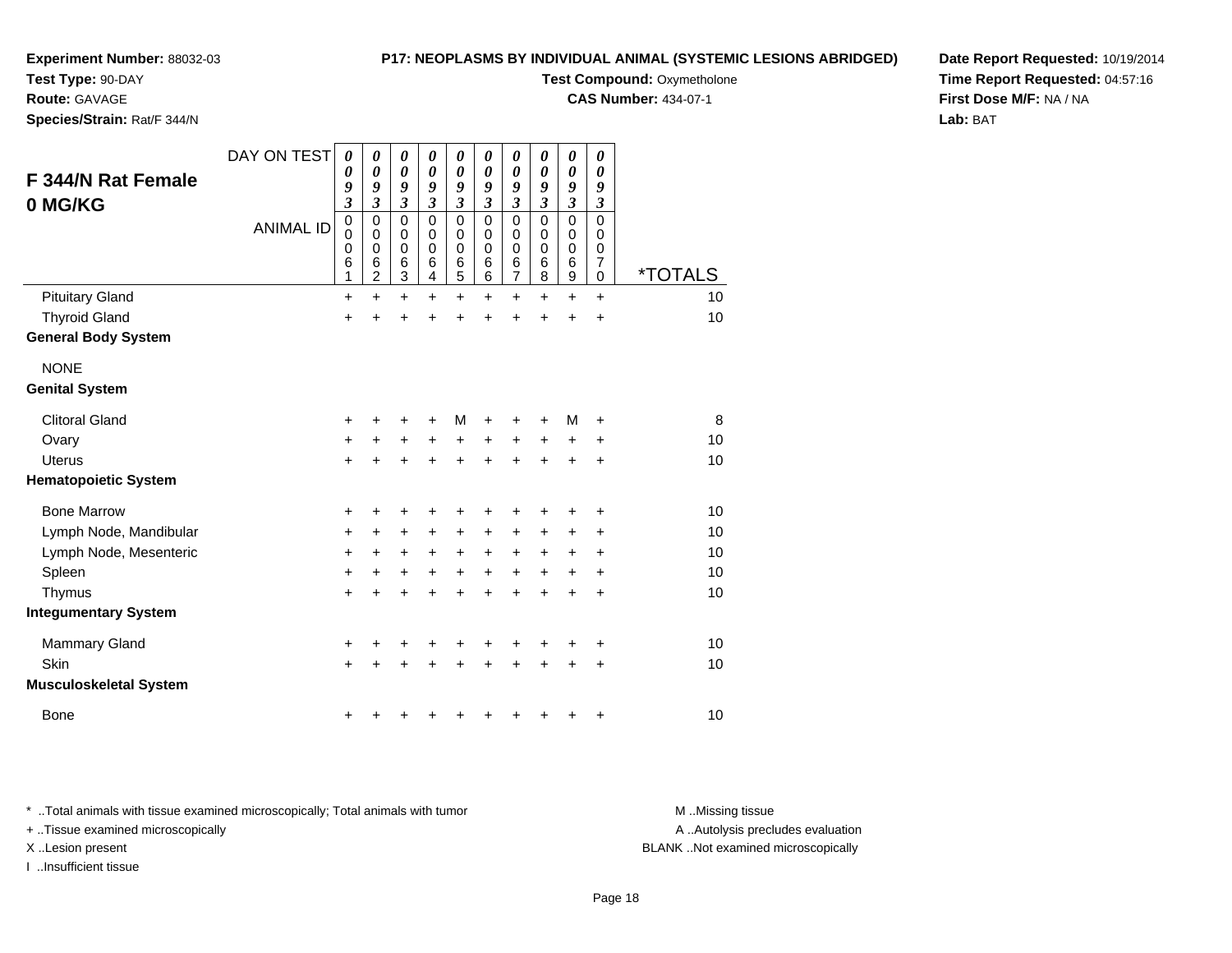## **Test Type:** 90-DAY

**Route:** GAVAGE

**Species/Strain:** Rat/F 344/N

#### **P17: NEOPLASMS BY INDIVIDUAL ANIMAL (SYSTEMIC LESIONS ABRIDGED)**

**Test Compound: Oxymetholone** 

**CAS Number:** 434-07-1

**Date Report Requested:** 10/19/2014**Time Report Requested:** 04:57:16**First Dose M/F:** NA / NA**Lab:** BAT

| F 344/N Rat Female<br>0 MG/KG | DAY ON TEST<br><b>ANIMAL ID</b> | 0<br>0<br>9<br>$\overline{\mathbf{3}}$<br>0<br>0<br>0<br>6 | 0<br>$\boldsymbol{\theta}$<br>9<br>$\overline{\mathbf{3}}$<br>$\mathbf 0$<br>$\mathbf 0$<br>$\mathbf 0$<br>6<br>$\overline{2}$ | 0<br>$\boldsymbol{\theta}$<br>9<br>$\mathfrak{z}$<br>$\pmb{0}$<br>$\pmb{0}$<br>$\mathbf 0$<br>6<br>3 | 0<br>$\boldsymbol{\theta}$<br>9<br>$\overline{\mathbf{3}}$<br>$\mathbf 0$<br>$\mathbf 0$<br>$\mathbf 0$<br>6<br>4 | 0<br>$\boldsymbol{\theta}$<br>9<br>$\mathfrak{z}$<br>$\pmb{0}$<br>$\pmb{0}$<br>$\pmb{0}$<br>$\,6$<br>5 | 0<br>$\boldsymbol{\theta}$<br>9<br>$\mathfrak{z}$<br>$\mathbf 0$<br>$\mathbf 0$<br>$\mathbf 0$<br>6<br>6 | 0<br>$\boldsymbol{\theta}$<br>9<br>$\mathfrak{z}$<br>0<br>$\boldsymbol{0}$<br>$\pmb{0}$<br>6<br>$\overline{7}$ | 0<br>0<br>9<br>3<br>$\mathbf 0$<br>0<br>0<br>6<br>8 | 0<br>0<br>9<br>$\overline{\mathbf{3}}$<br>$\mathbf 0$<br>$\mathbf 0$<br>0<br>6<br>9 | 0<br>$\boldsymbol{\theta}$<br>9<br>3<br>$\Omega$<br>$\mathbf 0$<br>0<br>7<br>$\Omega$ | <i><b>*TOTALS</b></i> |
|-------------------------------|---------------------------------|------------------------------------------------------------|--------------------------------------------------------------------------------------------------------------------------------|------------------------------------------------------------------------------------------------------|-------------------------------------------------------------------------------------------------------------------|--------------------------------------------------------------------------------------------------------|----------------------------------------------------------------------------------------------------------|----------------------------------------------------------------------------------------------------------------|-----------------------------------------------------|-------------------------------------------------------------------------------------|---------------------------------------------------------------------------------------|-----------------------|
| <b>Nervous System</b>         |                                 |                                                            |                                                                                                                                |                                                                                                      |                                                                                                                   |                                                                                                        |                                                                                                          |                                                                                                                |                                                     |                                                                                     |                                                                                       |                       |
| <b>Brain</b>                  |                                 | $\ddot{}$                                                  | ٠                                                                                                                              | ٠                                                                                                    | +                                                                                                                 | ٠                                                                                                      | +                                                                                                        | ٠                                                                                                              | ÷                                                   | ÷                                                                                   | ÷                                                                                     | 10                    |
| <b>Respiratory System</b>     |                                 |                                                            |                                                                                                                                |                                                                                                      |                                                                                                                   |                                                                                                        |                                                                                                          |                                                                                                                |                                                     |                                                                                     |                                                                                       |                       |
| Lung                          |                                 | +                                                          | +                                                                                                                              | +                                                                                                    |                                                                                                                   |                                                                                                        |                                                                                                          |                                                                                                                |                                                     | +                                                                                   | $\ddot{}$                                                                             | 10                    |
| <b>Nose</b>                   |                                 | +                                                          | $+$                                                                                                                            | $\ddot{}$                                                                                            | $\ddot{}$                                                                                                         | $\ddot{}$                                                                                              | $\ddot{}$                                                                                                | $\ddot{}$                                                                                                      | $\ddot{}$                                           | $\pm$                                                                               | ÷                                                                                     | 10                    |
| Trachea                       |                                 | $\ddot{}$                                                  | $\ddot{}$                                                                                                                      | $\ddot{}$                                                                                            | $\ddot{}$                                                                                                         | $\ddot{}$                                                                                              | $\ddot{}$                                                                                                | $\ddot{}$                                                                                                      | $\ddot{}$                                           | $\ddot{}$                                                                           | $\ddot{}$                                                                             | 10                    |
| <b>Special Senses System</b>  |                                 |                                                            |                                                                                                                                |                                                                                                      |                                                                                                                   |                                                                                                        |                                                                                                          |                                                                                                                |                                                     |                                                                                     |                                                                                       |                       |
| <b>NONE</b>                   |                                 |                                                            |                                                                                                                                |                                                                                                      |                                                                                                                   |                                                                                                        |                                                                                                          |                                                                                                                |                                                     |                                                                                     |                                                                                       |                       |
| <b>Urinary System</b>         |                                 |                                                            |                                                                                                                                |                                                                                                      |                                                                                                                   |                                                                                                        |                                                                                                          |                                                                                                                |                                                     |                                                                                     |                                                                                       |                       |
| Kidney                        |                                 | $\ddot{}$                                                  | ٠                                                                                                                              | +                                                                                                    | +                                                                                                                 | $\ddot{}$                                                                                              | $\ddot{}$                                                                                                | +                                                                                                              | ÷                                                   | ٠                                                                                   | ÷                                                                                     | 10                    |
| <b>Urinary Bladder</b>        |                                 | $\ddot{}$                                                  | $\ddot{}$                                                                                                                      | $\ddot{}$                                                                                            | $\ddot{}$                                                                                                         | $\ddot{}$                                                                                              |                                                                                                          |                                                                                                                | ÷                                                   | $\ddot{}$                                                                           | $\ddot{}$                                                                             | 10                    |
| <b>SYSTEMIC LESIONS</b>       |                                 |                                                            |                                                                                                                                |                                                                                                      |                                                                                                                   |                                                                                                        |                                                                                                          |                                                                                                                |                                                     |                                                                                     |                                                                                       |                       |
| Multiple Organ                |                                 | +                                                          |                                                                                                                                |                                                                                                      |                                                                                                                   |                                                                                                        |                                                                                                          |                                                                                                                |                                                     | +                                                                                   | ÷                                                                                     | 10                    |

\* ..Total animals with tissue examined microscopically; Total animals with tumor **M** . Missing tissue M ..Missing tissue

+ ..Tissue examined microscopically

I ..Insufficient tissue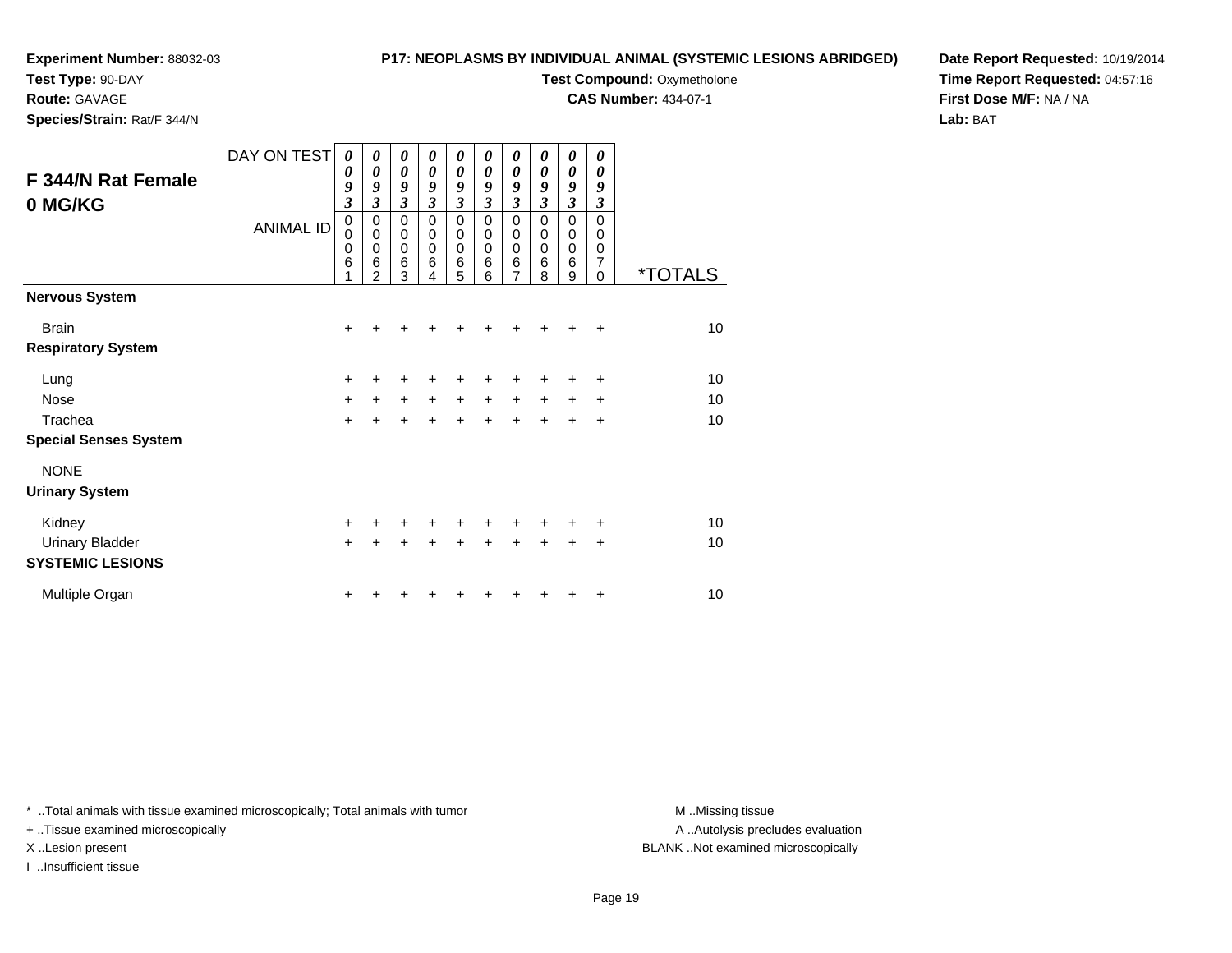## **Test Type:** 90-DAY

**Route:** GAVAGE

**Species/Strain:** Rat/F 344/N

#### **P17: NEOPLASMS BY INDIVIDUAL ANIMAL (SYSTEMIC LESIONS ABRIDGED)**

### **Test Compound: Oxymetholone**

**CAS Number:** 434-07-1

**Date Report Requested:** 10/19/2014**Time Report Requested:** 04:57:16**First Dose M/F:** NA / NA**Lab:** BAT

| F 344/N Rat Female<br><b>80 MG/KG</b>                 | DAY ON TEST      | $\boldsymbol{\theta}$<br>0<br>9<br>$\mathfrak{z}$<br>$\pmb{0}$ | 0<br>0<br>9<br>$\boldsymbol{\mathfrak{z}}$<br>$\pmb{0}$ | $\pmb{\theta}$<br>$\boldsymbol{\theta}$<br>9<br>$\boldsymbol{\beta}$<br>$\pmb{0}$ | 0<br>0<br>9<br>$\mathfrak{z}$           | 0<br>$\boldsymbol{\theta}$<br>9<br>$\boldsymbol{\beta}$ | 0<br>$\boldsymbol{\theta}$<br>9<br>$\mathfrak{z}$<br>$\mathbf 0$ | $\boldsymbol{\theta}$<br>$\boldsymbol{\theta}$<br>9<br>$\mathfrak{z}$ | $\boldsymbol{\theta}$<br>0<br>9<br>3 | $\boldsymbol{\theta}$<br>$\boldsymbol{\theta}$<br>9<br>$\boldsymbol{\beta}$<br>$\pmb{0}$ | 0<br>0<br>9<br>$\mathfrak{z}$<br>$\mathsf 0$ |                       |
|-------------------------------------------------------|------------------|----------------------------------------------------------------|---------------------------------------------------------|-----------------------------------------------------------------------------------|-----------------------------------------|---------------------------------------------------------|------------------------------------------------------------------|-----------------------------------------------------------------------|--------------------------------------|------------------------------------------------------------------------------------------|----------------------------------------------|-----------------------|
|                                                       | <b>ANIMAL ID</b> | 0<br>$\mathbf 0$<br>7<br>1                                     | 0<br>$\mathbf 0$<br>$\overline{7}$<br>$\overline{2}$    | $\mathbf 0$<br>$\pmb{0}$<br>$\overline{7}$<br>3                                   | $\pmb{0}$<br>0<br>$\mathbf 0$<br>7<br>4 | $\mathbf 0$<br>$\mathbf 0$<br>$\mathbf 0$<br>7<br>5     | 0<br>0<br>7<br>6                                                 | $\mathbf 0$<br>$\mathbf 0$<br>$\pmb{0}$<br>7<br>$\overline{7}$        | $\pmb{0}$<br>0<br>0<br>7<br>8        | $\pmb{0}$<br>$\pmb{0}$<br>$\overline{7}$<br>$\boldsymbol{9}$                             | 0<br>0<br>8<br>0                             | <i><b>*TOTALS</b></i> |
| <b>Alimentary System</b>                              |                  |                                                                |                                                         |                                                                                   |                                         |                                                         |                                                                  |                                                                       |                                      |                                                                                          |                                              |                       |
| Liver<br><b>Cardiovascular System</b>                 |                  | $\ddot{}$                                                      |                                                         |                                                                                   |                                         |                                                         |                                                                  |                                                                       |                                      | +                                                                                        |                                              | 2                     |
| Heart<br><b>Endocrine System</b>                      |                  | +                                                              |                                                         |                                                                                   |                                         |                                                         |                                                                  |                                                                       |                                      |                                                                                          | +                                            | 10                    |
| <b>Adrenal Cortex</b><br><b>General Body System</b>   |                  | $\ddot{}$                                                      |                                                         |                                                                                   |                                         | +                                                       | +                                                                | +                                                                     | ÷                                    | +                                                                                        | $\ddot{}$                                    | 10                    |
| <b>NONE</b><br><b>Genital System</b>                  |                  |                                                                |                                                         |                                                                                   |                                         |                                                         |                                                                  |                                                                       |                                      |                                                                                          |                                              |                       |
| Ovary                                                 |                  | +                                                              |                                                         | +                                                                                 | +                                       | +                                                       | +                                                                | +                                                                     |                                      |                                                                                          | +                                            | 10                    |
| <b>Uterus</b><br><b>Hematopoietic System</b>          |                  | $\ddot{}$                                                      |                                                         |                                                                                   |                                         |                                                         |                                                                  |                                                                       |                                      |                                                                                          | $\ddot{}$                                    | 10                    |
| <b>NONE</b><br><b>Integumentary System</b>            |                  |                                                                |                                                         |                                                                                   |                                         |                                                         |                                                                  |                                                                       |                                      |                                                                                          |                                              |                       |
| <b>Mammary Gland</b><br><b>Musculoskeletal System</b> |                  | +                                                              |                                                         |                                                                                   |                                         |                                                         |                                                                  |                                                                       |                                      |                                                                                          | M                                            | 8                     |
| <b>NONE</b><br><b>Nervous System</b>                  |                  |                                                                |                                                         |                                                                                   |                                         |                                                         |                                                                  |                                                                       |                                      |                                                                                          |                                              |                       |

\* ..Total animals with tissue examined microscopically; Total animals with tumor **M** . Missing tissue M ..Missing tissue

+ ..Tissue examined microscopically

I ..Insufficient tissue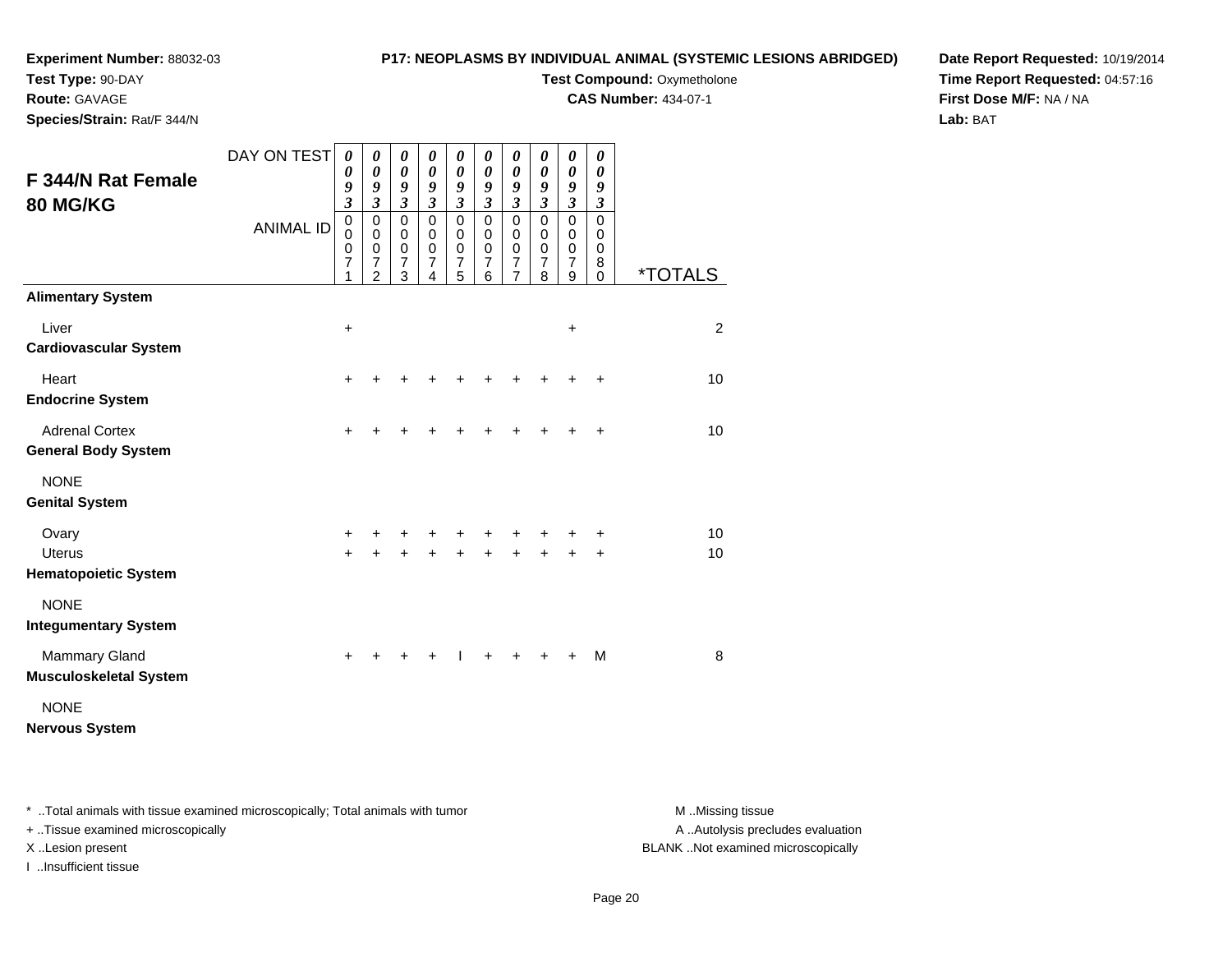#### **Experiment Number:** 88032-03**Test Type:** 90-DAY

#### **P17: NEOPLASMS BY INDIVIDUAL ANIMAL (SYSTEMIC LESIONS ABRIDGED)**

**Test Compound: Oxymetholone** 

**CAS Number:** 434-07-1

**Species/Strain:** Rat/F 344/N

**Route:** GAVAGE

#### **Date Report Requested:** 10/19/2014**Time Report Requested:** 04:57:16**First Dose M/F:** NA / NA**Lab:** BAT

| F 344/N Rat Female<br><b>80 MG/KG</b>       | DAY ON TEST<br><b>ANIMAL ID</b> | 0<br>0<br>9<br>$\mathfrak{z}$<br>$\mathbf 0$<br>$\Omega$<br>0<br>7 | 0<br>$\boldsymbol{\theta}$<br>9<br>$\boldsymbol{\beta}$<br>0<br>$\mathbf 0$<br>$\pmb{0}$<br>7 | 0<br>$\boldsymbol{\theta}$<br>$\boldsymbol{g}$<br>$\mathfrak{z}$<br>$\Omega$<br>$\mathbf 0$<br>0<br>7 | 0<br>$\boldsymbol{\theta}$<br>9<br>3<br>0<br>$\mathbf 0$<br>$\pmb{0}$<br>7 | 0<br>0<br>$\boldsymbol{g}$<br>$\overline{\mathbf{3}}$<br>$\Omega$<br>0<br>0<br>$\overline{7}$ | 0<br>0<br>9<br>$\overline{\mathbf{3}}$<br>0<br>$\mathbf 0$<br>$\mathbf 0$<br>$\overline{7}$ | 0<br>$\boldsymbol{\theta}$<br>9<br>$\overline{\mathbf{3}}$<br>$\Omega$<br>0<br>0<br>$\overline{7}$ | 0<br>$\boldsymbol{\theta}$<br>9<br>3<br>$\Omega$<br>$\mathbf 0$<br>0<br>$\overline{7}$ | 0<br>0<br>9<br>3<br>$\Omega$<br>$\mathbf 0$<br>0<br>$\overline{7}$ | 0<br>0<br>9<br>3<br>$\Omega$<br>0<br>0<br>8 |                       |
|---------------------------------------------|---------------------------------|--------------------------------------------------------------------|-----------------------------------------------------------------------------------------------|-------------------------------------------------------------------------------------------------------|----------------------------------------------------------------------------|-----------------------------------------------------------------------------------------------|---------------------------------------------------------------------------------------------|----------------------------------------------------------------------------------------------------|----------------------------------------------------------------------------------------|--------------------------------------------------------------------|---------------------------------------------|-----------------------|
|                                             |                                 |                                                                    | 2                                                                                             | 3                                                                                                     | 4                                                                          | 5                                                                                             | 6                                                                                           | 7                                                                                                  | 8                                                                                      | 9                                                                  | $\Omega$                                    | <i><b>*TOTALS</b></i> |
| <b>NONE</b><br><b>Respiratory System</b>    |                                 |                                                                    |                                                                                               |                                                                                                       |                                                                            |                                                                                               |                                                                                             |                                                                                                    |                                                                                        |                                                                    |                                             |                       |
| <b>NONE</b><br><b>Special Senses System</b> |                                 |                                                                    |                                                                                               |                                                                                                       |                                                                            |                                                                                               |                                                                                             |                                                                                                    |                                                                                        |                                                                    |                                             |                       |
| <b>NONE</b><br><b>Urinary System</b>        |                                 |                                                                    |                                                                                               |                                                                                                       |                                                                            |                                                                                               |                                                                                             |                                                                                                    |                                                                                        |                                                                    |                                             |                       |
| Kidney<br><b>SYSTEMIC LESIONS</b>           |                                 | $\ddot{}$                                                          | $\div$                                                                                        |                                                                                                       |                                                                            | $\div$                                                                                        | ÷                                                                                           | $\div$                                                                                             | $\div$                                                                                 | $\ddot{}$                                                          | $\ddot{}$                                   | 10                    |
| Multiple Organ                              |                                 |                                                                    |                                                                                               |                                                                                                       |                                                                            |                                                                                               |                                                                                             |                                                                                                    |                                                                                        |                                                                    | ٠                                           | 10                    |

\* ..Total animals with tissue examined microscopically; Total animals with tumor **M** . Missing tissue M ..Missing tissue

+ ..Tissue examined microscopically

I ..Insufficient tissue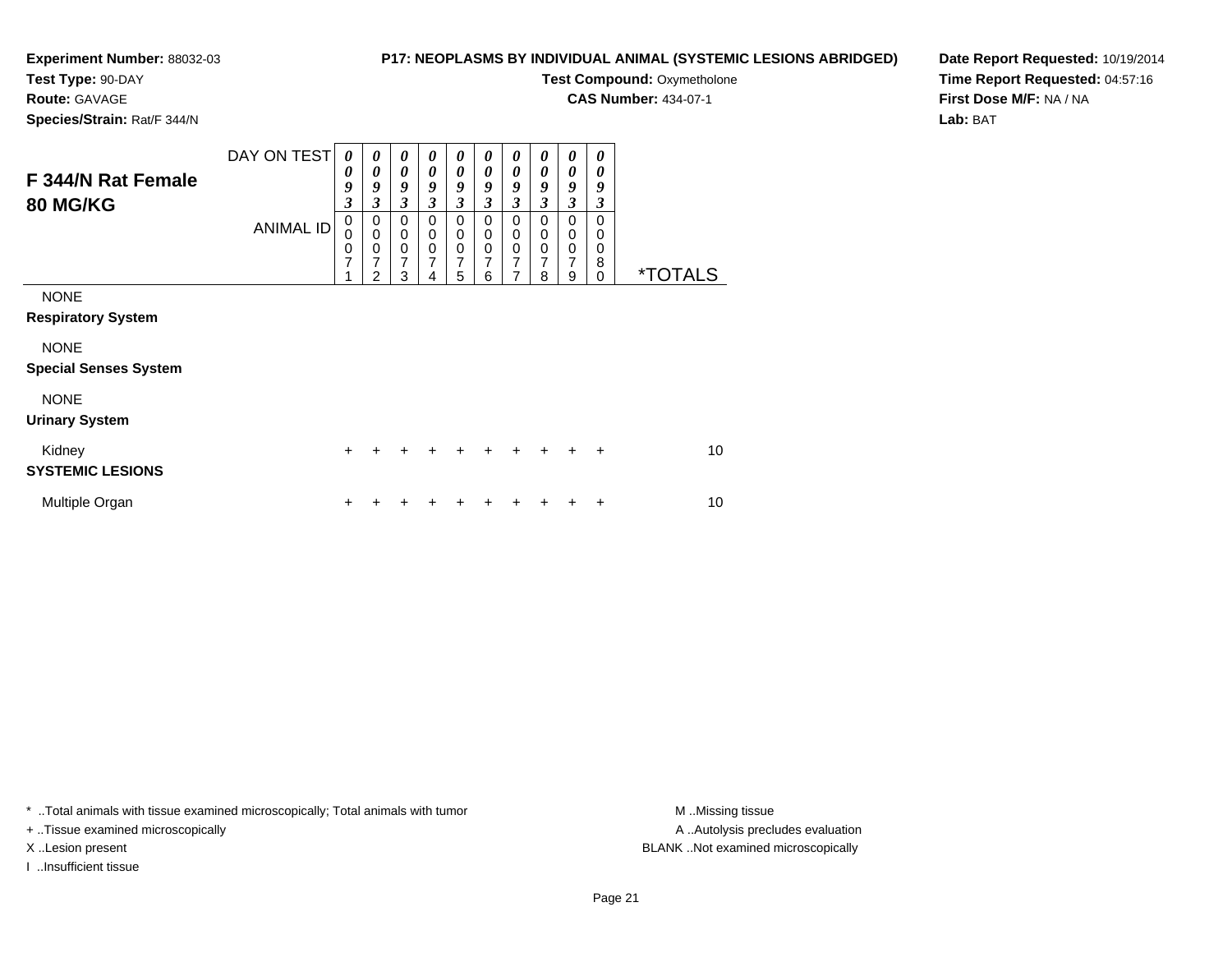### **P17: NEOPLASMS BY INDIVIDUAL ANIMAL (SYSTEMIC LESIONS ABRIDGED)**

**Test Type:** 90-DAY

**Route:** GAVAGE

**Species/Strain:** Rat/F 344/N

# **Test Compound: Oxymetholone**

**CAS Number:** 434-07-1

**Date Report Requested:** 10/19/2014**Time Report Requested:** 04:57:16**First Dose M/F:** NA / NA**Lab:** BAT

| F 344/N Rat Female<br><b>MG/KG</b><br>160             | DAY ON TEST      | 0<br>0<br>9<br>$\overline{\mathbf{3}}$    | 0<br>$\boldsymbol{\theta}$<br>9<br>$\mathfrak{z}$ | 0<br>$\boldsymbol{\theta}$<br>9<br>$\boldsymbol{\mathfrak{z}}$ | 0<br>0<br>9<br>$\mathfrak{z}$           | 0<br>$\boldsymbol{\theta}$<br>9<br>$\boldsymbol{\mathfrak{z}}$ | 0<br>0<br>9<br>3                | 0<br>$\boldsymbol{\theta}$<br>9<br>$\overline{\mathbf{3}}$ | 0<br>$\boldsymbol{\theta}$<br>9<br>$\overline{\mathbf{3}}$ | 0<br>0<br>9<br>$\mathfrak{z}$                            | 0<br>0<br>9<br>$\boldsymbol{\beta}$    |                       |
|-------------------------------------------------------|------------------|-------------------------------------------|---------------------------------------------------|----------------------------------------------------------------|-----------------------------------------|----------------------------------------------------------------|---------------------------------|------------------------------------------------------------|------------------------------------------------------------|----------------------------------------------------------|----------------------------------------|-----------------------|
|                                                       | <b>ANIMAL ID</b> | $\mathbf 0$<br>$\mathbf 0$<br>0<br>8<br>1 | 0<br>$\Omega$<br>$\pmb{0}$<br>8<br>$\overline{2}$ | $\mathbf 0$<br>0<br>$\boldsymbol{0}$<br>8<br>$\overline{3}$    | $\pmb{0}$<br>0<br>$\mathbf 0$<br>8<br>4 | $\mathbf 0$<br>0<br>0<br>8<br>5                                | $\mathbf 0$<br>0<br>0<br>8<br>6 | 0<br>0<br>$\boldsymbol{0}$<br>8<br>$\overline{7}$          | $\mathbf 0$<br>$\mathbf 0$<br>$\mathbf 0$<br>8<br>8        | $\mathbf 0$<br>$\mathbf 0$<br>$\boldsymbol{0}$<br>8<br>9 | $\mathbf 0$<br>0<br>0<br>9<br>$\Omega$ | <i><b>*TOTALS</b></i> |
| <b>Alimentary System</b>                              |                  |                                           |                                                   |                                                                |                                         |                                                                |                                 |                                                            |                                                            |                                                          |                                        |                       |
| <b>NONE</b><br><b>Cardiovascular System</b>           |                  |                                           |                                                   |                                                                |                                         |                                                                |                                 |                                                            |                                                            |                                                          |                                        |                       |
| Heart<br><b>Endocrine System</b>                      |                  | $\ddot{}$                                 |                                                   |                                                                |                                         |                                                                |                                 |                                                            |                                                            |                                                          | $\ddot{}$                              | 10                    |
| <b>Adrenal Cortex</b><br><b>General Body System</b>   |                  | +                                         | +                                                 | +                                                              |                                         |                                                                |                                 | +                                                          | +                                                          |                                                          | $\ddot{}$                              | 10                    |
| <b>NONE</b><br><b>Genital System</b>                  |                  |                                           |                                                   |                                                                |                                         |                                                                |                                 |                                                            |                                                            |                                                          |                                        |                       |
| Ovary<br><b>Uterus</b><br><b>Hematopoietic System</b> |                  | +<br>$\ddot{}$                            | +<br>÷                                            | +<br>$\ddot{}$                                                 |                                         | +<br>$\ddot{}$                                                 | $\ddot{}$                       | $\ddot{}$                                                  | $\ddot{}$                                                  |                                                          | +<br>$\ddot{}$                         | 10<br>10              |
| <b>NONE</b><br><b>Integumentary System</b>            |                  |                                           |                                                   |                                                                |                                         |                                                                |                                 |                                                            |                                                            |                                                          |                                        |                       |
| Mammary Gland<br><b>Musculoskeletal System</b>        |                  | $\ddot{}$                                 |                                                   | $\ddot{}$                                                      | M                                       |                                                                |                                 |                                                            |                                                            |                                                          | +                                      | 8                     |
| <b>NONE</b><br><b>Nervous System</b>                  |                  |                                           |                                                   |                                                                |                                         |                                                                |                                 |                                                            |                                                            |                                                          |                                        |                       |

\* ..Total animals with tissue examined microscopically; Total animals with tumor **M** . Missing tissue M ..Missing tissue

+ ..Tissue examined microscopically

I ..Insufficient tissue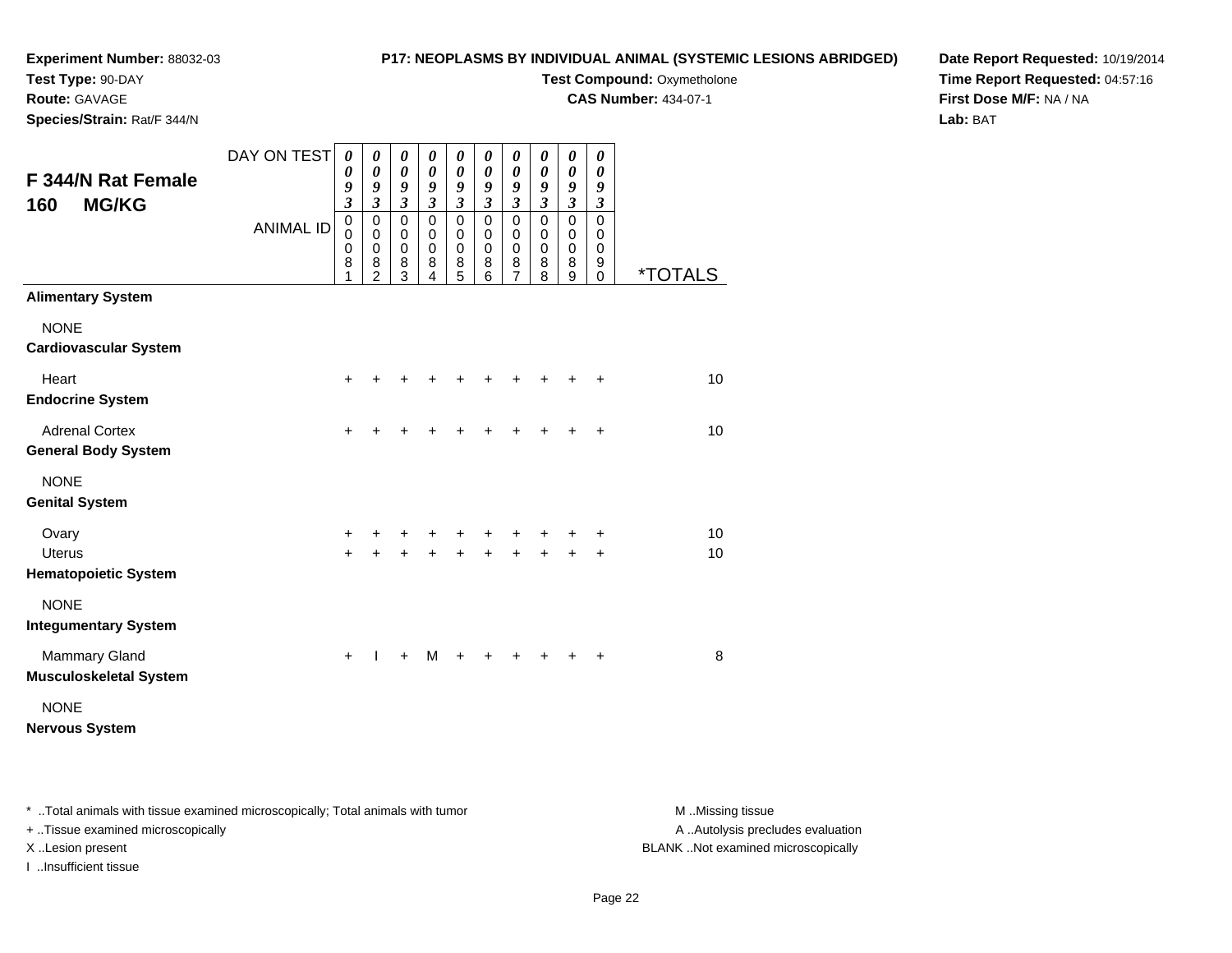#### **Test Type:** 90-DAY

**Route:** GAVAGE

**Species/Strain:** Rat/F 344/N

#### **P17: NEOPLASMS BY INDIVIDUAL ANIMAL (SYSTEMIC LESIONS ABRIDGED)**

**Test Compound: Oxymetholone** 

**CAS Number:** 434-07-1

**Date Report Requested:** 10/19/2014**Time Report Requested:** 04:57:16**First Dose M/F:** NA / NA**Lab:** BAT

| F 344/N Rat Female<br><b>MG/KG</b><br>160   | DAY ON TEST<br><b>ANIMAL ID</b> | $\boldsymbol{\theta}$<br>0<br>9<br>3<br>0<br>0<br>0<br>8 | 0<br>$\boldsymbol{\theta}$<br>9<br>3<br>0<br>$\mathbf 0$<br>0<br>8 | 0<br>$\boldsymbol{\theta}$<br>9<br>$\mathfrak{z}$<br>$\Omega$<br>$\mathbf 0$<br>$\mathbf 0$<br>8 | 0<br>0<br>9<br>3<br>0<br>0<br>0<br>8 | $\boldsymbol{\theta}$<br>$\boldsymbol{\theta}$<br>9<br>$\mathfrak{z}$<br>0<br>0<br>0<br>8 | 0<br>0<br>9<br>$\mathfrak{z}$<br>0<br>0<br>0<br>8 | 0<br>0<br>9<br>$\mathfrak{z}$<br>0<br>$\mathbf 0$<br>$\mathbf 0$<br>8 | 0<br>0<br>9<br>3<br>0<br>0<br>0<br>8 | $\boldsymbol{\theta}$<br>$\boldsymbol{\theta}$<br>9<br>$\mathfrak{z}$<br>0<br>0<br>$\mathbf 0$<br>8 | $\boldsymbol{\theta}$<br>0<br>9<br>3<br>0<br>0<br>0<br>9 |                       |
|---------------------------------------------|---------------------------------|----------------------------------------------------------|--------------------------------------------------------------------|--------------------------------------------------------------------------------------------------|--------------------------------------|-------------------------------------------------------------------------------------------|---------------------------------------------------|-----------------------------------------------------------------------|--------------------------------------|-----------------------------------------------------------------------------------------------------|----------------------------------------------------------|-----------------------|
| <b>NONE</b><br><b>Respiratory System</b>    |                                 |                                                          | $\mathfrak{p}$                                                     | 3                                                                                                | 4                                    | 5                                                                                         | 6                                                 | $\overline{7}$                                                        | 8                                    | 9                                                                                                   | $\mathbf 0$                                              | <i><b>*TOTALS</b></i> |
| <b>NONE</b><br><b>Special Senses System</b> |                                 |                                                          |                                                                    |                                                                                                  |                                      |                                                                                           |                                                   |                                                                       |                                      |                                                                                                     |                                                          |                       |
| <b>NONE</b><br><b>Urinary System</b>        |                                 |                                                          |                                                                    |                                                                                                  |                                      |                                                                                           |                                                   |                                                                       |                                      |                                                                                                     |                                                          |                       |
| Kidney<br><b>SYSTEMIC LESIONS</b>           |                                 | $\ddot{}$                                                |                                                                    |                                                                                                  |                                      |                                                                                           |                                                   | ÷                                                                     | +                                    | $\div$                                                                                              | $\ddot{}$                                                | 10                    |
| Multiple Organ                              |                                 | $\ddot{}$                                                |                                                                    |                                                                                                  |                                      |                                                                                           |                                                   |                                                                       |                                      |                                                                                                     | $\ddot{}$                                                | 10                    |

\* ..Total animals with tissue examined microscopically; Total animals with tumor **M** . Missing tissue M ..Missing tissue

+ ..Tissue examined microscopically

I ..Insufficient tissue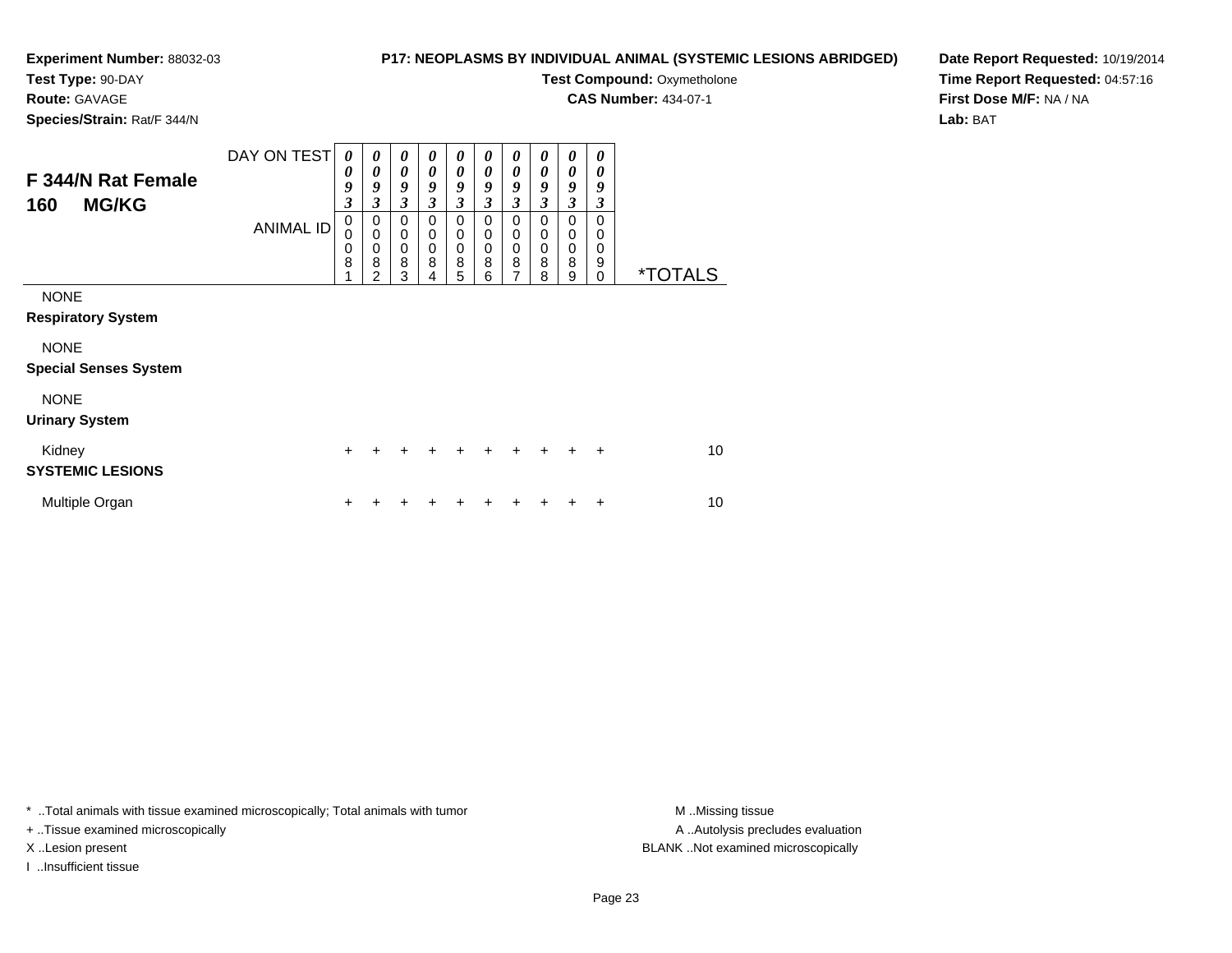#### **Experiment Number:** 88032-03**Test Type:** 90-DAY

#### **P17: NEOPLASMS BY INDIVIDUAL ANIMAL (SYSTEMIC LESIONS ABRIDGED)**

**Test Compound: Oxymetholone** 

**CAS Number:** 434-07-1

**Date Report Requested:** 10/19/2014**Time Report Requested:** 04:57:16**First Dose M/F:** NA / NA**Lab:** BAT

|  | Species/Strain: Rat/F 344/N |  |
|--|-----------------------------|--|

**Route:** GAVAGE

| <b>F 344/N Rat Female</b><br><b>MG/KG</b><br>315      | DAY ON TEST      | 0<br>0<br>9<br>$\overline{\mathbf{3}}$                   | 0<br>0<br>9<br>$\mathfrak{z}$                          | 0<br>$\boldsymbol{\theta}$<br>9<br>$\boldsymbol{\beta}$      | 0<br>0<br>9<br>$\mathfrak{z}$           | $\boldsymbol{\theta}$<br>$\boldsymbol{\theta}$<br>9<br>$\mathfrak{z}$ | $\pmb{\theta}$<br>0<br>9<br>$\overline{\mathbf{3}}$ | 0<br>$\boldsymbol{\theta}$<br>9<br>$\overline{\mathbf{3}}$            | 0<br>0<br>9<br>$\overline{\mathbf{3}}$ | $\pmb{\theta}$<br>$\boldsymbol{\theta}$<br>9<br>$\mathfrak{z}$ | 0<br>$\boldsymbol{\theta}$<br>9<br>$\boldsymbol{\beta}$ |                       |
|-------------------------------------------------------|------------------|----------------------------------------------------------|--------------------------------------------------------|--------------------------------------------------------------|-----------------------------------------|-----------------------------------------------------------------------|-----------------------------------------------------|-----------------------------------------------------------------------|----------------------------------------|----------------------------------------------------------------|---------------------------------------------------------|-----------------------|
|                                                       | <b>ANIMAL ID</b> | $\mathsf 0$<br>0<br>$\mathbf 0$<br>$\boldsymbol{9}$<br>1 | $\mathbf 0$<br>0<br>$\mathbf 0$<br>9<br>$\overline{2}$ | $\pmb{0}$<br>$\mathbf 0$<br>$\pmb{0}$<br>9<br>$\overline{3}$ | $\mathbf 0$<br>0<br>$\pmb{0}$<br>9<br>4 | $\pmb{0}$<br>0<br>$\pmb{0}$<br>$\boldsymbol{9}$<br>$\overline{5}$     | 0<br>0<br>$\pmb{0}$<br>9<br>6                       | $\mathsf 0$<br>0<br>$\mathbf 0$<br>$\boldsymbol{9}$<br>$\overline{7}$ | 0<br>$\Omega$<br>0<br>9<br>8           | $\pmb{0}$<br>0<br>$\pmb{0}$<br>9<br>9                          | $\pmb{0}$<br>0<br>$\mathbf{1}$<br>0<br>0                | <i><b>*TOTALS</b></i> |
| <b>Alimentary System</b>                              |                  |                                                          |                                                        |                                                              |                                         |                                                                       |                                                     |                                                                       |                                        |                                                                |                                                         |                       |
| Liver<br><b>Cardiovascular System</b>                 |                  |                                                          |                                                        |                                                              |                                         |                                                                       |                                                     | +                                                                     |                                        |                                                                |                                                         | 1                     |
| Heart<br><b>Endocrine System</b>                      |                  | +                                                        |                                                        |                                                              |                                         |                                                                       |                                                     |                                                                       |                                        |                                                                | +                                                       | 10                    |
| <b>Adrenal Cortex</b><br><b>General Body System</b>   |                  | $\pm$                                                    |                                                        |                                                              |                                         |                                                                       |                                                     |                                                                       |                                        |                                                                | ÷                                                       | 10                    |
| <b>NONE</b><br><b>Genital System</b>                  |                  |                                                          |                                                        |                                                              |                                         |                                                                       |                                                     |                                                                       |                                        |                                                                |                                                         |                       |
| Ovary<br><b>Uterus</b><br><b>Hematopoietic System</b> |                  | +<br>$\ddot{}$                                           | $\ddot{}$                                              | $\ddot{}$                                                    | $\ddot{+}$                              | $\ddot{+}$                                                            | $\ddot{+}$                                          | $\ddot{}$                                                             | $\ddot{}$                              | $+$                                                            | +<br>$\ddot{}$                                          | 10<br>10              |
| <b>NONE</b><br><b>Integumentary System</b>            |                  |                                                          |                                                        |                                                              |                                         |                                                                       |                                                     |                                                                       |                                        |                                                                |                                                         |                       |
| <b>Mammary Gland</b><br><b>Musculoskeletal System</b> |                  | +                                                        |                                                        |                                                              |                                         |                                                                       |                                                     | М                                                                     |                                        |                                                                | +                                                       | $\boldsymbol{9}$      |
| <b>NONE</b><br><b>Nervous System</b>                  |                  |                                                          |                                                        |                                                              |                                         |                                                                       |                                                     |                                                                       |                                        |                                                                |                                                         |                       |

\* ..Total animals with tissue examined microscopically; Total animals with tumor **M** . Missing tissue M ..Missing tissue

+ ..Tissue examined microscopically

I ..Insufficient tissue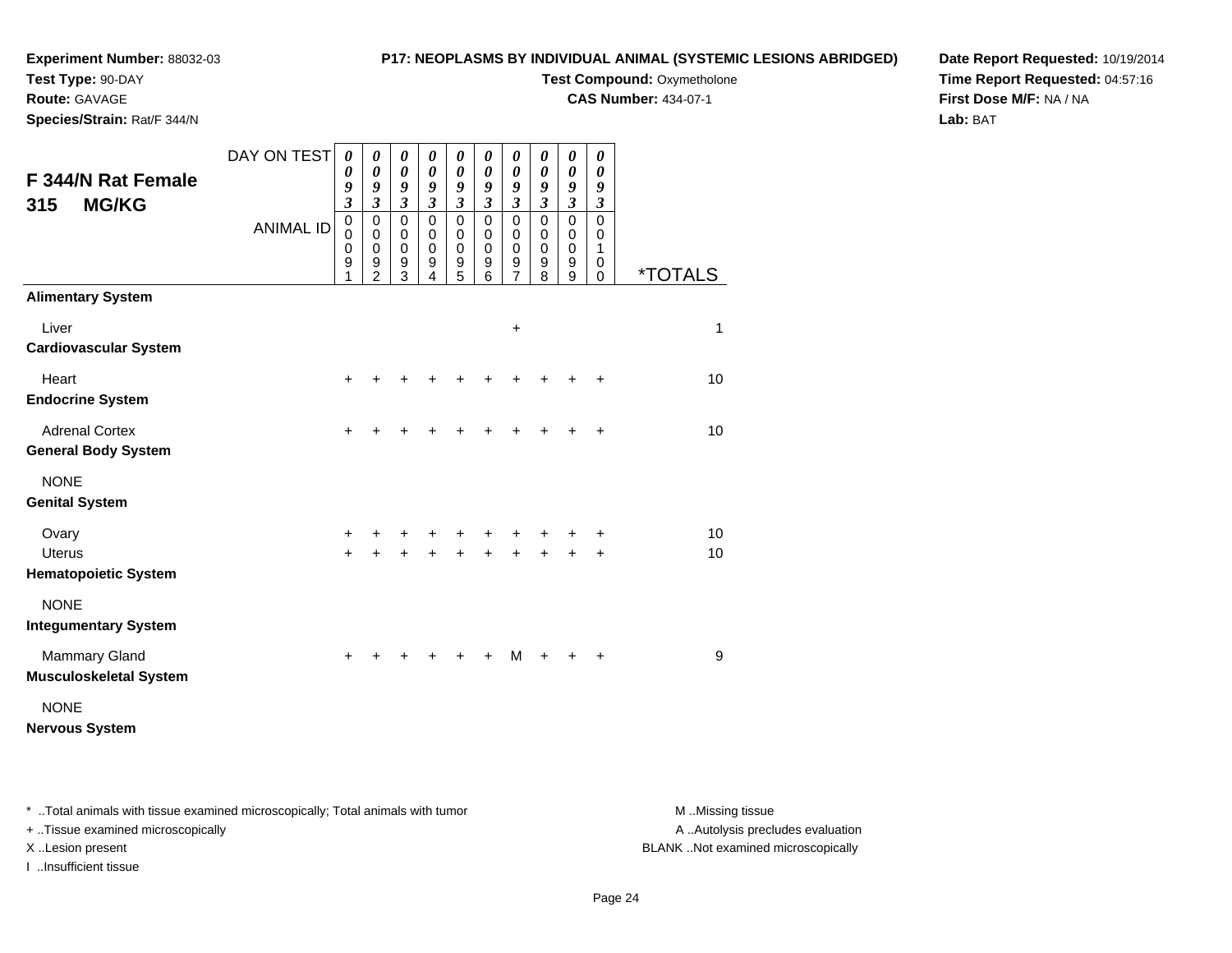### **Test Type:** 90-DAY

**Route:** GAVAGE

**Species/Strain:** Rat/F 344/N

#### **P17: NEOPLASMS BY INDIVIDUAL ANIMAL (SYSTEMIC LESIONS ABRIDGED)**

**Test Compound: Oxymetholone** 

**CAS Number:** 434-07-1

**Date Report Requested:** 10/19/2014**Time Report Requested:** 04:57:16**First Dose M/F:** NA / NA**Lab:** BAT

| F 344/N Rat Female<br><b>MG/KG</b><br>315   | DAY ON TEST<br><b>ANIMAL ID</b> | $\boldsymbol{\theta}$<br>0<br>9<br>3<br>0<br>0<br>0<br>9 | $\boldsymbol{\theta}$<br>0<br>9<br>3<br>0<br>$\mathbf 0$<br>0<br>9 | $\boldsymbol{\theta}$<br>$\boldsymbol{\theta}$<br>9<br>3<br>$\pmb{0}$<br>$\mathbf 0$<br>$\boldsymbol{0}$<br>$\mathsf g$ | 0<br>0<br>9<br>3<br>0<br>$\mathbf 0$<br>$\mathbf 0$<br>9 | 0<br>$\boldsymbol{\theta}$<br>9<br>$\mathfrak{z}$<br>$\mathbf 0$<br>$\mathbf 0$<br>$\mathbf 0$<br>$\boldsymbol{9}$ | $\boldsymbol{\theta}$<br>0<br>9<br>3<br>0<br>$\mathbf 0$<br>$\mathbf 0$<br>9 | 0<br>$\boldsymbol{\theta}$<br>9<br>$\mathfrak{z}$<br>$\mathbf 0$<br>$\mathbf 0$<br>$\mathbf 0$<br>$\boldsymbol{9}$ | $\boldsymbol{\theta}$<br>$\boldsymbol{\theta}$<br>9<br>3<br>$\mathbf 0$<br>$\mathbf 0$<br>$\mathbf 0$<br>9 | $\boldsymbol{\theta}$<br>$\boldsymbol{\theta}$<br>9<br>$\mathfrak{z}$<br>$\mathbf 0$<br>$\pmb{0}$<br>$\,0\,$<br>9 | 0<br>0<br>9<br>3<br>$\Omega$<br>$\Omega$<br>0 |                       |
|---------------------------------------------|---------------------------------|----------------------------------------------------------|--------------------------------------------------------------------|-------------------------------------------------------------------------------------------------------------------------|----------------------------------------------------------|--------------------------------------------------------------------------------------------------------------------|------------------------------------------------------------------------------|--------------------------------------------------------------------------------------------------------------------|------------------------------------------------------------------------------------------------------------|-------------------------------------------------------------------------------------------------------------------|-----------------------------------------------|-----------------------|
|                                             |                                 |                                                          | $\overline{2}$                                                     | 3                                                                                                                       | 4                                                        | 5                                                                                                                  | 6                                                                            | 7                                                                                                                  | 8                                                                                                          | 9                                                                                                                 | $\Omega$                                      | <i><b>*TOTALS</b></i> |
| <b>NONE</b><br><b>Respiratory System</b>    |                                 |                                                          |                                                                    |                                                                                                                         |                                                          |                                                                                                                    |                                                                              |                                                                                                                    |                                                                                                            |                                                                                                                   |                                               |                       |
| <b>NONE</b><br><b>Special Senses System</b> |                                 |                                                          |                                                                    |                                                                                                                         |                                                          |                                                                                                                    |                                                                              |                                                                                                                    |                                                                                                            |                                                                                                                   |                                               |                       |
| <b>NONE</b><br><b>Urinary System</b>        |                                 |                                                          |                                                                    |                                                                                                                         |                                                          |                                                                                                                    |                                                                              |                                                                                                                    |                                                                                                            |                                                                                                                   |                                               |                       |
| Kidney<br><b>SYSTEMIC LESIONS</b>           |                                 | $\ddot{}$                                                | $\div$                                                             | +                                                                                                                       | +                                                        | +                                                                                                                  | $\div$                                                                       | +                                                                                                                  | $\ddot{}$                                                                                                  | $\ddot{}$                                                                                                         | $\ddot{}$                                     | 10                    |
| Multiple Organ                              |                                 | +                                                        |                                                                    |                                                                                                                         | ٠                                                        | ٠                                                                                                                  |                                                                              | +                                                                                                                  |                                                                                                            | +                                                                                                                 | +                                             | 10                    |

\* ..Total animals with tissue examined microscopically; Total animals with tumor **M** . Missing tissue M ..Missing tissue

+ ..Tissue examined microscopically

I ..Insufficient tissue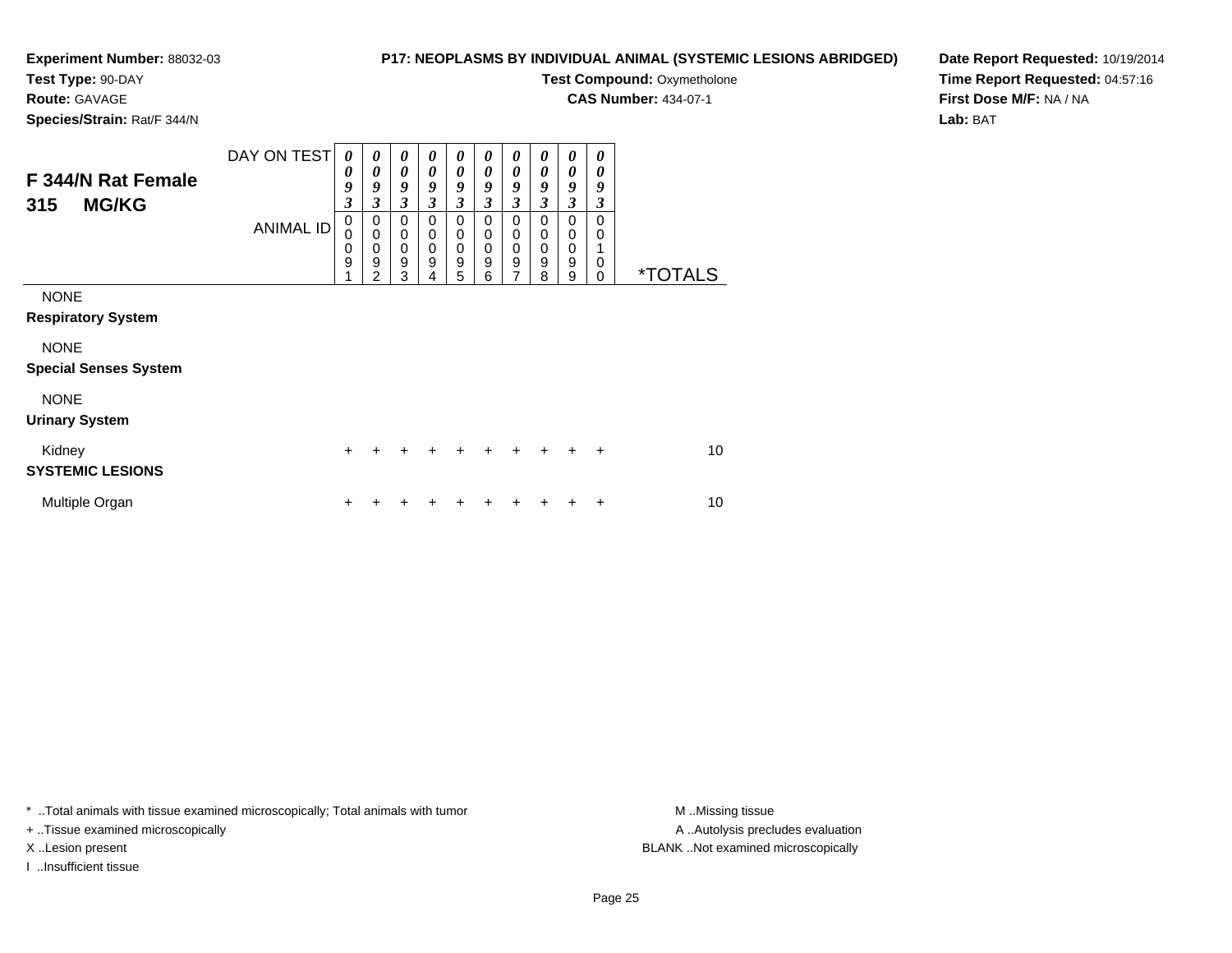#### **Experiment Number:** 88032-03**Test Type:** 90-DAY

#### **P17: NEOPLASMS BY INDIVIDUAL ANIMAL (SYSTEMIC LESIONS ABRIDGED)**

**Test Compound: Oxymetholone** 

**CAS Number:** 434-07-1

**Species/Strain:** Rat/F 344/N

**Route:** GAVAGE

#### **Date Report Requested:** 10/19/2014**Time Report Requested:** 04:57:16**First Dose M/F:** NA / NA**Lab:** BAT

| F 344/N Rat Female<br><b>MG/KG</b><br>625           | DAY ON TEST<br><b>ANIMAL ID</b> | 0<br>0<br>9<br>$\mathfrak{z}$<br>$\mathbf 0$<br>$\mathbf 0$<br>1<br>$\pmb{0}$<br>1 | 0<br>0<br>9<br>$\mathfrak{z}$<br>$\mathbf 0$<br>$\mathbf 0$<br>1<br>0<br>$\overline{2}$ | 0<br>0<br>9<br>$\mathfrak{z}$<br>$\mathbf 0$<br>$\mathbf 0$<br>1<br>0<br>3 | 0<br>0<br>9<br>$\mathfrak{z}$<br>$\mathbf 0$<br>0<br>1<br>0<br>4 | 0<br>$\boldsymbol{\theta}$<br>9<br>$\mathfrak{z}$<br>$\mathbf 0$<br>$\pmb{0}$<br>1<br>$\,0\,$<br>5 | 0<br>$\boldsymbol{\theta}$<br>9<br>$\mathfrak{z}$<br>$\mathbf 0$<br>$\mathbf 0$<br>1<br>0<br>6 | 0<br>$\boldsymbol{\theta}$<br>9<br>$\overline{\mathbf{3}}$<br>$\mathbf 0$<br>$\mathbf 0$<br>1<br>$\pmb{0}$<br>7 | 0<br>0<br>9<br>$\mathfrak{z}$<br>$\mathbf 0$<br>$\mathbf 0$<br>1<br>0<br>8 | 0<br>$\boldsymbol{\theta}$<br>9<br>$\mathfrak{z}$<br>$\mathbf 0$<br>$\mathbf 0$<br>1<br>$\mathbf 0$<br>9 | 0<br>0<br>9<br>$\boldsymbol{\beta}$<br>$\mathbf 0$<br>0<br>1<br>1<br>$\Omega$ | <i><b>*TOTALS</b></i> |
|-----------------------------------------------------|---------------------------------|------------------------------------------------------------------------------------|-----------------------------------------------------------------------------------------|----------------------------------------------------------------------------|------------------------------------------------------------------|----------------------------------------------------------------------------------------------------|------------------------------------------------------------------------------------------------|-----------------------------------------------------------------------------------------------------------------|----------------------------------------------------------------------------|----------------------------------------------------------------------------------------------------------|-------------------------------------------------------------------------------|-----------------------|
| <b>Alimentary System</b>                            |                                 |                                                                                    |                                                                                         |                                                                            |                                                                  |                                                                                                    |                                                                                                |                                                                                                                 |                                                                            |                                                                                                          |                                                                               |                       |
| <b>NONE</b><br><b>Cardiovascular System</b>         |                                 |                                                                                    |                                                                                         |                                                                            |                                                                  |                                                                                                    |                                                                                                |                                                                                                                 |                                                                            |                                                                                                          |                                                                               |                       |
| Heart<br><b>Endocrine System</b>                    |                                 | $\ddot{}$                                                                          |                                                                                         |                                                                            |                                                                  |                                                                                                    |                                                                                                |                                                                                                                 |                                                                            |                                                                                                          | ÷                                                                             | 10                    |
| <b>Adrenal Cortex</b><br><b>General Body System</b> |                                 | $\ddot{}$                                                                          | +                                                                                       | +                                                                          |                                                                  |                                                                                                    |                                                                                                | ┿                                                                                                               |                                                                            |                                                                                                          | $\ddot{}$                                                                     | 10                    |
| <b>NONE</b><br><b>Genital System</b>                |                                 |                                                                                    |                                                                                         |                                                                            |                                                                  |                                                                                                    |                                                                                                |                                                                                                                 |                                                                            |                                                                                                          |                                                                               |                       |
| Ovary<br><b>Uterus</b>                              |                                 | +<br>$+$                                                                           | +<br>$\ddot{}$                                                                          | ٠<br>$\ddot{}$                                                             | $\ddot{}$                                                        | +<br>$+$                                                                                           | +                                                                                              | $\ddot{}$                                                                                                       |                                                                            |                                                                                                          | ٠<br>$\ddot{}$                                                                | 10<br>10              |
| <b>Hematopoietic System</b>                         |                                 |                                                                                    |                                                                                         |                                                                            |                                                                  |                                                                                                    |                                                                                                |                                                                                                                 |                                                                            |                                                                                                          |                                                                               |                       |
| <b>NONE</b><br><b>Integumentary System</b>          |                                 |                                                                                    |                                                                                         |                                                                            |                                                                  |                                                                                                    |                                                                                                |                                                                                                                 |                                                                            |                                                                                                          |                                                                               |                       |
| Mammary Gland<br><b>Musculoskeletal System</b>      |                                 | M                                                                                  | 1                                                                                       | $\ddot{}$                                                                  |                                                                  |                                                                                                    |                                                                                                |                                                                                                                 |                                                                            |                                                                                                          |                                                                               | 8                     |
| <b>NONE</b><br><b>Nervous System</b>                |                                 |                                                                                    |                                                                                         |                                                                            |                                                                  |                                                                                                    |                                                                                                |                                                                                                                 |                                                                            |                                                                                                          |                                                                               |                       |

\* ..Total animals with tissue examined microscopically; Total animals with tumor **M** . Missing tissue M ..Missing tissue

+ ..Tissue examined microscopically

I ..Insufficient tissue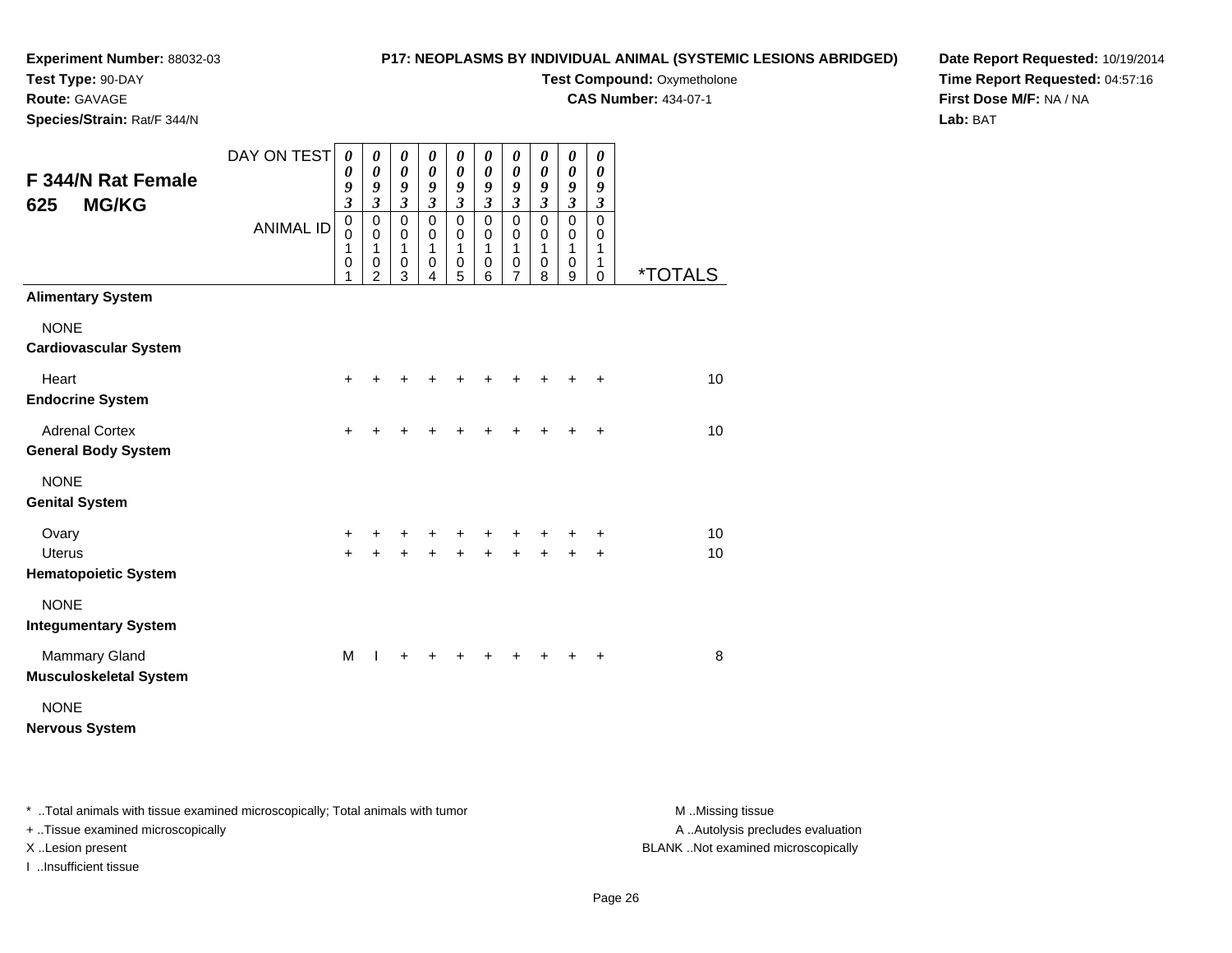#### **Test Type:** 90-DAY

**Route:** GAVAGE

**Species/Strain:** Rat/F 344/N

#### **P17: NEOPLASMS BY INDIVIDUAL ANIMAL (SYSTEMIC LESIONS ABRIDGED)**

**Test Compound: Oxymetholone** 

**CAS Number:** 434-07-1

**Date Report Requested:** 10/19/2014**Time Report Requested:** 04:57:16**First Dose M/F:** NA / NA**Lab:** BAT

| F 344/N Rat Female<br><b>MG/KG</b><br>625   | DAY ON TEST      | 0<br>0<br>9<br>$\boldsymbol{\mathfrak{z}}$<br>0 | 0<br>0<br>9<br>$\mathfrak{z}$                          | 0<br>$\boldsymbol{\theta}$<br>9<br>3<br>0 | 0<br>0<br>9<br>3<br>0           | $\boldsymbol{\theta}$<br>$\boldsymbol{\theta}$<br>9<br>3<br>0 | 0<br>$\boldsymbol{\theta}$<br>9<br>3<br>0 | 0<br>$\boldsymbol{\theta}$<br>9<br>$\mathfrak{z}$<br>$\mathbf 0$ | 0<br>$\boldsymbol{\theta}$<br>9<br>$\mathfrak{z}$<br>0 | $\boldsymbol{\theta}$<br>$\boldsymbol{\theta}$<br>9<br>$\mathfrak{z}$<br>0 | 0<br>0<br>9<br>3<br>$\Omega$ |                       |
|---------------------------------------------|------------------|-------------------------------------------------|--------------------------------------------------------|-------------------------------------------|---------------------------------|---------------------------------------------------------------|-------------------------------------------|------------------------------------------------------------------|--------------------------------------------------------|----------------------------------------------------------------------------|------------------------------|-----------------------|
|                                             | <b>ANIMAL ID</b> | 0<br>1<br>0                                     | 0<br>$\mathbf 0$<br>1<br>$\mathbf 0$<br>$\overline{2}$ | $\mathbf 0$<br>1<br>0<br>3                | $\mathbf 0$<br>$\mathbf 0$<br>4 | $\mathbf 0$<br>$\mathbf 0$<br>5                               | $\mathbf 0$<br>$\mathbf 0$<br>6           | $\mathbf 0$<br>1<br>$\pmb{0}$<br>7                               | $\mathbf 0$<br>$\mathbf 0$<br>8                        | $\mathbf 0$<br>$\mathbf 0$<br>9                                            | 0<br>$\Omega$                | <i><b>*TOTALS</b></i> |
| <b>NONE</b><br><b>Respiratory System</b>    |                  |                                                 |                                                        |                                           |                                 |                                                               |                                           |                                                                  |                                                        |                                                                            |                              |                       |
| <b>NONE</b><br><b>Special Senses System</b> |                  |                                                 |                                                        |                                           |                                 |                                                               |                                           |                                                                  |                                                        |                                                                            |                              |                       |
| <b>NONE</b><br><b>Urinary System</b>        |                  |                                                 |                                                        |                                           |                                 |                                                               |                                           |                                                                  |                                                        |                                                                            |                              |                       |
| Kidney<br><b>SYSTEMIC LESIONS</b>           |                  | $\ddot{}$                                       | +                                                      | +                                         | +                               | +                                                             | +                                         | $\ddot{}$                                                        | $\ddot{}$                                              | $\ddot{}$                                                                  | $\ddot{}$                    | 10 <sup>1</sup>       |
| Multiple Organ                              |                  | $\ddot{}$                                       |                                                        |                                           |                                 | ٠                                                             |                                           |                                                                  |                                                        |                                                                            | ÷                            | 10                    |

\* ..Total animals with tissue examined microscopically; Total animals with tumor **M** . Missing tissue M ..Missing tissue

+ ..Tissue examined microscopically

I ..Insufficient tissue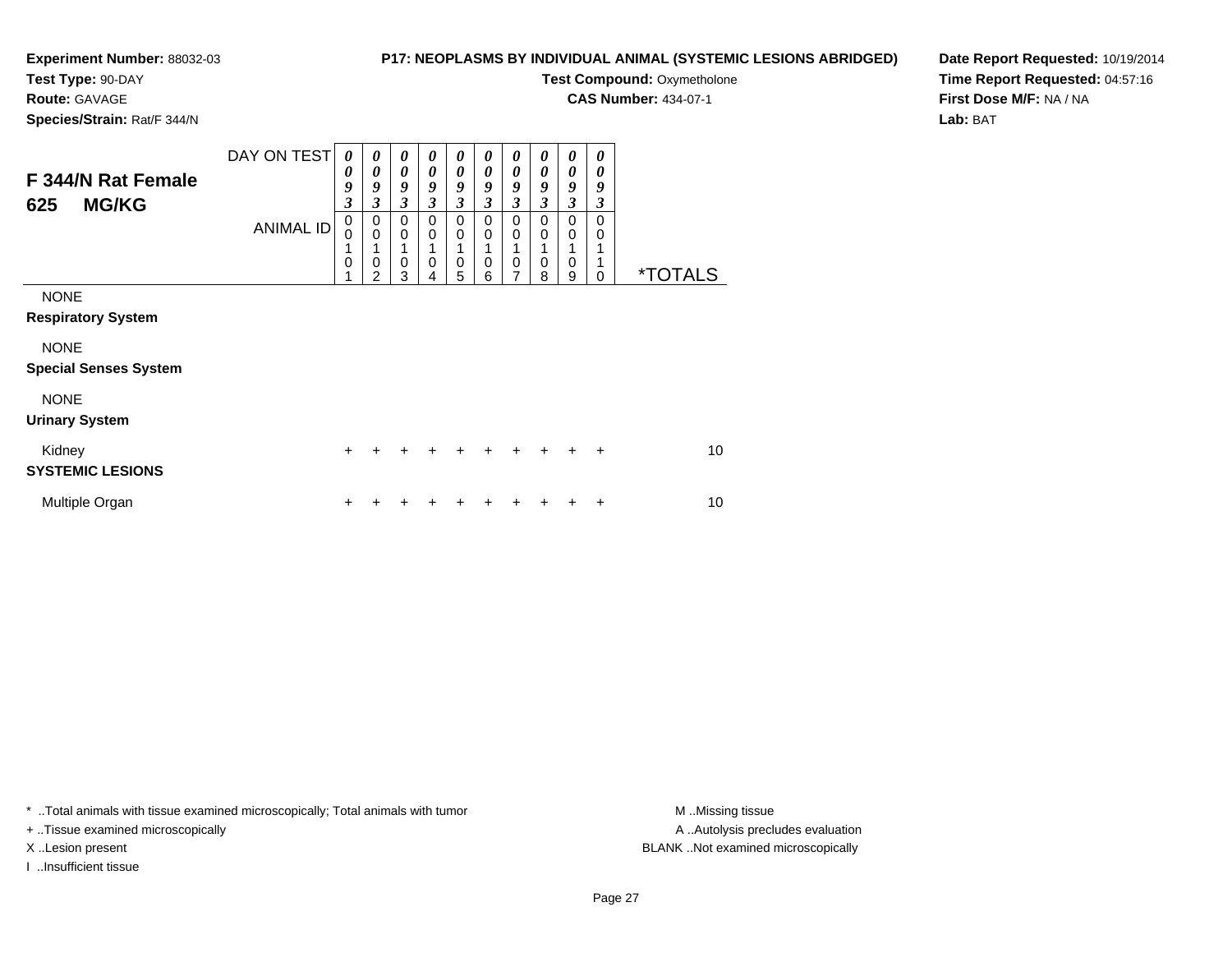**Test Type:** 90-DAY

**Route:** GAVAGE

**Species/Strain:** Rat/F 344/N

#### **P17: NEOPLASMS BY INDIVIDUAL ANIMAL (SYSTEMIC LESIONS ABRIDGED)**

**Test Compound: Oxymetholone** 

**CAS Number:** 434-07-1

**Date Report Requested:** 10/19/2014**Time Report Requested:** 04:57:16**First Dose M/F:** NA / NA**Lab:** BAT

| F 344/N Rat Female<br><b>MG/KG</b><br>1250 | DAY ON TEST      | $\boldsymbol{\theta}$<br>0<br>0<br>$\overline{c}$ | 0<br>0<br>9<br>$\mathfrak{z}$ | $\boldsymbol{\theta}$<br>$\boldsymbol{\theta}$<br>9<br>$\mathfrak{z}$ | $\boldsymbol{\theta}$<br>$\boldsymbol{\theta}$<br>9<br>$\mathfrak{z}$ | 0<br>$\boldsymbol{\theta}$<br>9<br>$\mathfrak{z}$ | 0<br>0<br>9<br>$\mathfrak{z}$ | 0<br>$\boldsymbol{\theta}$<br>9<br>$\mathfrak{z}$ | $\boldsymbol{\theta}$<br>0<br>9<br>$\mathfrak{z}$ | 0<br>0<br>9<br>$\mathfrak{z}$         | 0<br>0<br>9<br>3           |                       |
|--------------------------------------------|------------------|---------------------------------------------------|-------------------------------|-----------------------------------------------------------------------|-----------------------------------------------------------------------|---------------------------------------------------|-------------------------------|---------------------------------------------------|---------------------------------------------------|---------------------------------------|----------------------------|-----------------------|
|                                            | <b>ANIMAL ID</b> | $\pmb{0}$<br>0<br>$\mathbf{1}$<br>$\overline{c}$  | 0<br>0<br>1<br>1              | $\mathbf 0$<br>$\mathbf 0$<br>1<br>1                                  | $\Omega$<br>0<br>1<br>1                                               | $\mathbf 0$<br>0<br>1<br>1                        | $\mathbf 0$<br>0<br>1<br>1    | $\mathbf 0$<br>$\mathbf 0$<br>$\mathbf{1}$<br>1   | $\mathbf 0$<br>0<br>1<br>1                        | $\mathbf 0$<br>0<br>$\mathbf{1}$<br>1 | $\mathbf 0$<br>0<br>1<br>1 |                       |
| <b>Alimentary System</b>                   |                  | $\overline{0}$                                    |                               | $\overline{2}$                                                        | 3                                                                     | 4                                                 | 5                             | 6                                                 | 7                                                 | 8                                     | 9                          | <i><b>*TOTALS</b></i> |
| Esophagus                                  |                  | +                                                 | +                             | +                                                                     | +                                                                     | +                                                 | ٠                             | +                                                 | +                                                 | +                                     | +                          | 10                    |
| Intestine Large, Cecum                     |                  | +                                                 | $\ddot{}$                     | $\ddot{}$                                                             | $\ddot{}$                                                             | $\ddot{}$                                         | $\ddot{}$                     | +                                                 | +                                                 | $\ddot{}$                             | +                          | 10                    |
| Intestine Large, Colon                     |                  | +                                                 | +                             | +                                                                     | +                                                                     | +                                                 | +                             | +                                                 | +                                                 | $\ddot{}$                             | +                          | 10                    |
| Intestine Large, Rectum                    |                  | +                                                 | $\ddot{}$                     | $\ddot{}$                                                             | $\ddot{}$                                                             | $\ddot{}$                                         | $\ddot{}$                     | +                                                 | $\ddot{}$                                         | $\ddot{}$                             | $\ddot{}$                  | 10                    |
| Intestine Small, Duodenum                  |                  | $\ddot{}$                                         | $\ddot{}$                     | $\ddot{}$                                                             | $\ddot{}$                                                             | $\ddot{}$                                         | $+$                           | $\ddot{}$                                         | $+$                                               | $+$                                   | $\ddot{}$                  | 10                    |
| Intestine Small, Ileum                     |                  | +                                                 | $\ddot{}$                     | $\ddot{}$                                                             | $\ddot{}$                                                             | $\ddot{}$                                         | $\ddot{}$                     | $\ddot{}$                                         | $+$                                               | $+$                                   | $\ddot{}$                  | 10                    |
| Intestine Small, Jejunum                   |                  | +                                                 | +                             | $\ddot{}$                                                             | $\ddot{}$                                                             | $\ddot{}$                                         | $\ddot{}$                     | +                                                 | $\ddot{}$                                         | $\ddot{}$                             | +                          | 10                    |
| Liver                                      |                  | $\ddot{}$                                         | +                             | +                                                                     | $\ddot{}$                                                             | $\ddot{}$                                         | $\ddot{}$                     | $\ddot{}$                                         | $\ddot{}$                                         | $\ddot{}$                             | $\ddot{}$                  | 10                    |
| Pancreas                                   |                  | $\ddot{}$                                         | $\ddot{}$                     | $\ddot{}$                                                             | $+$                                                                   | $\ddot{}$                                         | $+$                           | $\ddot{}$                                         | $\ddot{}$                                         | $+$                                   | $\ddot{}$                  | 10                    |
| Salivary Glands                            |                  | +                                                 | +                             | $\ddot{}$                                                             | $\ddot{}$                                                             | +                                                 | $\ddot{}$                     | $\ddot{}$                                         | $\ddot{}$                                         | $\pm$                                 | $\ddot{}$                  | 10                    |
| Stomach, Forestomach                       |                  | $\ddot{}$                                         | $\ddot{}$                     | $\ddot{}$                                                             | $\ddot{}$                                                             | $\ddot{}$                                         | $\ddot{}$                     | $\ddot{}$                                         | $+$                                               | $\ddot{}$                             | $\ddot{}$                  | 10                    |
| Stomach, Glandular                         |                  | $\ddot{}$                                         | $\ddot{}$                     | $\ddot{}$                                                             | $\ddot{}$                                                             | $\ddot{}$                                         | $\ddot{}$                     | $\ddot{}$                                         | $\ddot{}$                                         | $+$                                   | $\ddot{}$                  | 10                    |
| <b>Cardiovascular System</b>               |                  |                                                   |                               |                                                                       |                                                                       |                                                   |                               |                                                   |                                                   |                                       |                            |                       |
| <b>Blood Vessel</b>                        |                  | +                                                 | +                             | +                                                                     | +                                                                     | +                                                 | +                             | +                                                 | +                                                 | +                                     | +                          | 10                    |
| Heart                                      |                  | $\ddot{}$                                         |                               | +                                                                     |                                                                       | Ŧ.                                                |                               | +                                                 |                                                   | $\ddot{}$                             | $\ddot{}$                  | 10                    |
| <b>Endocrine System</b>                    |                  |                                                   |                               |                                                                       |                                                                       |                                                   |                               |                                                   |                                                   |                                       |                            |                       |
| <b>Adrenal Cortex</b>                      |                  | +                                                 | +                             | +                                                                     | +                                                                     | +                                                 | +                             | +                                                 | +                                                 | +                                     | +                          | 10                    |
| Adrenal Medulla                            |                  | +                                                 | +                             | $\ddot{}$                                                             | $\ddot{}$                                                             | $\ddot{}$                                         | $\ddot{}$                     | $\ddot{}$                                         | $\ddot{}$                                         | $\ddot{}$                             | $\ddot{}$                  | 10                    |
| Islets, Pancreatic                         |                  | $\ddot{}$                                         | $\ddot{}$                     | $\ddot{}$                                                             | $\ddot{}$                                                             | $\ddot{}$                                         | $\ddot{}$                     | $\ddot{}$                                         | $+$                                               | $\ddot{}$                             | $\ddot{}$                  | 10                    |
| Parathyroid Gland                          |                  | M                                                 | $\ddot{}$                     | M                                                                     | $\ddot{}$                                                             | $\ddot{}$                                         | $\ddot{}$                     | M                                                 | M                                                 | $\ddot{}$                             | +                          | 6                     |

\* ..Total animals with tissue examined microscopically; Total animals with tumor **M** . Missing tissue M ..Missing tissue

+ ..Tissue examined microscopically

I ..Insufficient tissue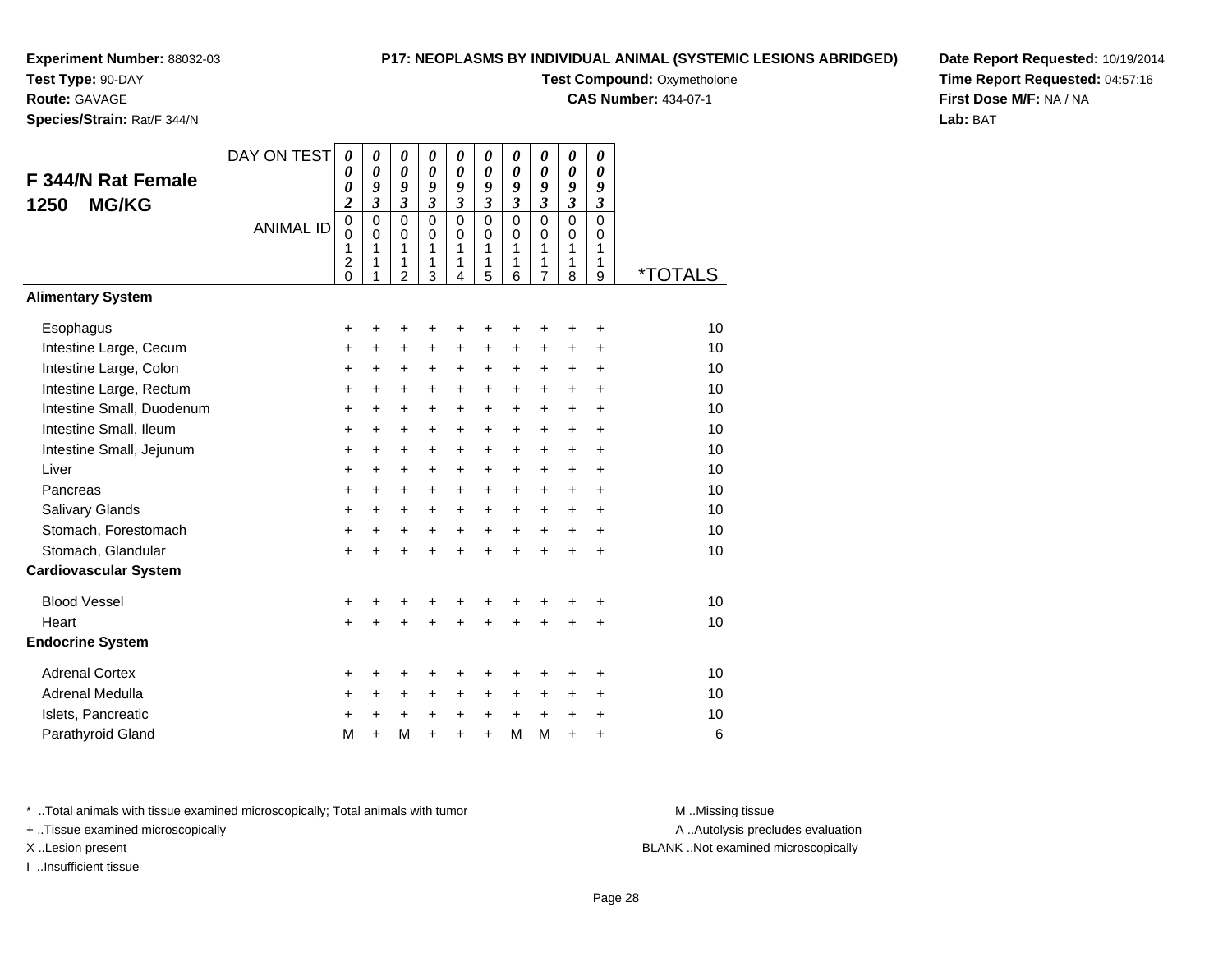**Test Type:** 90-DAY

**Route:** GAVAGE

**Species/Strain:** Rat/F 344/N

**P17: NEOPLASMS BY INDIVIDUAL ANIMAL (SYSTEMIC LESIONS ABRIDGED)**

**Test Compound: Oxymetholone** 

**CAS Number:** 434-07-1

**Date Report Requested:** 10/19/2014**Time Report Requested:** 04:57:17**First Dose M/F:** NA / NA**Lab:** BAT

| F 344/N Rat Female<br><b>MG/KG</b><br>1250 | DAY ON TEST<br><b>ANIMAL ID</b> | 0<br>0<br>0<br>$\boldsymbol{2}$<br>$\mathbf 0$             | 0<br>$\boldsymbol{\theta}$<br>9<br>$\mathfrak{z}$<br>$\pmb{0}$ | 0<br>0<br>9<br>$\mathfrak{z}$<br>$\mathbf 0$ | 0<br>$\boldsymbol{\theta}$<br>9<br>$\mathfrak{z}$<br>$\mathbf 0$ | 0<br>0<br>9<br>$\mathfrak{z}$<br>$\mathbf 0$ | 0<br>$\boldsymbol{\theta}$<br>9<br>$\mathfrak{z}$<br>$\mathbf 0$ | 0<br>0<br>9<br>$\mathfrak{z}$<br>$\mathsf 0$ | 0<br>0<br>9<br>3<br>$\mathbf 0$ | 0<br>0<br>9<br>3<br>0 | 0<br>$\boldsymbol{\theta}$<br>9<br>$\mathfrak{z}$<br>$\pmb{0}$ |                       |
|--------------------------------------------|---------------------------------|------------------------------------------------------------|----------------------------------------------------------------|----------------------------------------------|------------------------------------------------------------------|----------------------------------------------|------------------------------------------------------------------|----------------------------------------------|---------------------------------|-----------------------|----------------------------------------------------------------|-----------------------|
|                                            |                                 | $\mathbf 0$<br>1<br>$\overline{\mathbf{c}}$<br>$\mathbf 0$ | $\mathbf 0$<br>1<br>1<br>1                                     | 0<br>1<br>1<br>$\overline{c}$                | 0<br>1<br>1<br>3                                                 | 0<br>1<br>1<br>4                             | 0<br>1<br>1<br>5                                                 | $\mathbf 0$<br>1<br>1<br>6                   | 0<br>1<br>1<br>$\overline{7}$   | 0<br>1<br>1<br>8      | 0<br>1<br>1<br>9                                               | <i><b>*TOTALS</b></i> |
| <b>Pituitary Gland</b>                     |                                 | $\ddot{}$                                                  | $\ddot{}$                                                      |                                              | $\ddot{}$                                                        | $\ddot{}$                                    | $\ddot{}$                                                        | $+$                                          | M                               | $\ddot{}$             | $\ddot{}$                                                      | 8                     |
| <b>Thyroid Gland</b>                       |                                 | +                                                          | $\ddot{}$                                                      | $\ddot{}$                                    | $\ddot{}$                                                        | $\ddot{}$                                    | $\ddot{}$                                                        | $\ddot{}$                                    | $\ddot{}$                       | $\ddot{}$             | $\ddot{}$                                                      | 10                    |
| <b>General Body System</b>                 |                                 |                                                            |                                                                |                                              |                                                                  |                                              |                                                                  |                                              |                                 |                       |                                                                |                       |
| <b>NONE</b>                                |                                 |                                                            |                                                                |                                              |                                                                  |                                              |                                                                  |                                              |                                 |                       |                                                                |                       |
| <b>Genital System</b>                      |                                 |                                                            |                                                                |                                              |                                                                  |                                              |                                                                  |                                              |                                 |                       |                                                                |                       |
| <b>Clitoral Gland</b>                      |                                 | +                                                          | +                                                              | +                                            | +                                                                | +                                            | +                                                                | ٠                                            |                                 | +                     | +                                                              | 10                    |
| Ovary                                      |                                 | +                                                          | $\ddot{}$                                                      | $\ddot{}$                                    | $\ddot{}$                                                        | $\ddot{}$                                    | $+$                                                              | $+$                                          | $\ddot{}$                       | $\ddot{}$             | $\ddot{}$                                                      | 10 <sup>1</sup>       |
| <b>Uterus</b>                              |                                 | $\ddot{}$                                                  | $\ddot{}$                                                      | $\ddot{}$                                    | $\ddot{}$                                                        | $\ddot{}$                                    | $+$                                                              | $+$                                          | $\ddot{}$                       | $\ddot{}$             | $\ddot{}$                                                      | 10                    |
| <b>Hematopoietic System</b>                |                                 |                                                            |                                                                |                                              |                                                                  |                                              |                                                                  |                                              |                                 |                       |                                                                |                       |
| <b>Bone Marrow</b>                         |                                 | +                                                          | +                                                              | +                                            | +                                                                | +                                            | +                                                                | +                                            | +                               | +                     | +                                                              | 10                    |
| Lymph Node, Mandibular                     |                                 | +                                                          | +                                                              | $\ddot{}$                                    | +                                                                | $\ddot{}$                                    | $\pm$                                                            | $\ddot{}$                                    | +                               | +                     | +                                                              | 10                    |
| Lymph Node, Mesenteric                     |                                 | $\ddot{}$                                                  | $\ddot{}$                                                      | +                                            | $\ddot{}$                                                        | +                                            | $\ddot{}$                                                        | $\ddot{}$                                    | $\ddot{}$                       | +                     | +                                                              | 10                    |
| Spleen                                     |                                 | $\ddot{}$                                                  | $\ddot{}$                                                      | $\ddot{}$                                    | $\ddot{}$                                                        | $\ddot{}$                                    | $+$                                                              | $\ddot{}$                                    | $\ddot{}$                       | +                     | +                                                              | 10                    |
| Thymus                                     |                                 | $\ddot{}$                                                  | $\ddot{}$                                                      | $\ddot{}$                                    | $\ddot{}$                                                        | $\ddot{}$                                    | $\ddot{}$                                                        | $\ddot{}$                                    | $\ddot{}$                       | $\ddot{}$             | $\ddot{}$                                                      | 10                    |
| <b>Integumentary System</b>                |                                 |                                                            |                                                                |                                              |                                                                  |                                              |                                                                  |                                              |                                 |                       |                                                                |                       |
| <b>Mammary Gland</b>                       |                                 | +                                                          |                                                                |                                              |                                                                  | +                                            |                                                                  |                                              |                                 |                       | +                                                              | 10                    |
| Skin                                       |                                 | $+$                                                        |                                                                | $\ddot{}$                                    | ÷                                                                | $\ddot{}$                                    | +                                                                | $\div$                                       | ÷                               | +                     | +                                                              | 10                    |
| <b>Musculoskeletal System</b>              |                                 |                                                            |                                                                |                                              |                                                                  |                                              |                                                                  |                                              |                                 |                       |                                                                |                       |
| <b>Bone</b>                                |                                 | +                                                          |                                                                | ٠                                            | +                                                                | +                                            | +                                                                | ٠                                            | +                               | +                     | +                                                              | 10                    |

\* ..Total animals with tissue examined microscopically; Total animals with tumor **M** . Missing tissue M ..Missing tissue

+ ..Tissue examined microscopically

I ..Insufficient tissue